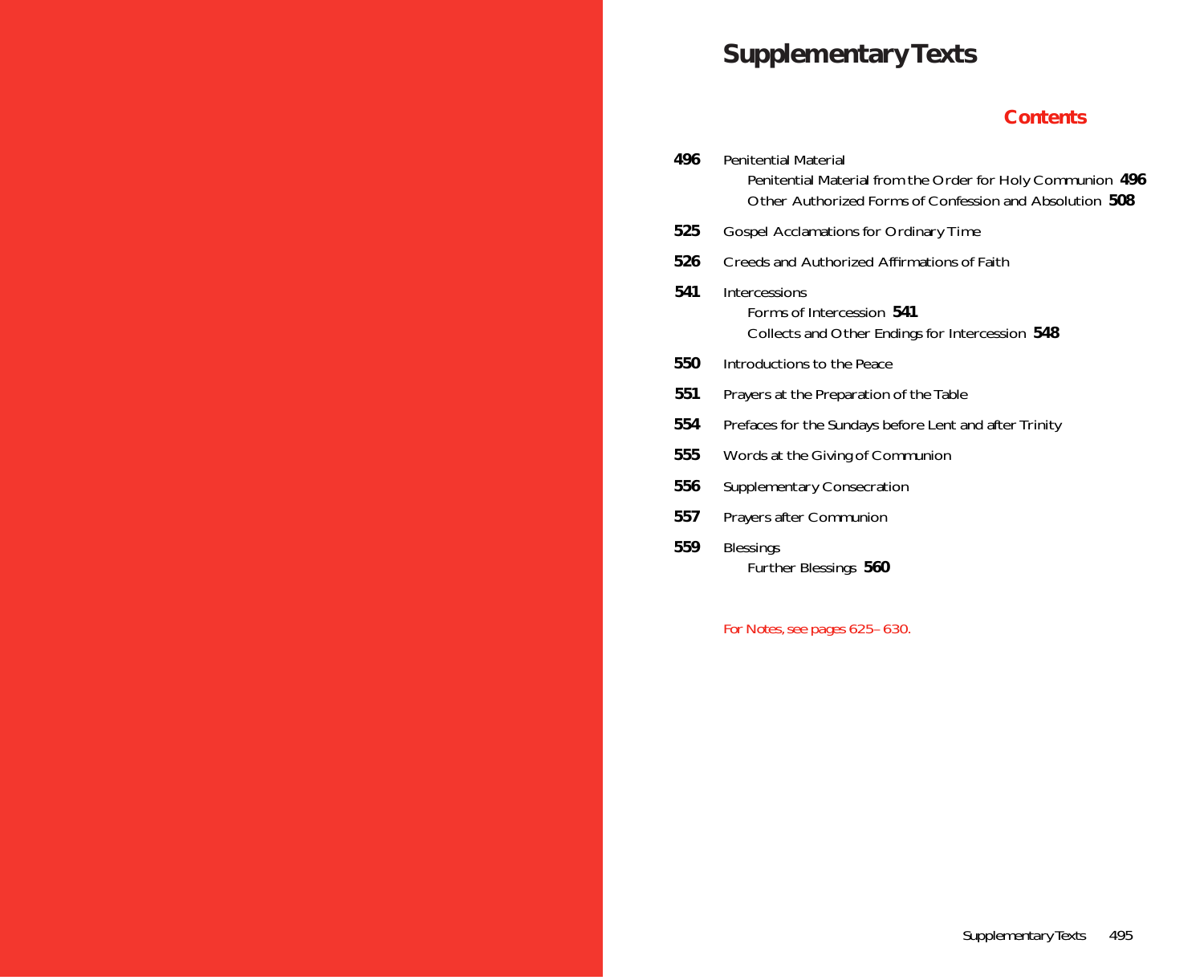# **Penitential Material**

# *¶ Penitential Material from the Order for the Celebration of Holy Communion*

*See also page 508.*

# **Summary of the Law**

#### *This may be used with or without the congregational response.*

Our Lord Jesus Christ said: The first commandment is this: 'Hear, O Israel, the Lord our God is the only Lord. You shall love the Lord your God with all your heart, with all your soul, with all your mind, and with all your strength.'

The second is this: 'Love your neighbour as yourself.' There is no other commandment greater than these. On these two commandments hang all the law and the prophets.

#### *All* **Amen. Lord, have mercy.**

#### *(or)*

Our Lord Jesus Christ said: Hear, O Israel, the Lord our God is one Lord; and thou shalt love the Lord thy God with all thy heart, and with all thy soul, and with all thy mind, and with all thy strength. This is the first commandment.

And the second is like, namely this: Thou shalt love thy neighbour as thyself. There is none other commandment greater than these. On these two commandments hang all the law and the prophets.

### *All* **Lord, have mercy upon us, and write all these thy laws in our hearts, we beseech thee.**

#### **1**

Hear these commandments which God has given to his people and examine your hearts.

God spake these words and said: I am the Lord thy God; thou shalt have none other gods but me.

#### *All* **Lord, have mercy upon us, and incline our hearts to keep this law.**

Thou shalt not make to thyself any graven image, nor the likeness of any thing that is in heaven above, or in the earth beneath, or in the water under the earth. Thou shalt not bow down to them, nor worship them. [For I the Lord thy God am a jealous God, and visit the sins of the fathers upon the children unto the third and fourth generation of them that hate me, and shew mercy unto thousands in them that love me and keep my commandments.]

#### *All* **Lord, have mercy upon us, and incline our hearts to keep this law.**

Thou shalt not take the name of the Lord thy God in vain [for the Lord will not hold him guiltless that taketh his name in vain].

### *All* **Lord, have mercy upon us, and incline our hearts to keep this law.**

Remember that thou keep holy the Sabbath day. Six days shalt thou labour, and do all that thou hast to do; but the seventh day is the Sabbath of the Lord thy God. [In it thou shalt do no manner of work, thou, and thy son, and thy daughter, thy manservant, and thy maidservant, thy cattle, and the stranger that is within thy gates. For in six days the Lord made heaven and earth, the sea, and all that in them is, and rested the seventh day: wherefore the Lord blessed the seventh day, and hallowed it.] *All* **Lord, have mercy upon us,**

**and incline our hearts to keep this law.**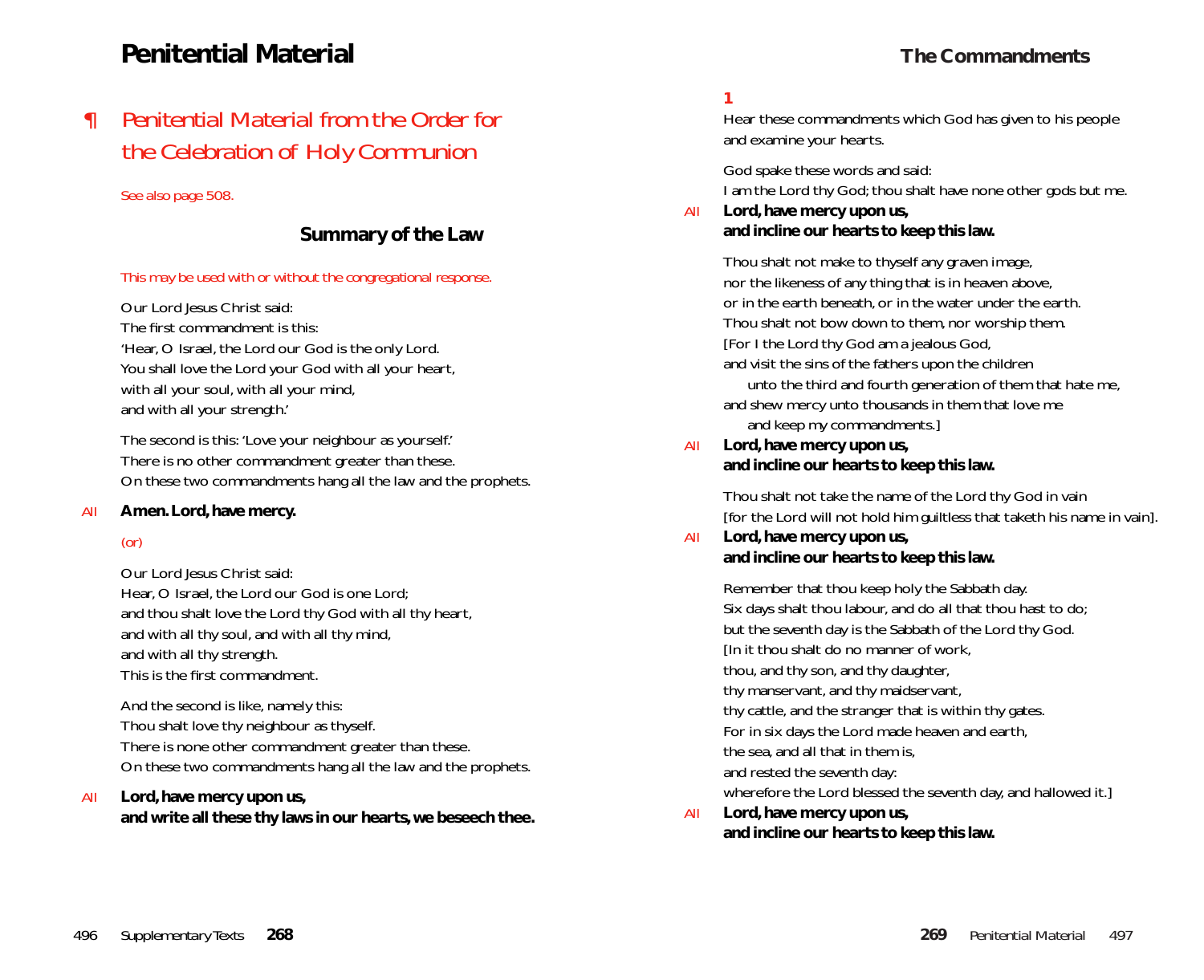Honour thy father and thy mother [that thy days may be long in the land which the Lord thy God giveth thee].

*All* **Lord, have mercy upon us, and incline our hearts to keep this law.**

Thou shalt do no murder.

*All* **Lord, have mercy upon us, and incline our hearts to keep this law.**

Thou shalt not commit adultery.

*All* **Lord, have mercy upon us, and incline our hearts to keep this law.**

Thou shalt not steal.

*All* **Lord, have mercy upon us, and incline our hearts to keep this law.**

Thou shalt not bear false witness [against thy neighbour].

*All* **Lord, have mercy upon us, and incline our hearts to keep this law.**

> Thou shalt not covet [thy neighbour's house, thou shalt not covet thy neighbour's wife, nor his servant, nor his maid, nor his ox, nor his ass, nor anything that is his].

- *All* **Lord, have mercy upon us, and write all these thy laws in our hearts, we beseech thee.**
	- **2**

Hear these commandments which God has given to his people, and examine your hearts.

I am the Lord your God: you shall have no other gods but me. You shall love the Lord your God with all your heart,

with all your soul, with all your mind, and with all your strength.

#### *All* **Amen. Lord, have mercy.**

You shall not make for yourself any idol. God is spirit, and those who worship him must worship in spirit and in truth.

*All* **Amen. Lord, have mercy.**

You shall not dishonour the name of the Lord your God. You shall worship him with awe and reverence.

#### *All* **Amen. Lord, have mercy.**

Remember the Sabbath and keep it holy.

Christ is risen from the dead: set your minds on things that are above, not on things that are on the earth.

Honour your father and mother.

#### *All* **Amen. Lord, have mercy.**

Live as servants of God; let us work for the good of all, especially members of the household of faith.

#### *All* **Amen. Lord, have mercy.**

You shall not commit murder.

Live peaceably with all; overcome evil with good.

Know that your body is a temple of the Holy Spirit.

Be honest in all that you do, and care for those in need.

You shall not covet anything which belongs to your neighbour.

Love your neighbour as yourself, for love is the fulfilling of the law.

You shall not be a false witness. Let everyone speak the truth. *All* **Amen. Lord, have mercy.**

> Remember the words of the Lord Jesus: 'It is more blessed to give than to receive.'

# *All* **Amen. Lord, have mercy.**

You shall not commit adultery.

*All* **Amen. Lord, have mercy.** You shall not steal.

*All* **Amen. Lord, have mercy.**

*All* **Amen. Lord, have mercy.**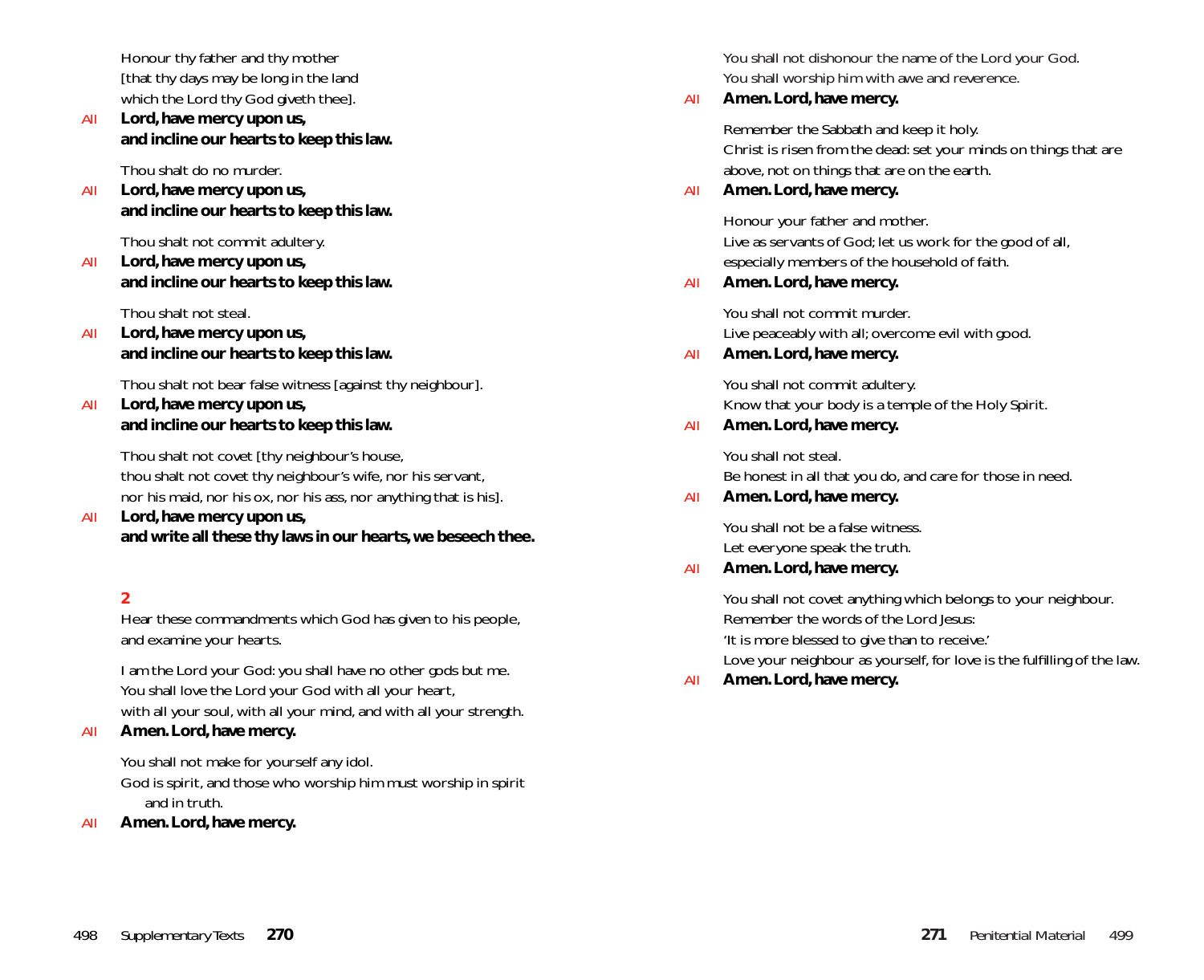# **The Beatitudes**

#### *Silence is kept between each Beatitude.*

Let us hear our Lord's blessing on those who follow him.

Blessed are the poor in spirit, for theirs is the kingdom of heaven.

Blessed are those who mourn, for they shall be comforted.

Blessed are the meek, for they shall inherit the earth.

Blessed are those who hunger and thirst after righteousness, for they shall be satisfied.

Blessed are the merciful, for they shall obtain mercy.

Blessed are the pure in heart, for they shall see God.

Blessed are the peacemakers, for they shall be called children of God.

Blessed are those who suffer persecution for righteousness' sake, for theirs is the kingdom of heaven.

Let us confess our many failures to keep this way of truth and life.

*The confession follows without further invitation.*

# **The Comfortable Words**

#### *One or more of these sentences may be used*

Hear the words of comfort our Saviour Christ says to all who truly turn to him:

Come to me, all who labour and are heavy laden, and I will give you rest. *Matthew 11.28*

God so loved the world that he gave his only-begotten Son, that whoever believes in him should not perish but have eternal life. *John 3.16*

Hear what Saint Paul says: This saying is true, and worthy of full acceptance, that Christ Jesus came into the world to save sinners. *1 Timothy 1.15*

Hear what Saint John says: If anyone sins, we have an advocate with the Father, Jesus Christ the righteous; and he is the propitiation for our sins. *1 John 2.1,2*

[Let us confess our sins in penitence and faith.]

#### *(or)*

Hear what comfortable words our Saviour Christ saith unto all that truly turn to him:

Come unto me, all that travail and are heavy laden, and I will refresh you. *Matthew 11.28*

So God loved the world, that he gave his only-begotten Son, to the end that all that believe in him should not perish, but have everlasting life. *John 3.16*

Hear what Saint Paul saith: This is a true saying, and worthy of all men to be received, that Christ Jesus came into the world to save sinners. *1Timothy 1.15*

Hear what Saint John saith: If any man sin, we have an advocate with the Father, Jesus Christ the righteous; and he is the propitiation for our sins. *1 John 2.1,2*

[Let us confess our sins in penitence and faith.]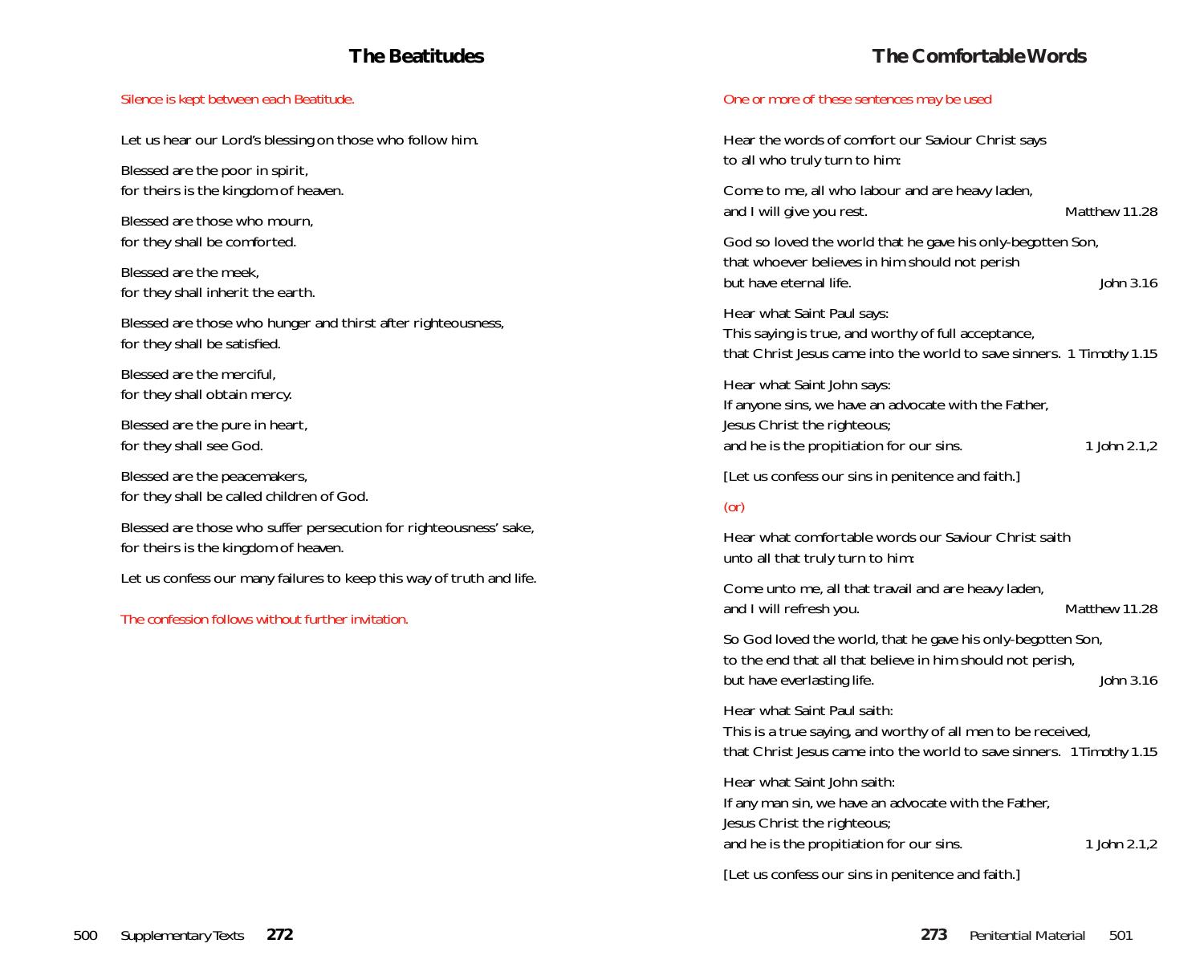# **Exhortation**

Brothers and sisters in Christ, as we gather at the Lord's table we must recall the promises and warnings given to us in the Scriptures. Let us therefore examine ourselves and repent of our sins. Let us give thanks to God for his redemption of the world through his Son Jesus Christ, and as we remember Christ's death for us, and receive this pledge of his love, let us resolve to serve him in holiness and righteousness all the days of our life.

# **Invitations to Confession**

*The provision made for seasons and Principal Holy Days (see pages 564–623) may be used at other times when appropriate.*

# **1**

My brothers and sisters, as we prepare to celebrate the presence of Christ in word and sacrament, let us call to mind and confess our sins.

#### **2**

Jesus said: Before you offer your gift, go and be reconciled. As brothers and sisters in God's family, we come together to ask our Father for forgiveness.

#### **3**

Ye that do truly and earnestly repent you of your sins, and are in love and charity with your neighbours, and intend to lead a new life, following the commandments of God, and walking from henceforth in his holy ways: draw near with faith, and take this holy sacrament to your comfort; and make your humble confession to almighty God.

#### **4**

*This invitation may be used after the Commandments, the Comfortable Words or the Exhortation, or may be introduced by a penitential sentence of Scripture*

You then, who truly and earnestly repent of your sins, and are in love and charity with your neighbours, and intend to lead a new life, following the commandments of God and walking from henceforth in his holy ways: draw near with faith, and take this holy sacrament to your comfort; and make your humble confession to almighty God.

*The confession follows without further invitation.*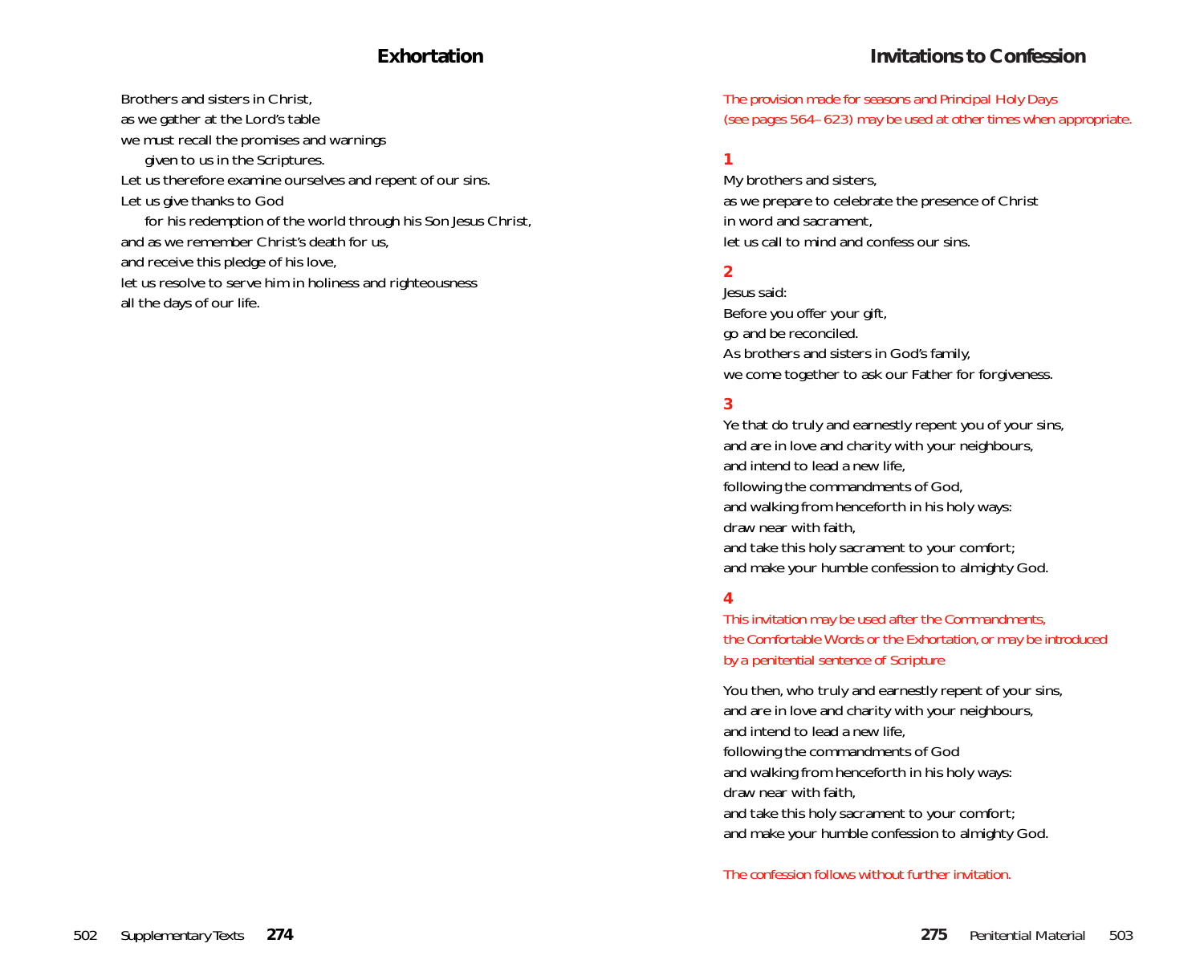# **Confessions**

#### *For other authorized confessions, see pages 509–520.*

#### **1**

*All* **Father eternal, giver of light and grace, we have sinned against you and against our neighbour, in what we have thought, in what we have said and done, through ignorance, through weakness, through our own deliberate fault. We have wounded your love, and marred your image in us. We are sorry and ashamed, and repent of all our sins. For the sake of your Son Jesus Christ, who died for us, forgive us all that is past; and lead us out from darkness to walk as children of light. Amen.**

#### **2**

**All Almighty God, our heavenly Father, we have sinned against you, through our own fault, in thought, and word, and deed, and in what we have left undone. We are heartily sorry, and repent of all our sins. For your Son our Lord Jesus Christ's sake, forgive us all that is past; and grant that we may serve you in newness of life to the glory of your name. Amen.**

#### **3**

*All* **Almighty God, Father of our Lord Jesus Christ, maker of all things, judge of all men: we acknowledge and bewail our manifold sins and wickedness, which we, from time to time, most grievously have committed, by thought, word and deed, against thy divine majesty, provoking most justly thy wrath and indignation against us. We do earnestly repent, and are heartily sorry for these our misdoings; the remembrance of them is grievous unto us; the burden of them is intolerable. Have mercy upon us, have mercy upon us, most merciful Father; for thy Son our Lord Jesus Christ's sake, forgive us all that is past; and grant that we may ever hereafter serve and please thee in newness of life, to the honour and glory of thy name; through Jesus Christ our Lord. Amen.**

### **4**

Wash me thoroughly from my wickedness and cleanse me from my sin. Lord, have mercy.

*All* **Lord, have mercy.**

Make me a clean heart, O God, and renew a right spirit within me. Christ, have mercy.

#### *All* **Christ, have mercy.**

Cast me not away from your presence and take not your holy spirit from me. Lord, have mercy.

*All* **Lord, have mercy.**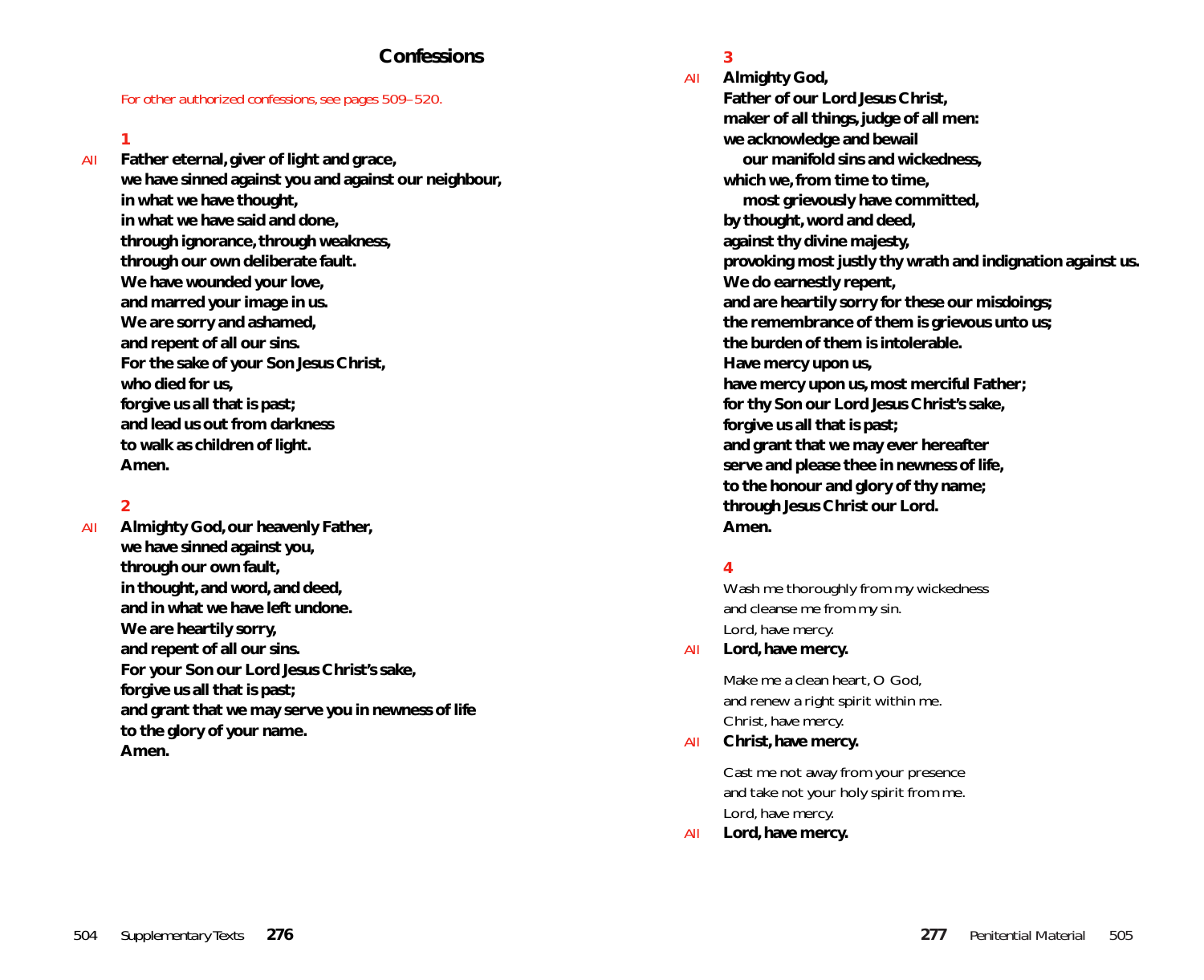**5**

In the wilderness we find your grace; you love us with an everlasting love. Lord, have mercy.

#### *All* **Lord, have mercy.**

There is none but you to uphold our cause; our sin cries out and our guilt is great. Christ, have mercy.

#### *All* **Christ, have mercy.**

Heal us, O Lord, and we shall be healed; restore us and we shall know your joy. Lord, have mercy.

*All* **Lord, have mercy.**

# **6**

Remember, Lord, your compassion and love, for they are everlasting. Lord, have mercy.

### *All* **Lord, have mercy.**

Remember not the sins of my youth or my transgressions, but think on me in your goodness, O Lord, according to your steadfast love. Christ, have mercy.

#### *All* **Christ, have mercy.**

O keep my soul and deliver me; let me not be put to shame, for I have put my trust in you. Lord, have mercy.

#### *All* **Lord, have mercy.**

**Absolutions**

# **1**

Almighty God, our heavenly Father, who of his great mercy hath promised forgiveness of sins to all them that with hearty repentance and true faith turn unto him: have mercy upon *you*; pardon and deliver *you* from all *your* sins; confirm and strengthen *you* in all goodness; and bring *you* to everlasting life; through Jesus Christ our Lord. *All* **Amen.**

*For other authorized absolutions, see pages 521–523.*

### **2**

May almighty God have mercy on *you*, forgive *you your* sins, and bring *you* to everlasting life.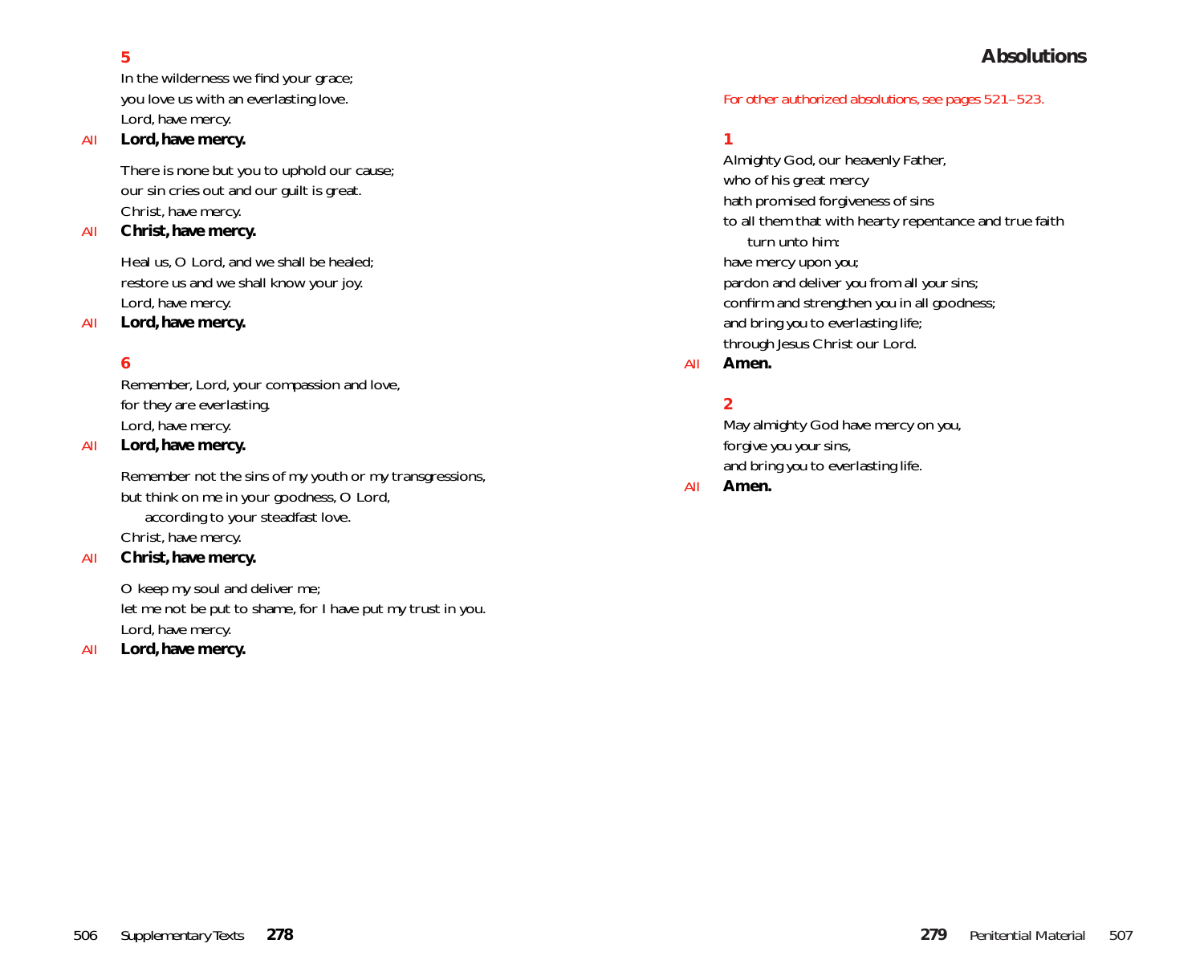# *¶ Other Authorized Forms of Confession and Absolution*

*The forms of confession in the Order of Holy Communion and Morning and Evening Prayer in* The Book of Common Prayer *may be used on any occasion. These or one of the forms in the services in* Common Worship *should normally be used.*

*It may sometimes be helpful to vary the form on particular occasions, in which case one of the confessions and absolutions which follow should be used. If possible, an absolution should be chosen which reflects the style, in language and length, of the confession.* 'Us' *and* 'our' *are said by those who are not ordained priest: words in italics indicate the points where changes may be necessary.*

# **Confessions**

# *Incarnation, Christmas*

Christ the light of the world has come to dispel the darkness of our hearts. In his light let us examine ourselves and confess our sins.

#### *Silence is kept.*

Lord of grace and truth, we confess our unworthiness to stand in your presence as your children. We have sinned:

#### *All* **forgive and heal us.**

The Virgin Mary accepted your call to be the mother of Jesus. Forgive our disobedience to your will. We have sinned:

#### *All* **forgive and heal us.**

Your Son our Saviour was born in poverty in a manger. Forgive our greed and rejection of your ways. We have sinned:

#### *All* **forgive and heal us.**

The shepherds left their flocks to go to Bethlehem. Forgive our self-interest and lack of vision. We have sinned:

### *All* **forgive and heal us.**

The wise men followed the star to find Jesus the King. Forgive our reluctance to seek you. We have sinned:

### *All* **forgive and heal us.**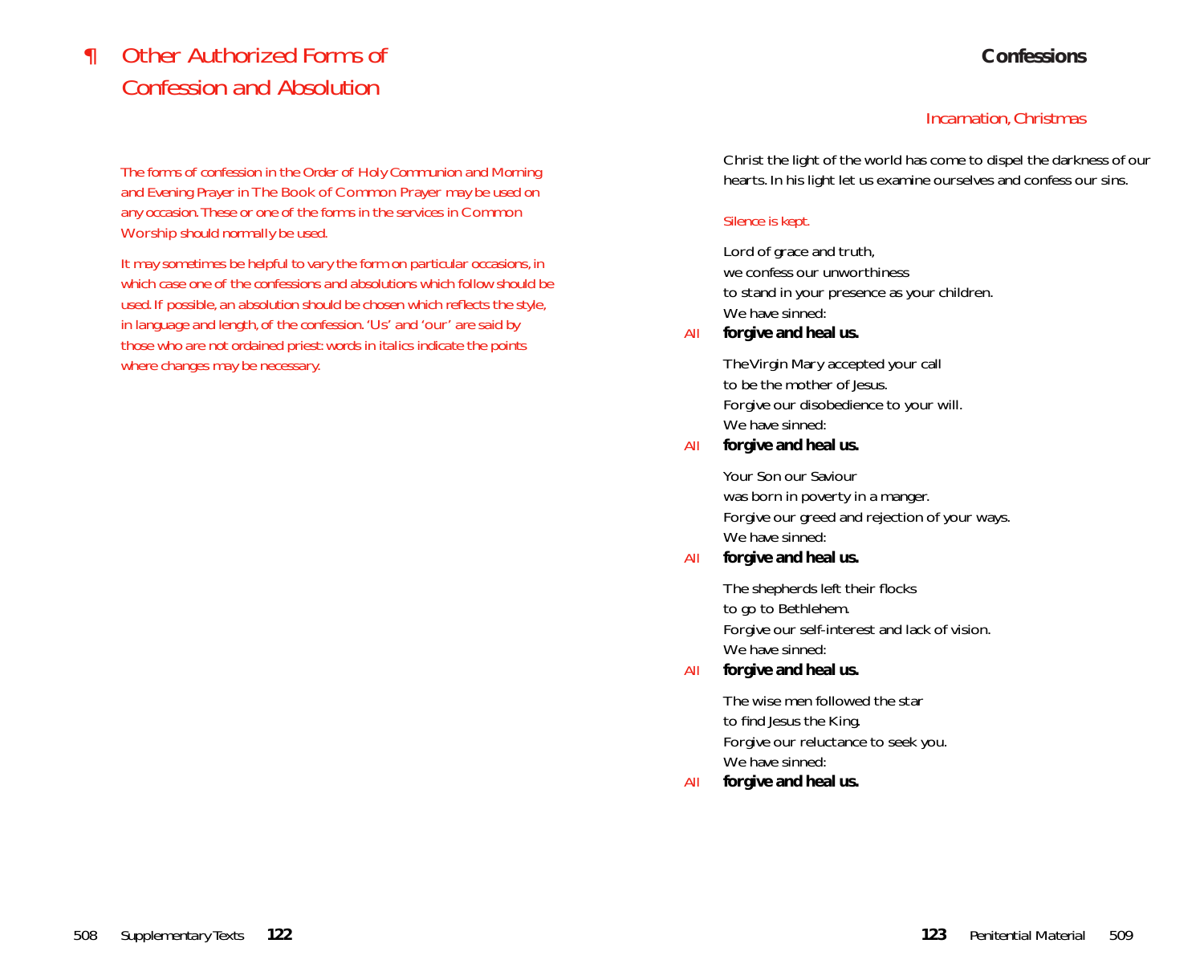### *Lent, Penitence*

Let us admit to God the sin which always confronts us.

*All* **Lord God,**

**we have sinned against you; we have done evil in your sight. We are sorry and repent. Have mercy on us according to your love. Wash away our wrongdoing and cleanse us from our sin. Renew a right spirit within us and restore us to the joy of your salvation, through Jesus Christ our Lord.** *cf Psalm 51* **Amen.**

# *Cross, Failure in Discipleship*

Lord Jesus Christ,

we confess we have failed you as did your first disciples. We ask for your mercy and your help.

Our selfishness betrays you: Lord, forgive us.

#### *All* **Christ have mercy.**

We fail to share the pain of your suffering: Lord, forgive us.

#### *All* **Christ have mercy.**

We run away from those who abuse you: Lord, forgive us.

#### *All* **Christ have mercy.**

We are afraid of being known to belong to you: Lord, forgive us.

#### *All* **Christ have mercy.**

# *Resurrection, Heaven, Glory, Transfiguration, Death, Funerals*

Jesus Christ, risen Master and triumphant Lord, we come to you in sorrow for our sins, and confess to you our weakness and unbelief.

We have lived by our own strength, and not by the power of your resurrection. In your mercy, forgive us.

*All* **Lord, hear us and help us.**

We have lived by the light of our own eyes, as faithless and not believing. In your mercy, forgive us.

*All* **Lord, hear us and help us.**

We have lived for this world alone, and doubted our home in heaven. In your mercy, forgive us.

*All* **Lord, hear us and help us.**

# *Trinity, Mission*

*All* **O King enthroned on high, filling the earth with your glory: holy is your name, Lord God almighty. In our sinfulness we cry to you to take our guilt away, and to cleanse our lips to speak your word, through Jesus Christ our Lord. Amen.**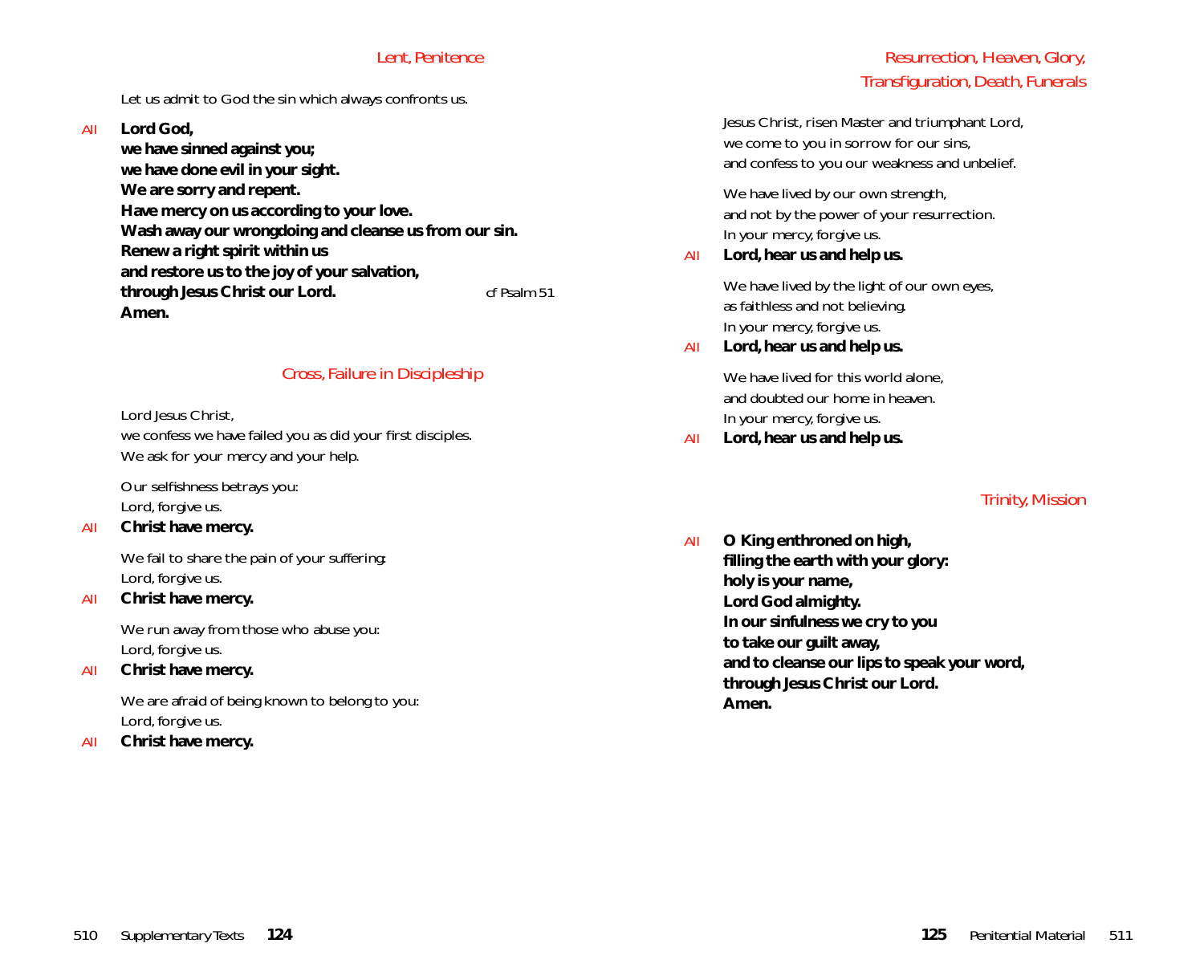# *City, World and Society*

# *Creation, Harvest*

We confess our sin, and the sins of our society, in the misuse of God's creation.

God our Father, we are sorry for the times when we have used your gifts carelessly, and acted ungratefully. Hear our prayer, and in your mercy:

#### *All* **forgive us and help us.**

We enjoy the fruits of the harvest, but sometimes forget that you have given them to us. Father, in your mercy:

#### *All* **forgive us and help us.**

We belong to a people who are full and satisfied, but ignore the cry of the hungry. Father, in your mercy:

#### *All* **forgive us and help us.**

We are thoughtless, and do not care enough for the world you have made. Father, in your mercy:

# *All* **forgive us and help us.**

We store up goods for ourselves alone, as if there were no God and no heaven. Father, in your mercy:

#### *All* **forgive us and help us.**

Lord God, our maker and our redeemer, this is your world and we are your people: come among us and save us.

We have wilfully misused your gifts of creation; Lord, be merciful:

*All* **forgive us our sin.**

We have seen the ill-treatment of others and have not gone to their aid; Lord, be merciful:

#### *All* **forgive us our sin.**

We have condoned evil and dishonesty and failed to strive for justice; Lord, be merciful:

*All* **forgive us our sin.**

We have heard the good news of Christ, but have failed to share it with others; Lord, be merciful:

#### *All* **forgive us our sin.**

We have not loved you with all our heart, nor our neighbours as ourselves; Lord, be merciful:

*All* **forgive us our sin.**

# *Reconciliation*

Let us return to the Lord our God and say to him:

*All* **Father,**

**we have sinned against heaven and against you. We are not worthy to be called your children. We turn to you again. Have mercy on us, bring us back to yourself as those who once were dead but now have life through Christ our Lord.** *cf* Luke 15 **Amen.**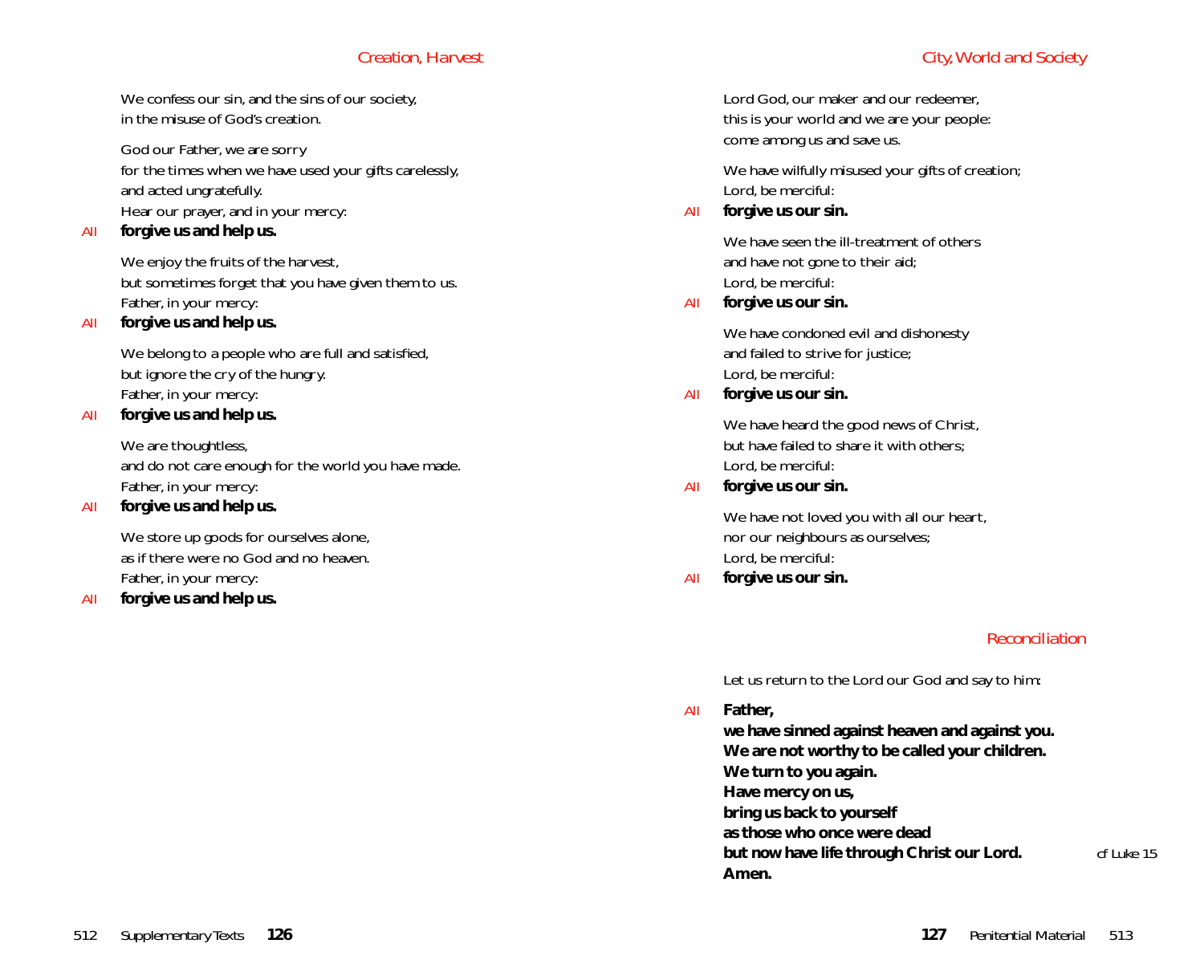## *Love, Peace*

*General*

|     | Come, let us return to the Lord and say:                                                                                                                                                                                                                                |            | All | God our Father,                                                                                                                                                                                                                                                                                                                                                                                                               |
|-----|-------------------------------------------------------------------------------------------------------------------------------------------------------------------------------------------------------------------------------------------------------------------------|------------|-----|-------------------------------------------------------------------------------------------------------------------------------------------------------------------------------------------------------------------------------------------------------------------------------------------------------------------------------------------------------------------------------------------------------------------------------|
| All | Lord our God.<br>in our sin we have avoided your call.<br>Our love for you is like a morning cloud,<br>like the dew that goes away early.<br>Have mercy on us;<br>deliver us from judgement;<br>bind up our wounds and revive us;<br>in Jesus Christ our Lord.<br>Amen. | cf Hosea 6 |     | long-suffering, full of grace and truth,<br>you create us from nothing and give us life.<br>You give your faithful people new life in the water of baptism<br>You do not turn your face from us,<br>nor cast us aside.<br>We confess that we have sinned<br>against you and our neighbour.<br>We have wounded your love and marred your image in us.<br>Restore us for the sake of your Son,<br>and bring us to heavenly joy, |
|     |                                                                                                                                                                                                                                                                         |            |     | in Jesus Christ our Lord.                                                                                                                                                                                                                                                                                                                                                                                                     |

**Amen.**

#### *General*

God our Father, we come to you in sorrow for our sins.

For turning away from you, and ignoring your will for our lives; Father, forgive us:

#### *All* **save us and help us.**

For behaving just as we wish, without thinking of you; Father, forgive us:

#### *All* **save us and help us.**

For failing you by what we do, and think and say; Father, forgive us:

#### *All* **save us and help us.**

For letting ourselves be drawn away from you by temptations in the world about us; Father, forgive us:

## *All* **save us and help us.**

For living as if we were ashamed to belong to your Son; Father, forgive us:

*All* **save us and help us.**

# *General*

| AII | Almighty and most merciful Father,                        |
|-----|-----------------------------------------------------------|
|     | we have wandered and strayed from your ways               |
|     | like lost sheep.                                          |
|     | We have followed too much the devices and desires         |
|     | of our own hearts                                         |
|     | We have offended against your holy laws.                  |
|     | We have left undone those things                          |
|     | that we ought to have done;                               |
|     | and we have done those things                             |
|     | that we ought not to have done;                           |
|     | and there is no health in us.                             |
|     | But you, O Lord, have mercy upon us sinners.              |
|     | Spare those who confess their faults.                     |
|     | Restore those who are penitent,                           |
|     | according to your promises declared to mankind            |
|     | in Christ Jesus our Lord.                                 |
|     | And grant, O most merciful Father, for his sake,          |
|     | that we may live a disciplined, righteous and godly life, |
|     | to the glory of your holy name.                           |
|     | Amen.                                                     |
|     |                                                           |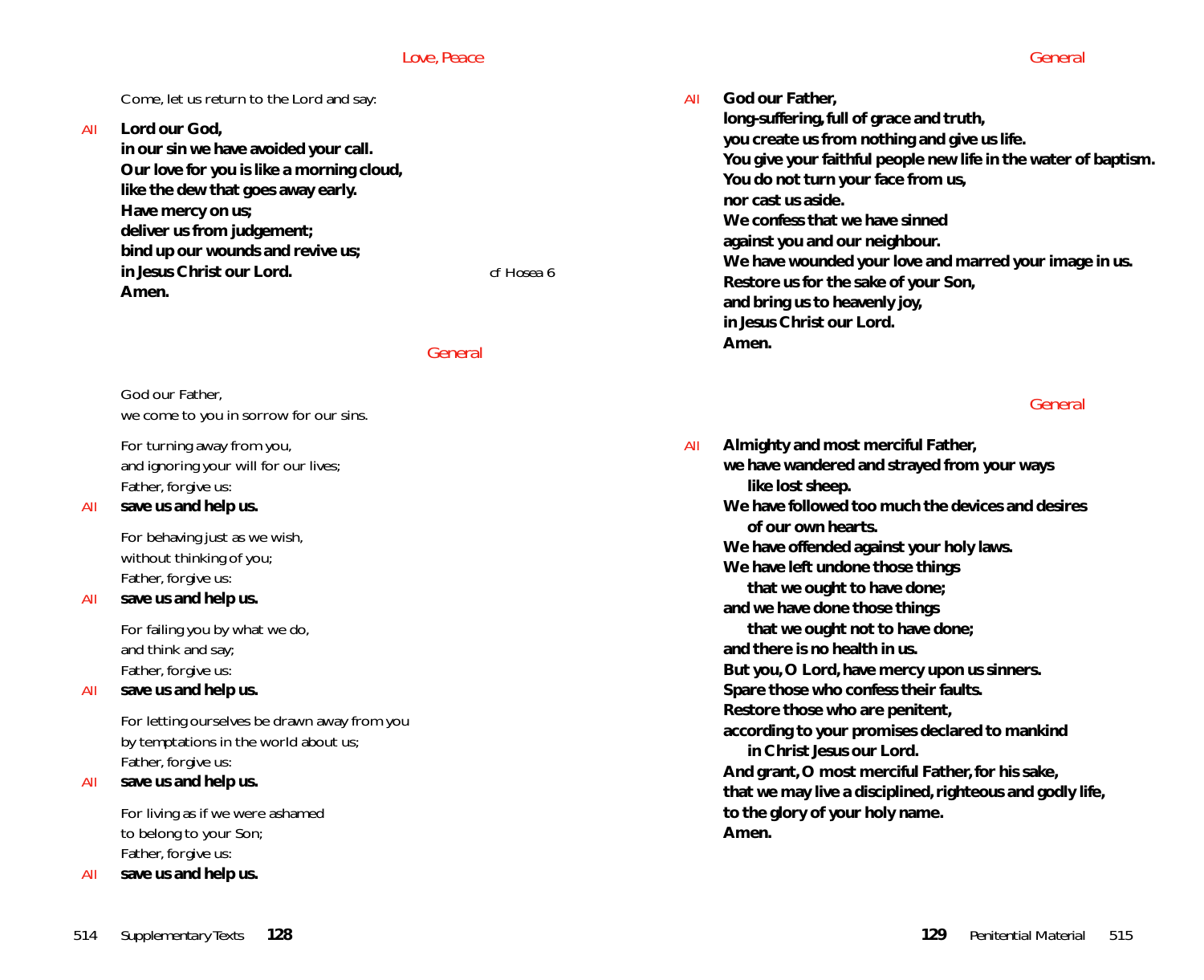### *General*

*General*

*All* **Almighty God, Father of our Lord Jesus Christ, maker of all things, judge of all people, we acknowledge and confess the grievous sins and wickedness which we have so often committed by thought, word and deed against your divine majesty, provoking most justly your anger and indignation against us. We earnestly repent, and are deeply sorry for these our wrongdoings; the memory of them weighs us down, the burden of them is too great for us to bear. Have mercy upon us, have mercy upon us, most merciful Father, for your Son our Lord Jesus Christ's sake, forgive us all that is past; and grant that from this time onwards we may always serve and please you in newness of life, to the honour and glory of your name, through Jesus Christ our Lord. Amen.**

Man born of woman has but a short time to live to We have our fill of sorrow. We blossom like a flower and wither away. We slip away like a shadow and do not stay. *All* **Holy God, holy and strong, holy and immortal, have mercy upon us.** In the midst of life we are in death; where can we turn for help? Only to you, Lord, who are justly angered by our sins. *All* **Holy God, holy and strong, holy and immortal, have mercy upon us.** Shut not your ears to our prayers, but spare us, O Lord. *All* **Holy God, holy and strong, holy and immortal, have mercy upon us.** You know the secrets of our hearts: forgive us our sins. *All* **Holy God, holy and strong, holy and immortal, have mercy upon us.** Eternal and merciful judge, both in life and when we come to die, let us not fall away from you. *All* **Holy God, holy and mighty, holy and merciful Saviour, do not abandon us to the bitterness of eternal death.** † *or* Those born of women have but a short time to live.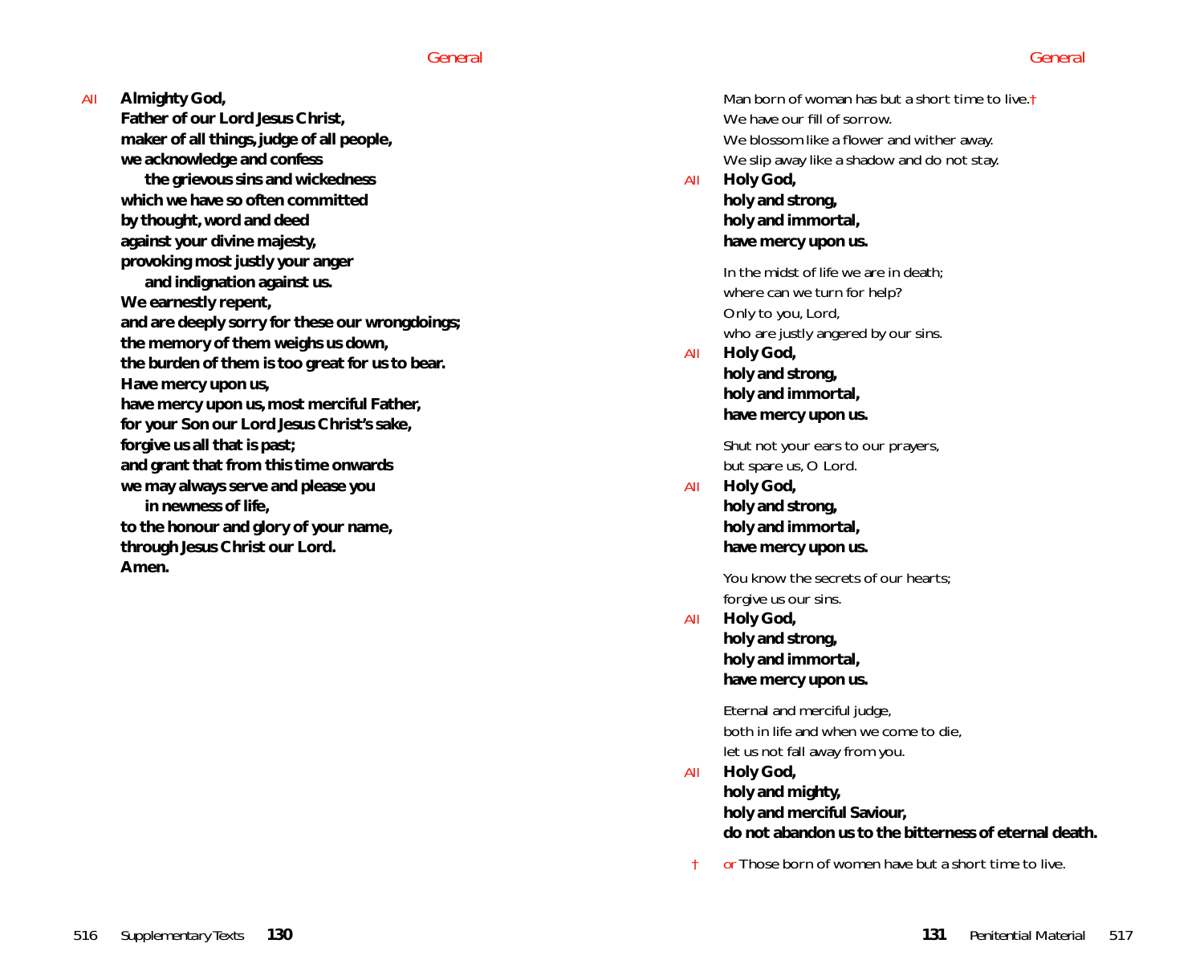# *General*

# **Kyrie Confessions**

*All* **Almighty God, long-suffering and of great goodness: I confess to you, I confess with my whole heart my neglect and forgetfulness of your commandments, my wrong doing, thinking, and speaking; the hurts I have done to others, and the good I have left undone. O God, forgive me, for I have sinned against you; and raise me to newness of life; through Jesus Christ our Lord. Amen.**

#### *General*

*All* **My God, for love of you I desire to hate and forsake all sins by which I have ever displeased you; and I resolve by the help of your grace to commit them no more; and to avoid all opportunities of sin. Help me to do this, through Jesus Christ our Lord. Amen.**

*Short sentences may be inserted between the petitions of the Kyrie, suitable for particular seasons or themes. The insertion of such sentences may replace any form of confession, provided that the sentences are of a penitential character and are followed by an authorized form of absolution. Some examples follow. See also pages 505–506.*

#### *Spirit*

You raise the dead to life in the Spirit: Lord, have mercy.

#### *All* **Lord, have mercy.**

You bring pardon and peace to the broken in heart: Christ, have mercy.

*All* **Christ, have mercy.**

You make one by your Spirit the torn and divided: Lord, have mercy.

*All* **Lord, have mercy.**

### *Word*

May your loving mercy come to me, O Lord, and your salvation according to your word: Lord, have mercy.

#### *All* **Lord, have mercy.**

Your word is a lantern to my feet and a light to my path: Christ, have mercy.

*All* **Christ, have mercy.**

O let your mercy come to me that I may live, for your law is my delight: Lord, have mercy.

*All* **Lord, have mercy.**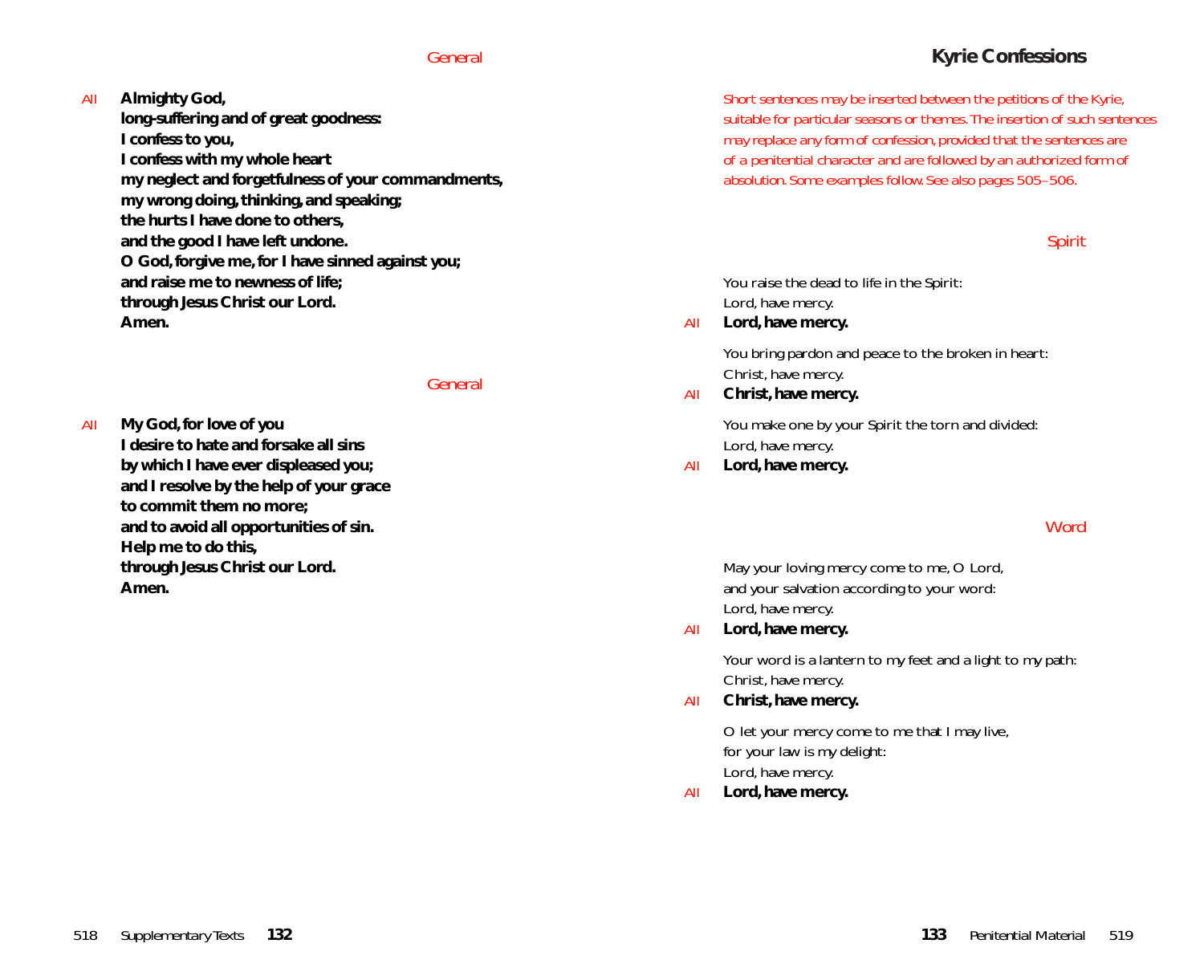# *Word*

God be gracious to us and bless us, and make your face shine upon us: Lord, have mercy.

#### *All* **Lord, have mercy.**

May your ways be known on the earth, your saving power among the nations: Christ, have mercy.

*All* **Christ, have mercy.**

You, Lord, have made known your salvation, and reveal your justice in the sight of the nations: Lord, have mercy.

*All* **Lord, have mercy.**

# *City*

Lord Jesus, you wept over the sins of your city. On our city: Lord, have mercy.

*All* **Lord, have mercy.**

Lord Jesus, you heal the wounds of sin and division, jealousy and bitterness. On us: Christ, have mercy.

### *All* **Christ, have mercy.**

Lord Jesus, you bring pardon and peace to the sinner. Grant us peace: Lord, have mercy.

*All* **Lord, have mercy.**

# **Absolutions**

May the God of all healing and forgiveness draw *us* to himself, and cleanse *us* from all *our* sins that *we* may behold the glory of his Son, the Word made flesh, Jesus Christ our Lord.

*All* **Amen.**

May almighty God, who sent his Son into the world to save sinners, bring *you* his pardon and peace, now and for ever.

*All* **Amen.**

May the Father of all mercies cleanse *us* from *our* sins, and restore *us* in his image to the praise and glory of his name, through Jesus Christ our Lord.

*All* **Amen.**

May the God of love and power forgive *you* and free *you* from *your* sins, heal and strengthen *you* by his Spirit, and raise *you* to new life in Christ our Lord.

*All* **Amen.**

May the Father forgive *us* by the death of his Son and strengthen *us* to live in the power of the Spirit all *our* days.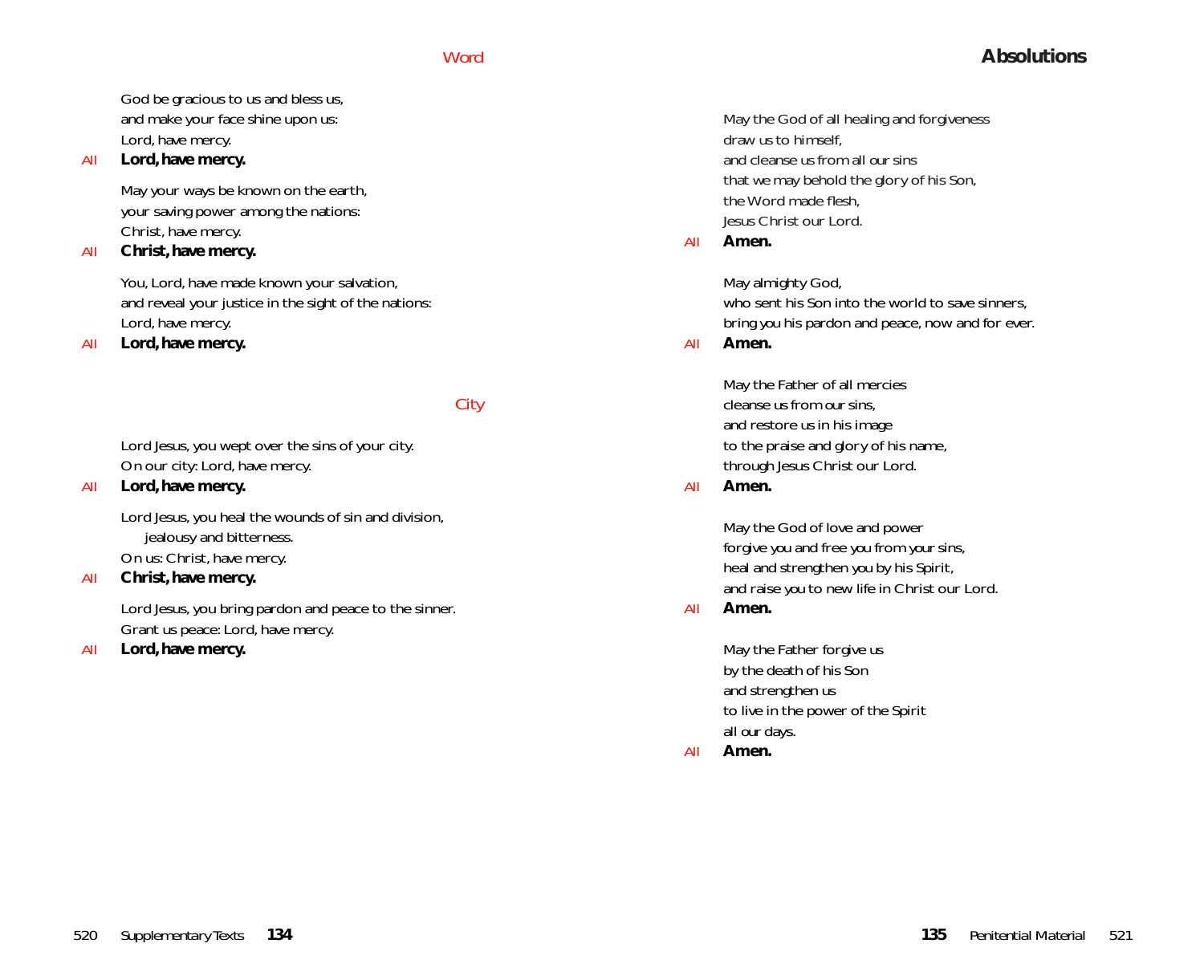#### 522 *Supplementary Texts* **136**

Almighty God,

who in Jesus Christ has given us a kingdom that cannot be destroyed, forgive *us our* sins, open *our* eyes to God's truth, strengthen *us* to do God's will and give *us* the joy of his kingdom, through Jesus Christ our Lord.

# *All* **Amen.**

*All* **Amen.**

The almighty and merciful Lord grant *you* pardon and forgiveness of all *your* sins, time for amendment of life, and the grace and strength of the Holy Spirit.

# *All* **Amen.**

May the God of love bring *us* back to himself, forgive *us our* sins, and assure *us* of his eternal love in Jesus Christ our Lord.

### *All* **Amen.**

May God our Father forgive *us* our sins, and bring *us* to the fellowship of his table with his saints for ever.

# *All* **Amen.**

May God who loved the world so much that he sent his Son to be our Saviour forgive *us our* sins and make *us* holy to serve him in the world, through Jesus Christ our Lord.

# *All* **Amen.**

The Lord enrich *you* with his grace, and nourish *you* with his blessing; the Lord defend *you* in trouble and keep *you* from all evil; the Lord accept *your* prayers, and absolve *you* from *your* offences, for the sake of Jesus Christ, our Saviour.

# May almighty God have mercy on *us*, forgive *us our* sins, and bring *us* to everlasting life, through Jesus Christ our Lord.

# *All* **Amen.**

God, the Father of mercies, has reconciled the world to himself through the death and resurrection of his Son, Jesus Christ, not counting our trespasses against us, but sending his Holy Spirit to shed abroad his love among us. By the ministry of reconciliation entrusted by Christ to his Church, receive his pardon and peace to stand before him in his strength alone, this day and evermore. *All* **Amen.**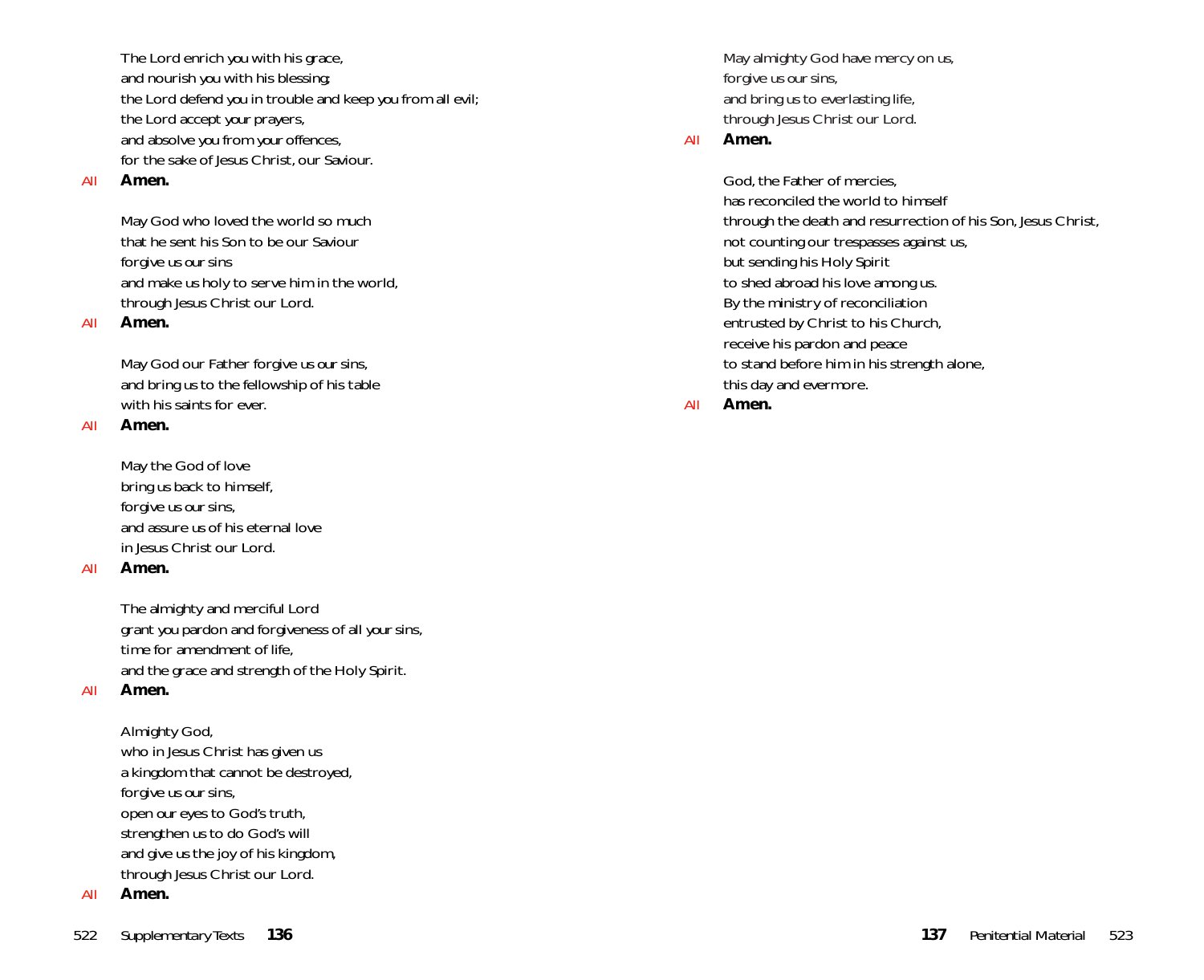# **Gospel Acclamations for Ordinary Time**

# **1**

*All* **Alleluia.**

*All* **Alleluia.**

*All* **Alleluia.**

| Alleluia, alleluia.<br>Speak, Lord, for your servant is listening.<br>You have the words of eternal life.<br>Alleluia. | 1 Samuel $3.9$ ; John $6.68$ |  |
|------------------------------------------------------------------------------------------------------------------------|------------------------------|--|
|                                                                                                                        |                              |  |
| Alleluia, alleluia.                                                                                                    |                              |  |
| I am the light of the world, says the Lord.                                                                            |                              |  |
| Whoever follows me will never walk in darkness                                                                         |                              |  |
| but will have the light of life.                                                                                       | $cf$ lohn 8.12               |  |
| Alleluia.                                                                                                              |                              |  |
| ີ                                                                                                                      |                              |  |

#### **3**

| cf John 10.27 |
|---------------|
|               |
|               |

#### **4**

| Alleluia, alleluia.                                   |                |
|-------------------------------------------------------|----------------|
| I am the way, the truth, and the life, says the Lord. |                |
| No one comes to the Father except through me.         | $cf$ John 14.6 |
|                                                       |                |

#### *All* **Alleluia.**

#### **5**

Alleluia, alleluia. We do not live by bread alone, but by every word that comes from the mouth of God. *All* **Alleluia.** *cf Matthew 4.4*

### **6**

| Alleluia, alleluia.                      |            |
|------------------------------------------|------------|
| Welcome with meekness the implanted word |            |
| that has the power to save your souls.   | James 1.21 |
| Alleluia.                                |            |

# **7**

*All* **Alleluia.**

Alleluia, alleluia. The word of the Lord endures for ever. The word of the Lord is the good news announced to you.<br>**Alleluia.** cf 1 *All* **Alleluia.** *cf 1 Peter 1.25*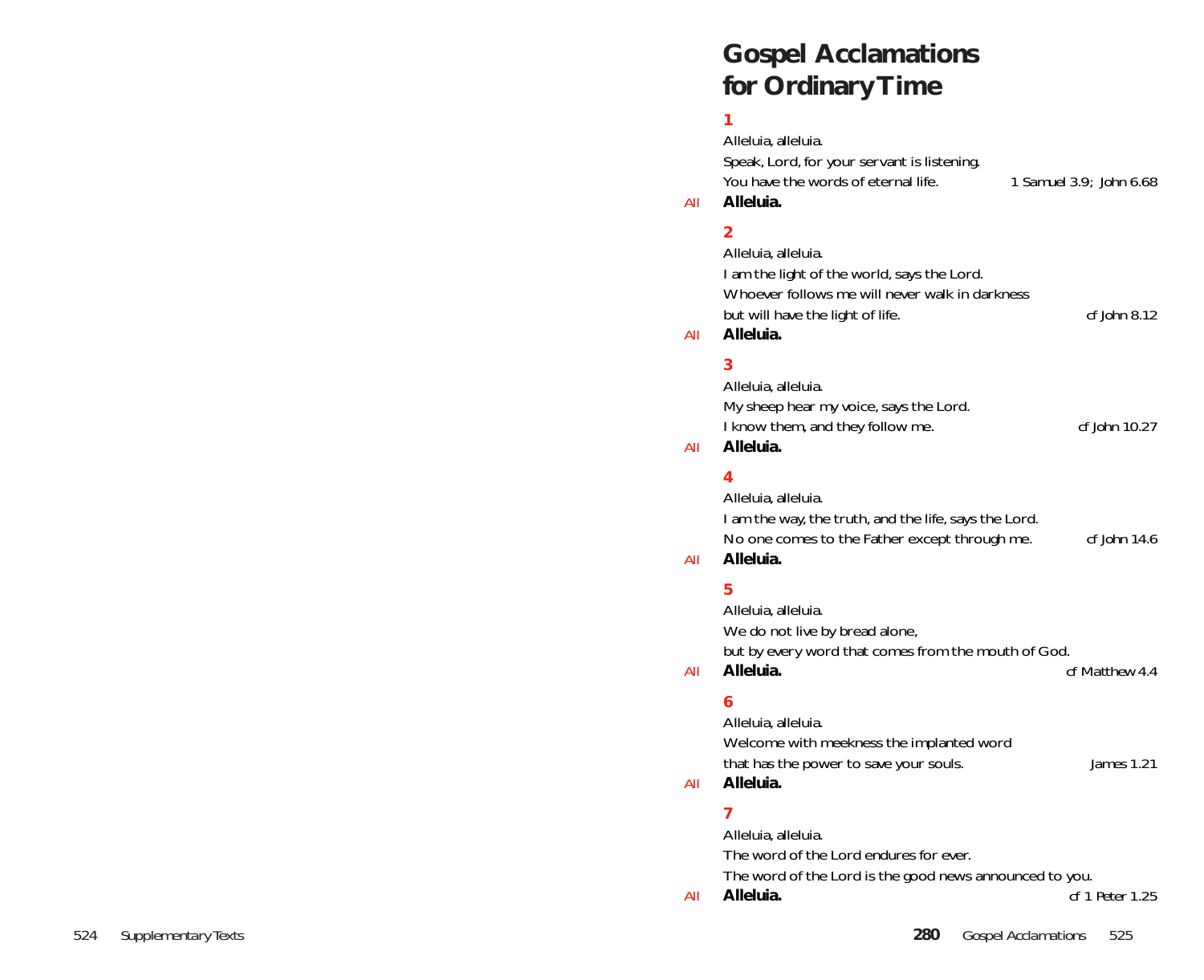# **Creeds and Authorized Affirmations of Faith**

# ¶ *Creeds*

*At a celebration of Holy Communion, the Apostles' Creed or the Athanasian Creed in an authorized form may be used in place of the Nicene Creed, or an authorized Affirmation of Faith may be used. Suitable words of introduction or conclusion (such as 'Let us declare our faith in God, Father, Son and Holy Spirit') to the Creed or Affirmation of Faith may be used.*

# **The Nicene Creed**

*The text of the Nicene Creed is printed in the Orders for the Celebration of Holy Communion on pages 399, 439, 460, and 479.*

*The Nicene Creed may be used responsively as follows*

We believe in one God. the Father, the Almighty,

*All* **maker of heaven and earth, of all that is, seen and unseen.**

> We believe in one Lord, Jesus Christ, the only Son of God, eternally begotten of the Father,

- *All* **God from God, Light from Light, true God from true God,** begotten, not made, of one Being with the Father.
- *All* **Through him all things were made.** For us and for our salvation he came down from heaven, was incarnate from the Holy Spirit and the Virgin Mary, and was made man.
- *All* **For our sake he was crucified under Pontius Pilate; he suffered death and was buried.** On the third day he rose again in accordance with the Scriptures;
- *All* **he ascended into heaven and is seated at the right hand of the Father. He will come again in glory to judge the living and the dead, and his kingdom will have no end.**

We believe in the Holy Spirit,

- *All* **the Lord, the giver of life,** who proceeds from the Father and the Son.
- *All* **With the Father and the Son he is worshipped and glorified.** He has spoken through the prophets.
- *All* **We believe in one holy, catholic and apostolic Church.** We acknowledge one baptism for the forgiveness of sins.
- *All* **We look for the resurrection of the dead, and the life of the world to come. Amen.**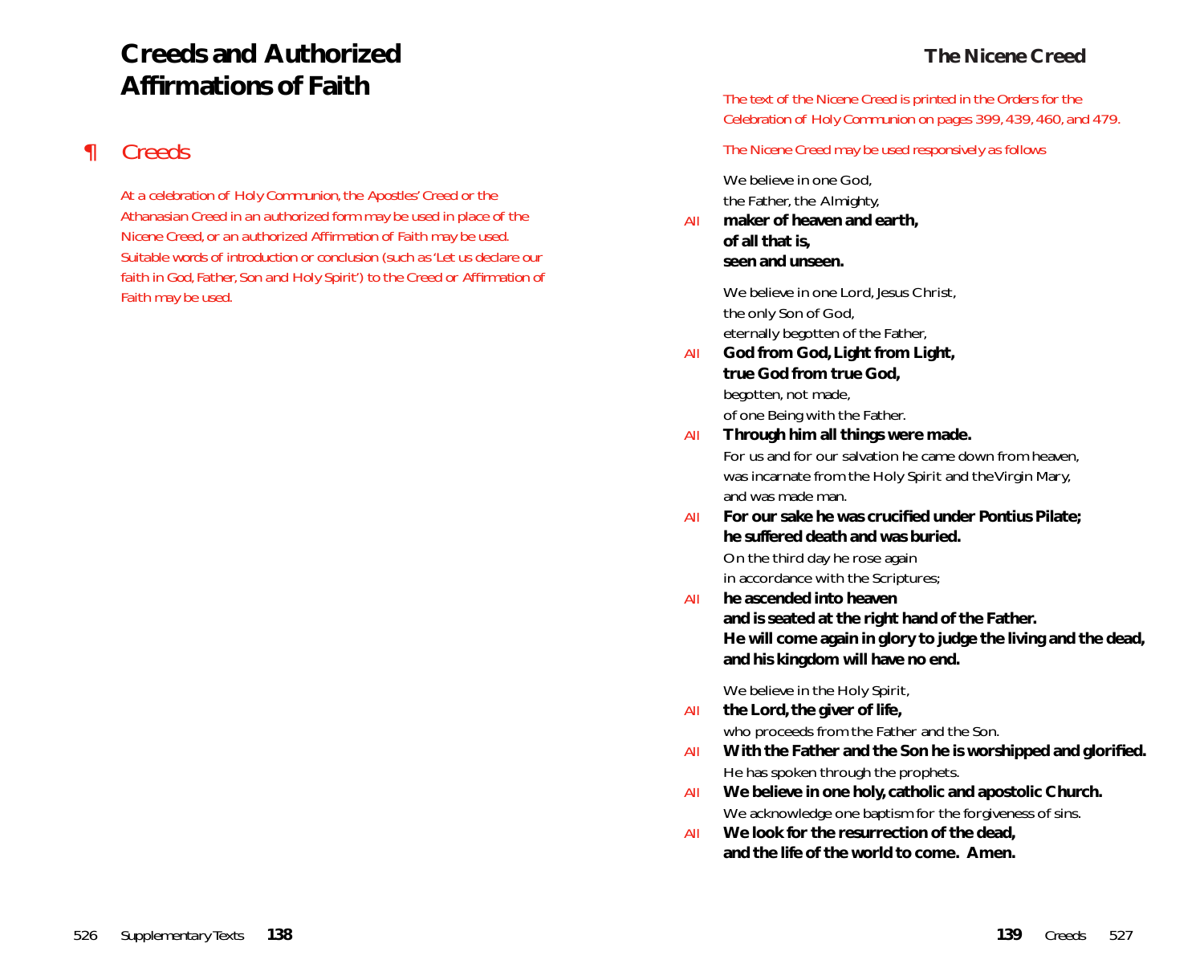# **An Alternative Text of the Nicene Creed**

# **The Apostles' Creed**

*This text of the Nicene Creed, which omits the phrase 'and the Son' in the third paragraph, may be used on suitable ecumenical occasions*

*All* **We believe in one God,**

**the Father, the Almighty, maker of heaven and earth, of all that is, seen and unseen.**

**We believe in one Lord, Jesus Christ, the only Son of God, eternally begotten of the Father, God from God, Light from Light, true God from true God, begotten, not made, of one Being with the Father; through him all things were made. For us and for our salvation he came down from heaven, was incarnate of the Holy Spirit and the Virgin Mary and was made man. For our sake he was crucified under Pontius Pilate; he suffered death and was buried. On the third day he rose again in accordance with the Scriptures; he ascended into heaven and is seated at the right hand of the Father. He will come again in glory to judge the living and the dead, and his kingdom will have no end.**

**We believe in the Holy Spirit, the Lord, the giver of life, who proceeds from the Father, who with the Father and the Son is worshipped and glorified, who has spoken through the prophets. We believe in one holy catholic and apostolic Church. We acknowledge one baptism for the forgiveness of sins. We look for the resurrection of the dead, and the life of the world to come. Amen.**

*The origin of the Apostles' Creed is the profession of faith made at baptism. This association may have implications for the occasion when it is used at Holy Communion.*

*All* **I believe in God, the Father almighty, creator of heaven and earth.**

> **I believe in Jesus Christ, his only Son, our Lord, who was conceived by the Holy Spirit, born of the Virgin Mary, suffered under Pontius Pilate, was crucified, died, and was buried; he descended to the dead. On the third day he rose again; he ascended into heaven, he is seated at the right hand of the Father, and he will come to judge the living and the dead.**

**I believe in the Holy Spirit, the holy catholic Church, the communion of saints, the forgiveness of sins, the resurrection of the body, and the life everlasting. Amen.**

*(or)*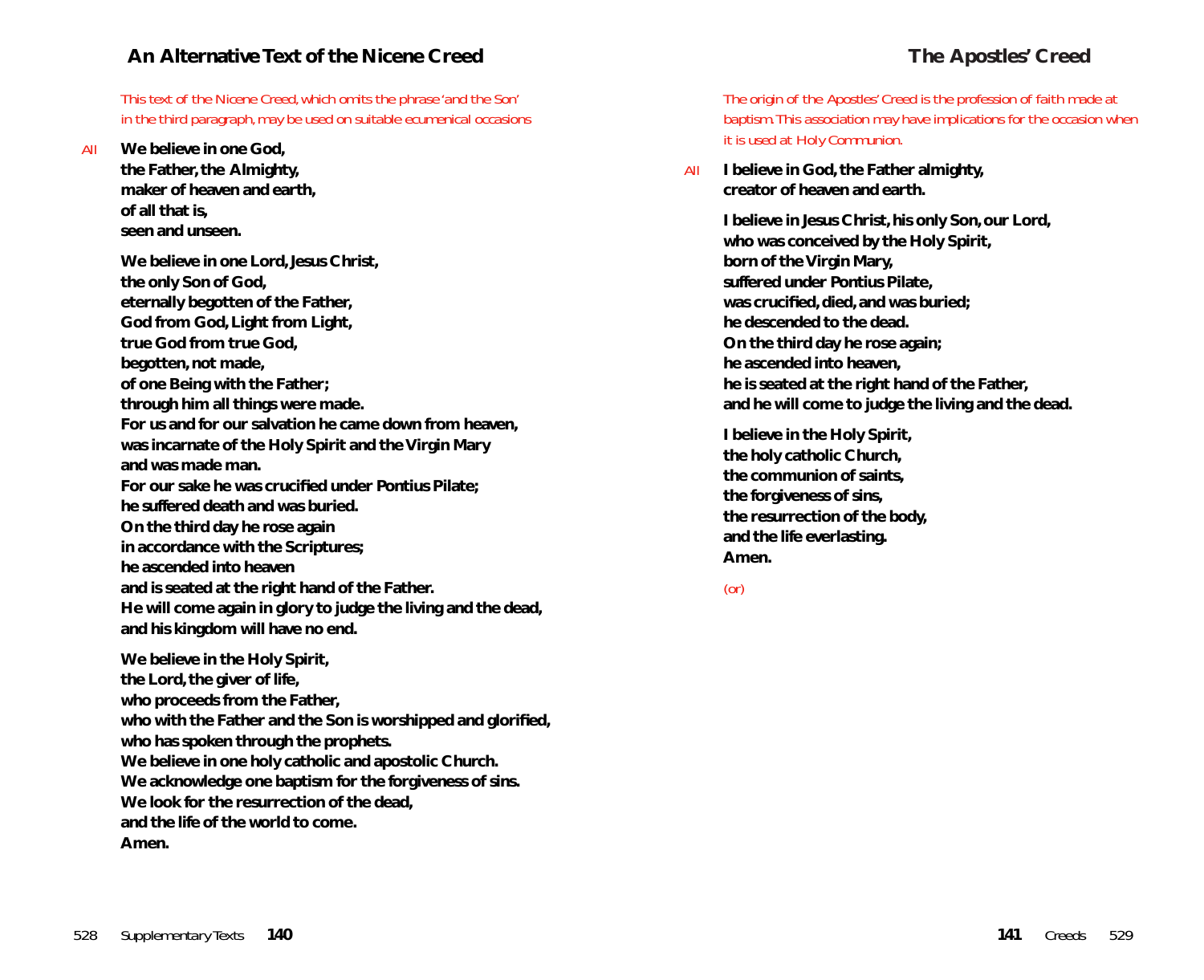**And in Jesus Christ his only Son our Lord, who was conceived by the Holy Ghost, born of the Virgin Mary, suffered under Pontius Pilate, was crucified, dead and buried. He descended into hell; the third day he rose again from the dead; he ascended into heaven, and sitteth on the right hand of God the Father almighty; from thence he shall come to judge the quick and the dead.**

**I believe in the Holy Ghost; the holy catholic Church; the communion of saints; the forgiveness of sins; the resurrection of the body, and the life everlasting. Amen.**

#### *The Apostles' Creed may also be used in the following form*

Do you believe and trust in God the Father?

*All* **I believe in God, the Father almighty, creator of heaven and earth.**

Do you believe and trust in his Son Jesus Christ?

*All* **I believe in Jesus Christ, his only Son, our Lord who was conceived by the Holy Spirit, born of the Virgin Mary, suffered under Pontius Pilate, was crucified, died and was buried; he descended to the dead. On the third day he rose again; he ascended into heaven, he is seated at the right hand of the Father, and he will come to judge the living and the dead.**

Do you believe and trust in the Holy Spirit?

*All* **I believe in the Holy Spirit, the holy catholic Church, the communion of saints, the forgiveness of sins, the resurrection of the body, and the life everlasting. Amen.**

# **The Athanasian Creed**

*The authorized form of the Athanasian Creed is that contained in*  The Book of Common Prayer*.*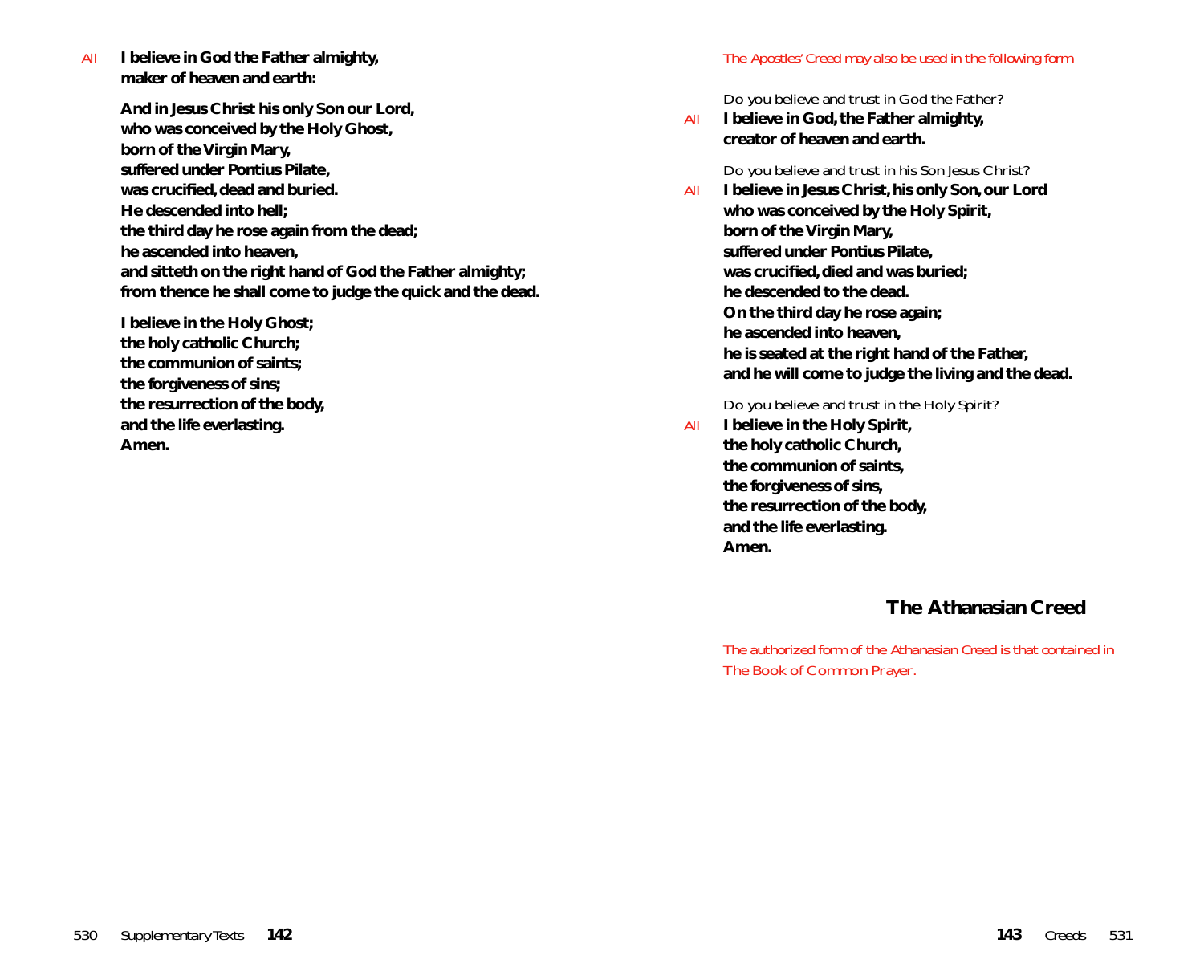# *¶ Authorized Affirmations of Faith*

*In addition to the Nicene Creed, the Apostles' Creed and the Athanasian Creed, the following forms of the Creeds and these Affirmations of Faith are also authorized.*

#### **1**

Do you believe and trust in God the Father, source of all being and life, the one for whom we exist?

#### *All* **We believe and trust in him.**

Do you believe and trust in God the Son, who took our human nature, died for us and rose again?

#### *All* **We believe and trust in him.**

Do you believe and trust in God the Holy Spirit, who gives life to the people of God and makes Christ known in the world?

#### *All* **We believe and trust in him.**

This is the faith of the Church.

*All* **This is our faith. We believe and trust in one God, Father, Son and Holy Spirit. Amen.**

#### **2**

We proclaim the Church's faith in Jesus Christ.

*All* **We believe and declare that our Lord Jesus Christ, the Son of God, is both divine and human.**

God, of the being of the Father, the only Son from before time began; human from the being of his mother, born in the world;

*All* **fully God and fully human; human in both mind and body.**

> As God he is equal to the Father, as human he is less than the Father.

*All* **Although he is both divine and human he is not two beings but one Christ.**

> One, not by turning God into flesh, but by taking humanity into God;

*All* **truly one, not by mixing humanity with Godhead, but by being one person.**

For as mind and body form one human being so the one Christ is both divine and human.

*All* **The Word became flesh and lived among us; we have seen his glory, the glory of the only Son from the Father, full of grace and truth.** *from the Athanasian Creed*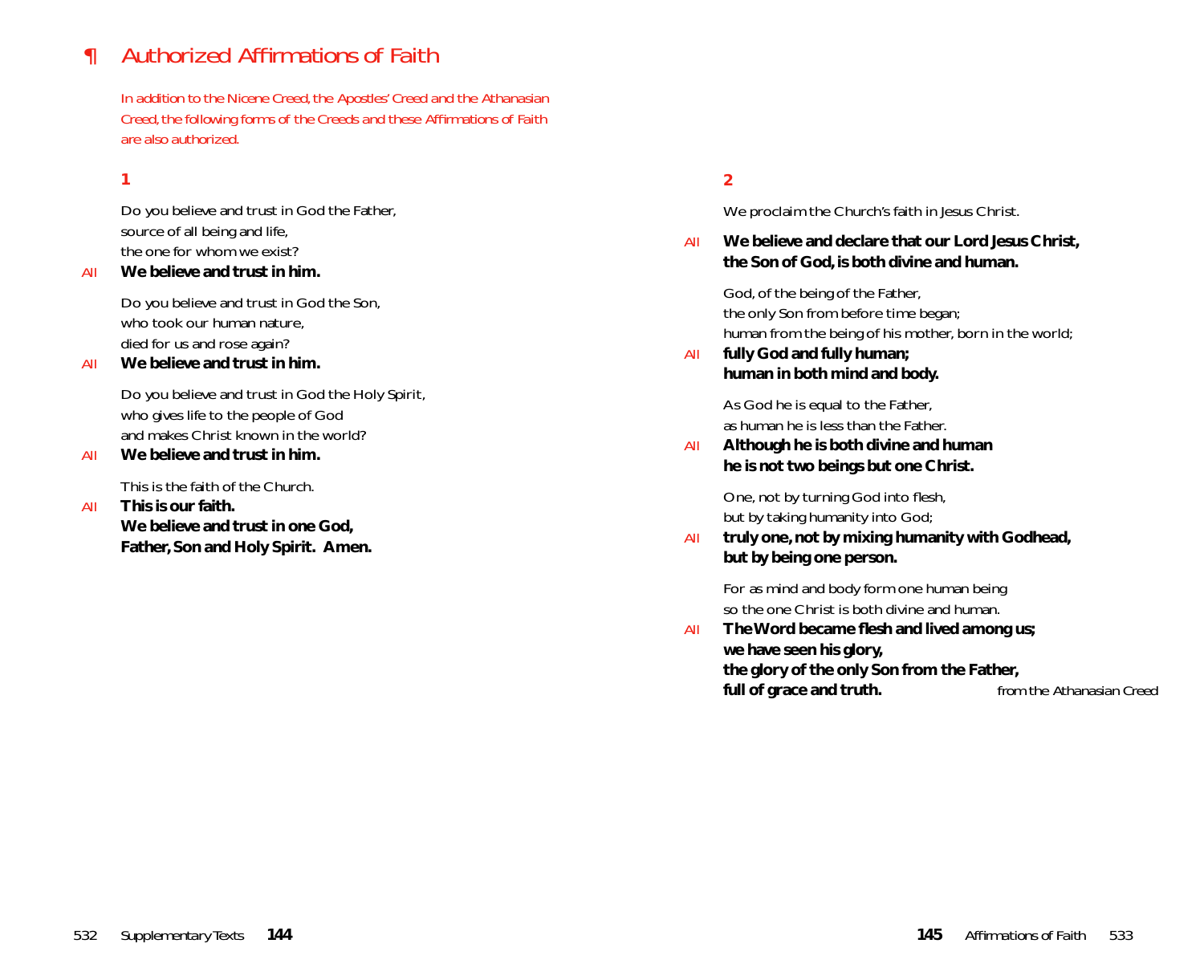**3**

*All* **We believe in God the Father, God almighty, by whose plan earth and heaven sprang to being, all created things began. We believe in Christ the Saviour, Son of God in human frame, virgin-born, the child of Mary upon whom the Spirit came.**

> **Christ, who on the cross forsaken, like a lamb to slaughter led, suffered under Pontius Pilate, he descended to the dead. We believe in Jesus risen, heaven's king to rule and reign, to the Father's side ascended till as judge he comes again.**

**We believe in God the Spirit; in one Church, below, above: saints of God in one communion, one in holiness and love. So by faith, our sins forgiven, Christ our Saviour, Lord and friend, we shall rise with him in glory to the life that knows no end.**

*(May be sung to any 87 87 or 87 87D tune.)* 

#### **4**

Let us affirm our faith in Jesus Christ the Son of God.

*All* **Though he was divine, he did not cling to equality with God, but made himself nothing. Taking the form of a slave, he was born in human likeness. He humbled himself and was obedient to death, even the death of the cross. Therefore God has raised him on high, and given him the name above every name: that at the name of Jesus every knee should bow, and every voice proclaim that Jesus Christ is Lord, to the glory of God the Father.** *cf Philippians 2.6-11* **Amen.**

# **5**

Let us declare our faith in the resurrection of our Lord Jesus Christ.

*All* **Christ died for our sins in accordance with the Scriptures; he was buried; he was raised to life on the third day in accordance with the Scriptures; afterwards he appeared to his followers, and to all the apostles: this we have received, and this we believe.** *cf 1 Corinthians 15.3-7* **Amen.**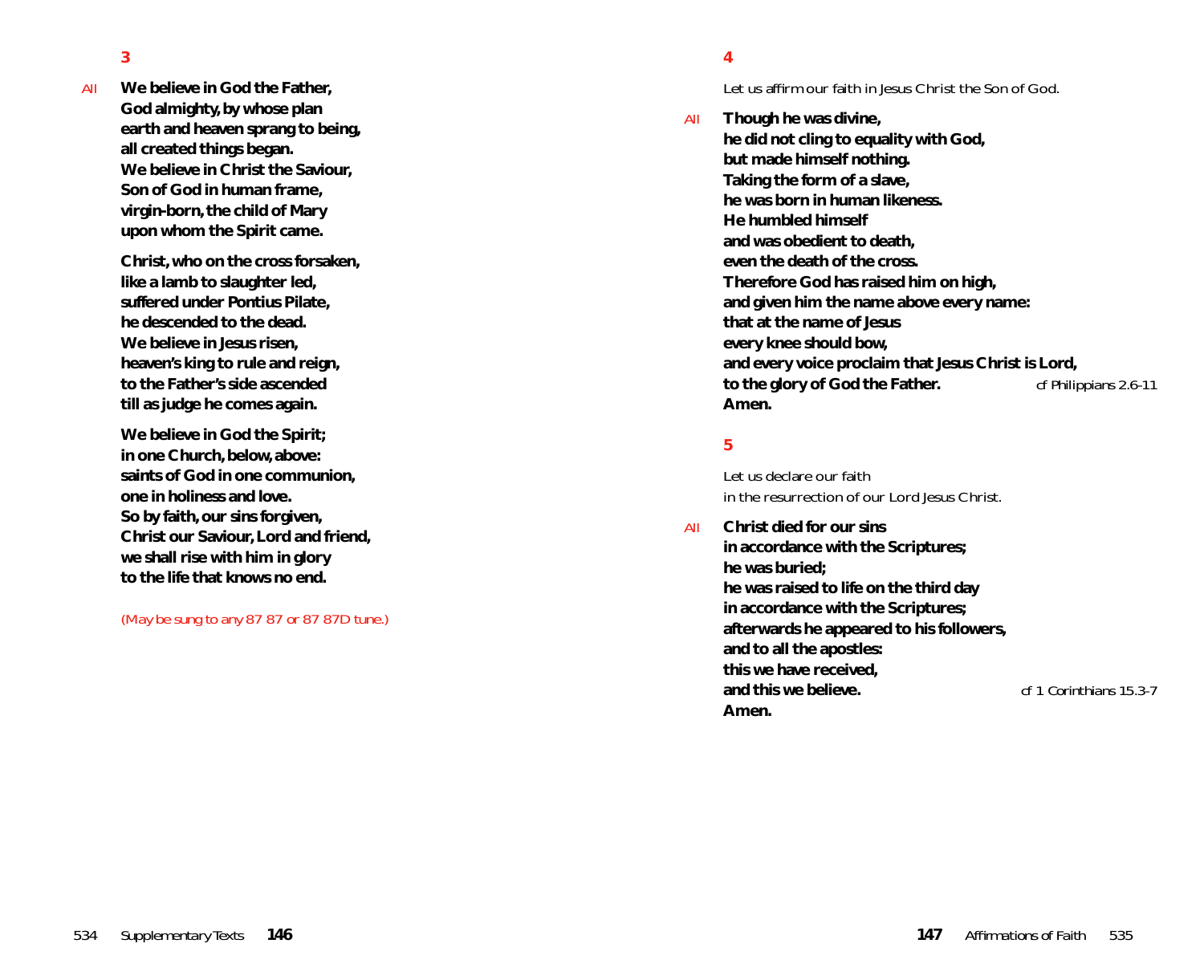**6**

We say together in faith

*All* **Holy, holy, holy is the Lord God almighty, who was, and is, and is to come.**

> We believe in God the Father who created all things:

*All* **for by his will they were created and have their being.**

> We believe in God the Son, who was slain:

*All* **for with his blood, he purchased us for God, from every tribe and language, from every people and nation.**

We believe in God the Holy Spirit:

*All* **the Spirit and the Bride say,'Come!' Even so come, Lord Jesus! Amen.** *cf Revelation 4.8,11; 5.9; 22.17, 20*

### **7**

Let us declare our faith in God.

*All* **We believe in God the Father, from whom every family in heaven and on earth is named.**

> **We believe in God the Son, who lives in our hearts through faith, and fills us with his love.**

**We believe in God the Holy Spirit, who strengthens us with power from on high.**

**We believe in one God; Father, Son and Holy Spirit. Amen.** *cf Ephesians 3*

# *¶ A Form for the Corporate Renewal of Baptismal Vows*

*when celebrated within a service other than Baptism or Confirmation*

#### **Notes**

- **1** This form should be used only when there has been due notice and proper preparation. It is recommended that it is used no more than once or twice in any one year. Suitable opportunities include Easter, Pentecost, the Baptism of Christ in Epiphany, and the inauguration of a new ministry.
- **2** This form is a corporate affirmation for use within a service. When it is used it replaces the Creed or other Affirmation of Faith.
- **3** Where it is customary for the assembly to be sprinkled with water from the font or to sign themselves with water from the font, this may take place immediately after the Profession of Faith or during a hymn, canticle or song at the conclusion of this form.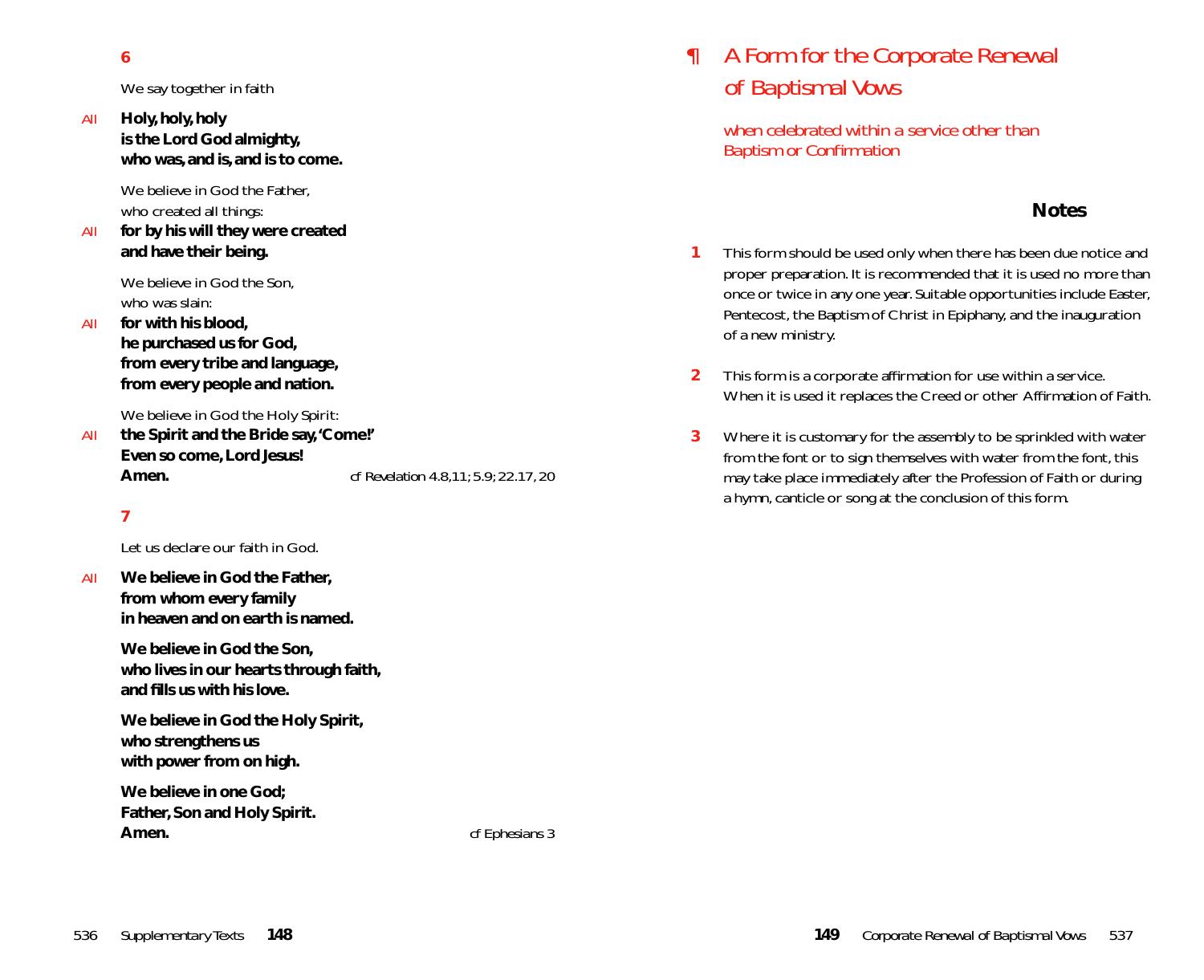# *A Corporate Renewal of Baptismal Vows*

*The president may use words of introduction to this part of the service.*

*A large candle may be lit. The president may address the congregation as follows*

In baptism, God calls us out of darkness into his marvellous light. To follow Christ means dying to sin and rising to new life with him. Therefore I ask:

Do you reject the devil and all rebellion against God?

#### *All* **I reject them.**

Do you renounce the deceit and corruption of evil?

*All* **I renounce them.**

Do you repent of the sins that separate us from God and neighbour?

*All* **I repent of them.**

Do you turn to Christ as Saviour?

*All* **I turn to Christ.**

Do you submit to Christ as Lord?

*All* **I submit to Christ.**

Do you come to Christ, the way, the truth and the life?

*All* **I come to Christ.**

#### *The president may say*

May almighty God who has given you the desire to follow Christ give you the strength to continue in the way.

# *The Profession of Faith*

#### *The president addresses the congregation*

Brothers and sisters, I ask you to profess the faith of the Church.

Do you believe and trust in God the Father?

*All* **I believe in God, the Father almighty, creator of heaven and earth.**

Do you believe and trust in his Son Jesus Christ?

*All* **I believe in Jesus Christ, his only Son, our Lord, who was conceived by the Holy Spirit, born of the Virgin Mary, suffered under Pontius Pilate, was crucified, died, and was buried; he descended to the dead. On the third day he rose again; he ascended into heaven, he is seated at the right hand of the Father, and he will come to judge the living and the dead.**

Do you believe and trust in the Holy Spirit?

*All* **I believe in the Holy Spirit, the holy catholic Church, the communion of saints, the forgiveness of sins, the resurrection of the body, and the life everlasting. Amen.**

#### *The president says*

Almighty God, we thank you for our fellowship in the household of faith with all who have been baptized into your name. Keep us faithful to our baptism, and so make us ready for that day when the whole creation shall be made perfect in your Son, our Saviour Jesus Christ.

*All* **Amen.**

*The president may use the Affirmation of Commitment (page 540).*

#### *The president concludes the Renewal of Vows saying*

May Christ dwell in your hearts through faith, that you may be rooted and grounded in love and bring forth the fruit of the Spirit.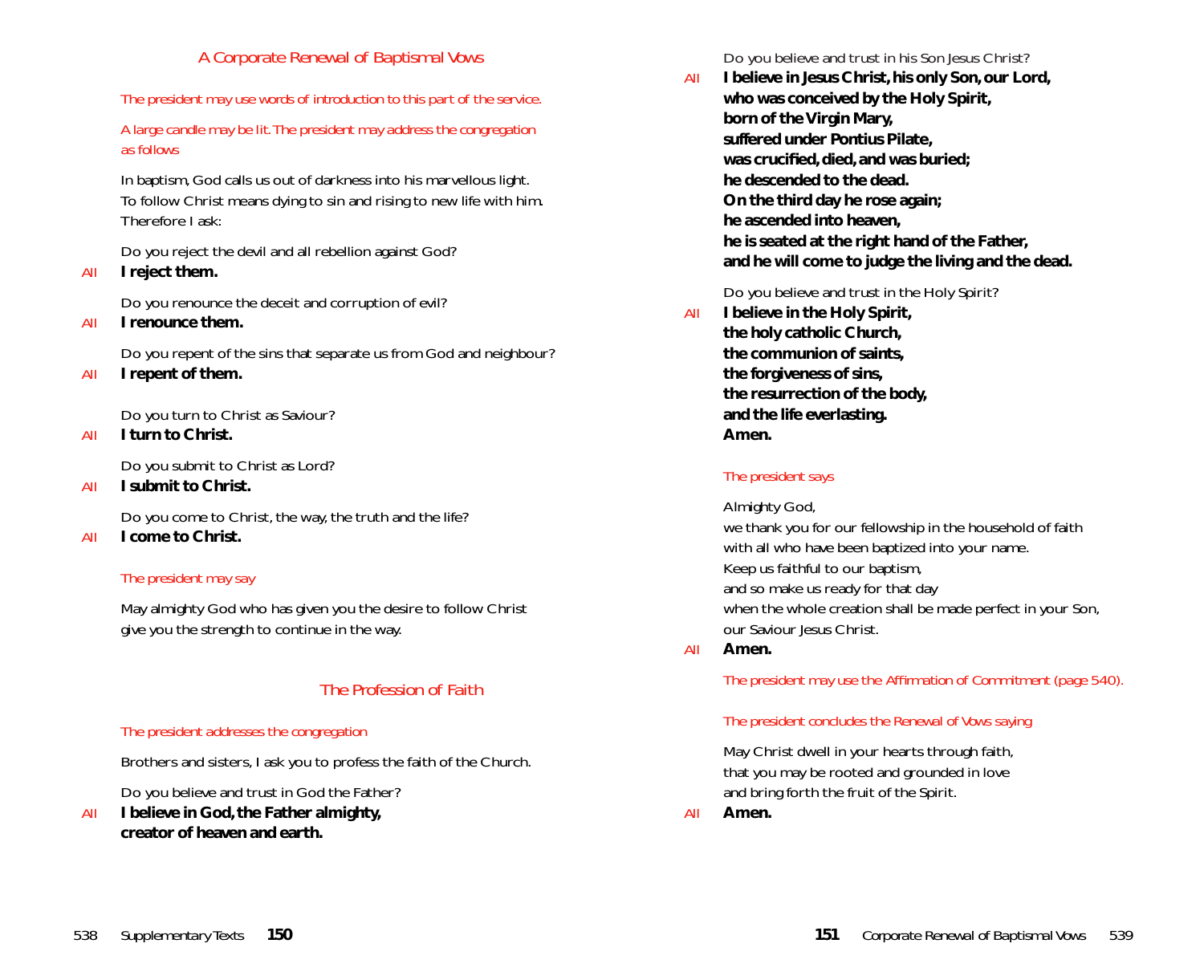# *¶ Affirmation of Commitment*

*This affirmation of commitment may be used after an authorized Creed or Affirmation of Faith*

Will you continue in the apostles' teaching and fellowship, in the breaking of bread, and in the prayers?

#### *All* **With the help of God, I will.**

Will you persevere in resisting evil and, whenever you fall into sin, repent and return to the Lord?

### *All* **With the help of God, I will.**

Will you proclaim by word and example the good news of God in Christ?

#### *All* **With the help of God, I will.**

Will you seek and serve Christ in all people, loving your neighbour as yourself?

#### *All* **With the help of God, I will.**

Will you acknowledge Christ's authority over human society, by prayer for the world and its leaders, by defending the weak, and by seeking peace and justice?

*All* **With the help of God, I will.**

# **Intercessions**

# *¶ Forms of Intercession*

# **1**

*This form may be used either with the insertion of specific subjects between the paragraphs or as a continuous whole, with or without brief biddings addressed to the people before the prayer begins.*

*Not all paragraphs need to be used on every occasion.*

*Individual names may be added at the places indicated.*

*The responses indicated in the service order may be used at appropriate points in the text.*

*At the end of this form of intercession, silence may be kept and a Collect or other ending may be said (see page 548).*

In the power of the Spirit and in union with Christ, let us pray to the Father.

Almighty God, our heavenly Father, you promised through your Son Jesus Christ to hear us when we pray in faith.

Strengthen *N* our bishop and all your Church in the service of Christ, that those who confess your name may be united in your truth, live together in your love, and reveal your glory in the world.

Bless and guide *Elizabeth our Queen*; give wisdom to all in authority; and direct this and every nation in the ways of justice and of peace; that we may honour one another, and seek the common good.

Give grace to us, our families and friends, and to all our neighbours, that we may serve Christ in one another, and love as he loves us.

Comfort and heal all those who suffer in body, mind, or spirit ...; give them courage and hope in their troubles; and bring them the joy of your salvation.

Hear us as we remember those who have died in the faith of Christ ...; according to your promises, grant us with them a share in your eternal kingdom.

Rejoicing in the fellowship of [*N and of* ] all your saints, we commend ourselves and the whole creation to your unfailing love.

*Silence may be kept and a Collect or other ending may be said.*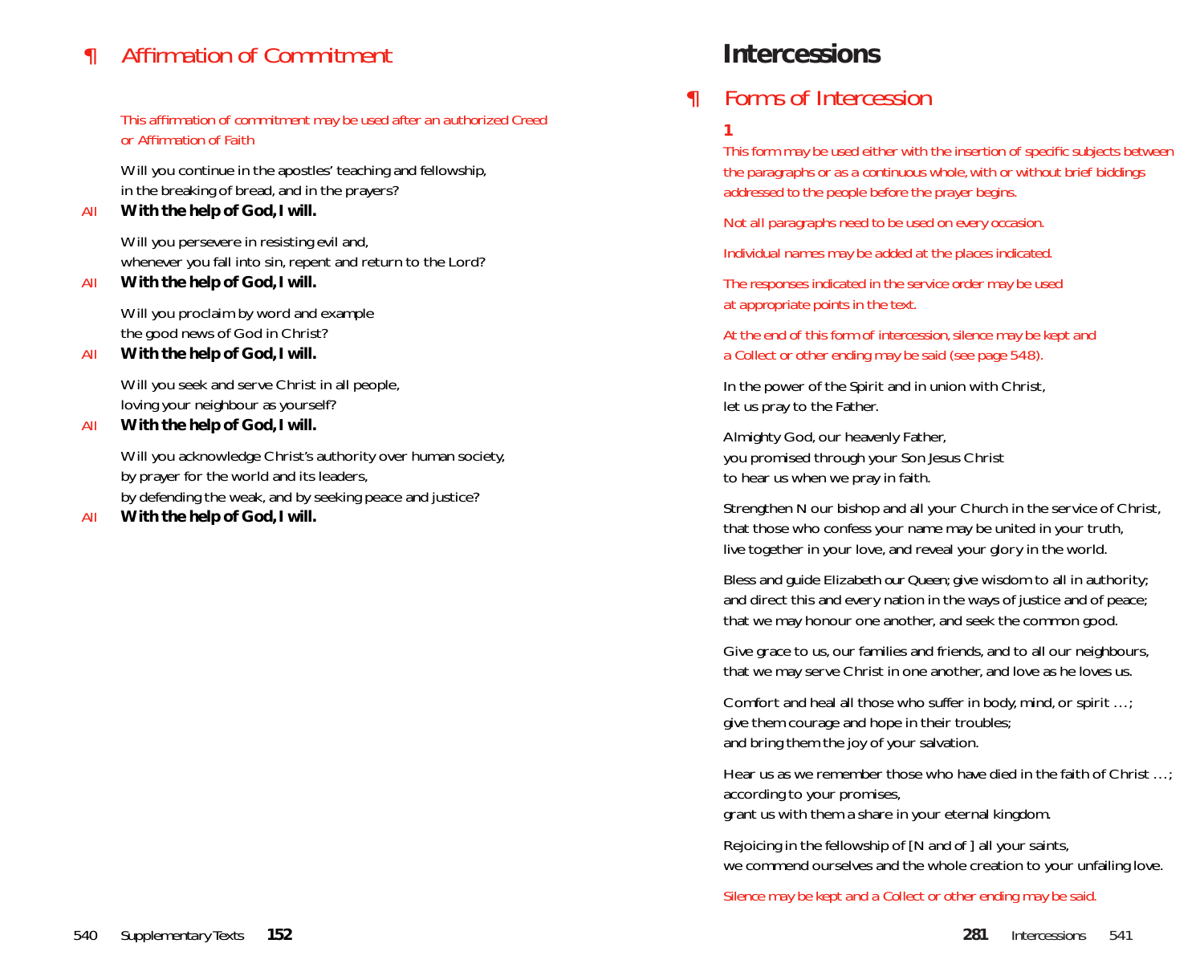**2**

*This form may be used either with the insertion of specific subjects at the points indicated or as a continuous whole, with or without brief biddings addressed to the people before the prayer begins.*

*The responses indicated in the service order may be used at appropriate points in the text.*

In the power of the Spirit and in union with Christ, let us pray to the Father.

O God, the creator and preserver of all, we pray for people in every kind of need; make your ways known on earth, your saving health among all nations …

We pray for the good estate of the catholic Church; guide and govern us by your good Spirit, that all who profess and call themselves Christians may be led into the way of truth, and hold the faith in unity of spirit, in the bond of peace and in righteousness of life …

We commend to your fatherly goodness all those who are any ways afflicted or distressed, in mind, body or estate; comfort and relieve them in their need, give them patience in their sufferings, and bring good out of all their afflictions …

We remember those who have gone before us in the peace of Christ, and we give you praise for all your faithful ones, with whom we rejoice in the communion of saints ...

All this we ask for Jesus Christ's sake.

*All* **Amen.**

### **3**

*This form is used as a continuous whole without interpolation except, if desired, the inclusion of responses printed in the service order. However, biddings may be addressed to the people before the prayer begins. Not all paragraphs need be used on every occasion.*

In the power of the Spirit and in union with Christ, let us pray to the Father.

Almighty and ever-living God, who by thy holy apostle hast taught us to make prayers and supplications, and to give thanks, for all men: we humbly beseech thee most mercifully to receive these our prayers, which we offer unto thy divine majesty; beseeching thee to inspire continually the universal Church with the spirit of truth, unity and concord; and grant that all they that do confess thy holy name may agree in the truth of thy holy word, and live in unity and godly love.

We beseech thee also to lead all nations in the way of righteousness and peace; and so to direct all kings and rulers, that under them thy people may be godly and quietly governed. And grant unto thy servant *Elizabeth our Queen*, and to all that are put in authority under her, that they may truly and impartially administer justice, to the punishment of wickedness and vice, and to the maintenance of thy true religion and virtue.

Give grace, O heavenly Father, to all bishops, priests and deacons, especially to thy servant *N* our bishop, that they may both by their life and doctrine set forth thy true and lively word, and rightly and duly administer thy holy sacraments.

Guide and prosper, we pray thee, those who are labouring for the spread of thy gospel among the nations, and enlighten with thy Spirit all places of education and learning; that the whole world may be filled with the knowledge of thy truth.

And to all thy people give thy heavenly grace; and specially to this congregation here present, that, with meek heart and due reverence, they may hear and receive thy holy word, truly serving thee in holiness and righteousness all the days of their life.

And we most humbly beseech thee of thy goodness, O Lord, to comfort and succour all them who in this transitory life are in trouble, sorrow, need, sickness, or any other adversity.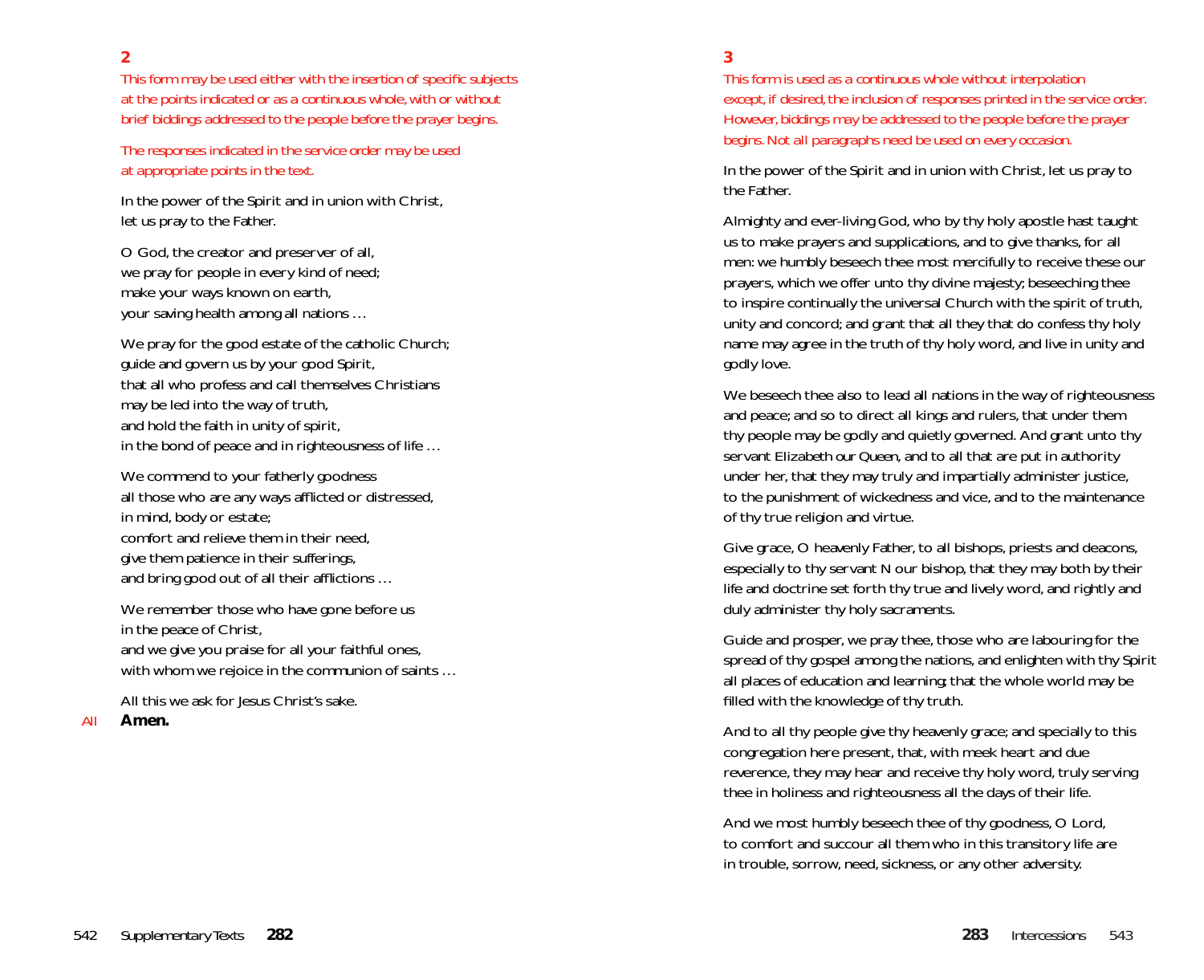And we commend to thy gracious keeping, O Lord, all thy servants departed this life in thy faith and fear, beseeching thee, according to thy promises, to grant them refreshment, light and peace.

And here we give thee most high praise and hearty thanks for all thy saints, who have been the chosen vessels of thy grace, and lights of the world in their several generations; and we pray that, rejoicing in their fellowship and following their good examples, we may be partakers with them of thy heavenly kingdom.

Grant this, O Father, for Jesus Christ's sake, our only mediator and advocate.

#### *All* **Amen.**

#### **4**

*At the end of this form of intercession, silence may be kept and a Collect or other ending may be said (see page 548).*

In the power of the Spirit and in union with Christ, let us pray to the Father.

Hear our prayers, O Lord our God.

#### All **Hear us, good Lord.**

Govern and direct your holy Church; fill it with love and truth; and grant it that unity which is your will.

#### All **Hear us, good Lord.**

Give us boldness to preach the gospel in all the world, and to make disciples of all the nations.

#### All **Hear us, good Lord.**

Enlighten *N* our bishop and all your ministers with knowledge and understanding, that by their teaching and their lives they may proclaim your word.

#### *All* **Hear us, good Lord.**

Give your people grace to hear and receive your word, and to bring forth the fruit of the Spirit.

#### All **Hear us, good Lord.**

Bring into the way of truth all who have erred and are deceived.

#### *All* **Hear us, good Lord.**

Strengthen those who stand, comfort and help the faint-hearted; raise up the fallen; and finally beat down Satan under our feet.

*All* **Hear us, good Lord.**

Guide the leaders of the nations into the ways of peace and justice.

#### *All* **Hear us, good Lord.**

Guard and strengthen your servant *Elizabeth our Queen,* that she may put her trust in you, and seek your honour and glory.

### All **Hear us, good Lord.**

Endue the High Court of Parliament and all the ministers of the Crown with wisdom and understanding.

#### *All* **Hear us, good Lord.**

Bless those who administer the law, that they may uphold justice, honesty and truth.

*All* **Hear us, good Lord.**

Give us the will to use the fruits of the earth to your glory, and for the good of all creation.

*All* **Hear us, good Lord.**

Bless and keep all your people.

*All* **Hear us, good Lord.**

Help and comfort the lonely, the bereaved and the oppressed.

#### *All* **Lord, have mercy.**

Keep in safety those who travel, and all who are in danger.

*All* **Lord, have mercy.**

Heal the sick in body and mind, and provide for the homeless, the hungry, and the destitute.

*All* **Lord, have mercy.**

Show your pity on prisoners and refugees, and all who are in trouble.

*All* **Lord, have mercy.**

Forgive our enemies, persecutors and slanderers, and turn their hearts.

*All* **Lord, have mercy.**

Hear us as we remember those who have died in the peace of Christ, both those who have confessed the faith and those whose faith is known to you alone, and grant us with them a share in your eternal kingdom.

*All* **Lord, have mercy.**

*Silence may be kept and a Collect or other ending may be said.*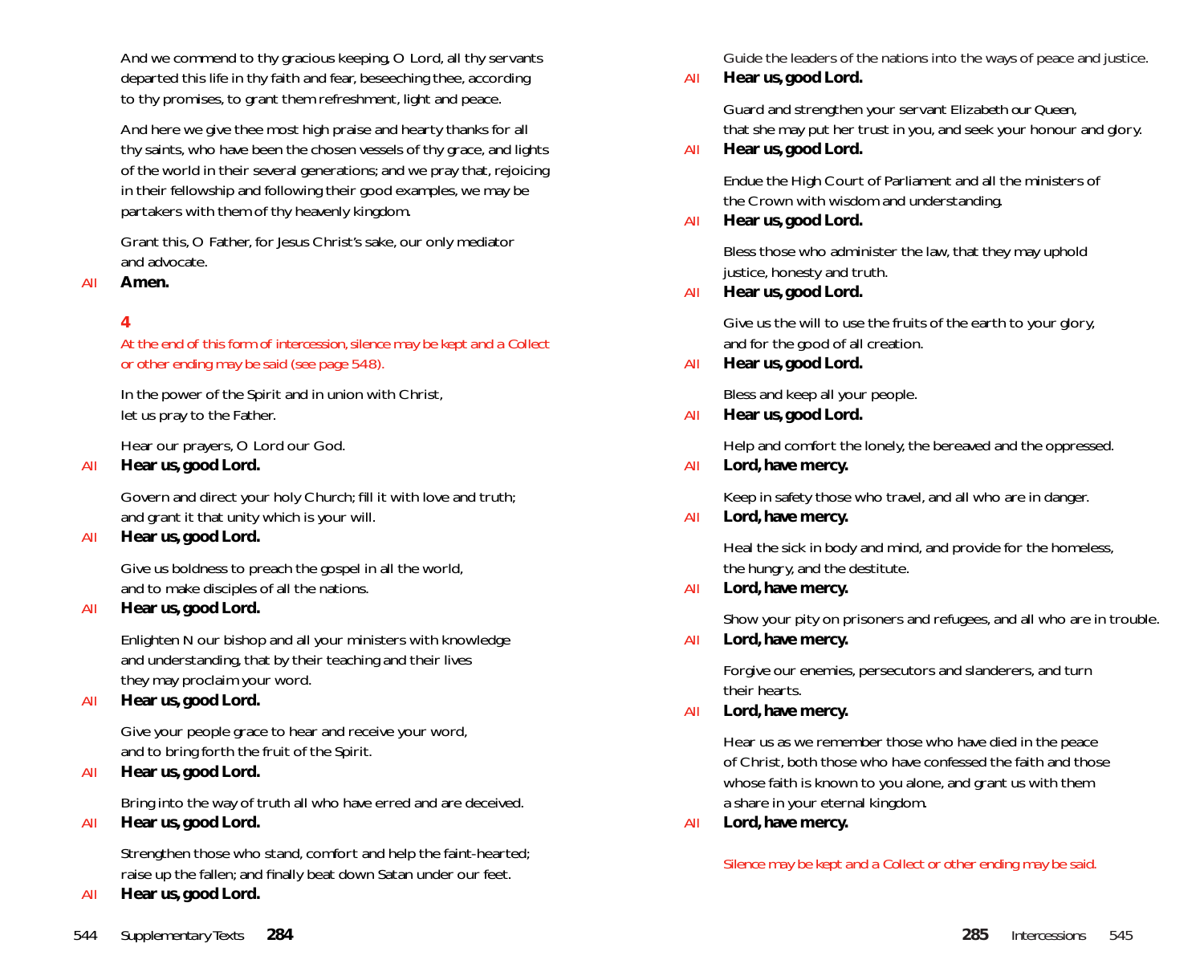**5**

*At the end of this form of intercession, silence may be kept and a Collect or other ending may be said (see page 548).*

In the power of the Spirit and in union with Christ, let us pray to the Father.

For the peace of the whole world, for the welfare of the Holy Church of God, and for the unity of all, let us pray to the Lord.

#### *All* **Lord, have mercy.**

For *N* our bishop, for the leaders of our sister Churches, and for all clergy and people, let us pray to the Lord.

### *All* **Lord, have mercy.**

For *Elizabeth our Queen*, for the leaders of the nations, and for all in authority, let us pray to the Lord.

# *All* **Lord, have mercy.**

For this community, for every city, town and village, and for all the people who live within them, let us pray to the Lord.

### *All* **Lord, have mercy.**

For good weather, and for abundant harvests for all to share, let us pray to the Lord.

### *All* **Lord, have mercy.**

For those who travel by land, air, or water, for the sick and the suffering, [ *for … ,*] for prisoners and captives, and for their safety, health and salvation, let us pray to the Lord.

# *All* **Lord, have mercy.**

For our deliverance from all affliction, strife and need, and for the absolution of our sins and offences, let us pray to the Lord.

#### *All* **Lord, have mercy.**

Remembering [ *… and*] all who have gone before us in faith, and in communion with [ *… and*] all the saints, we commit ourselves, one another, and our whole life to Christ our God;

### *All* **to you, O Lord.**

*Silence may be kept and a Collect or other ending may be said.*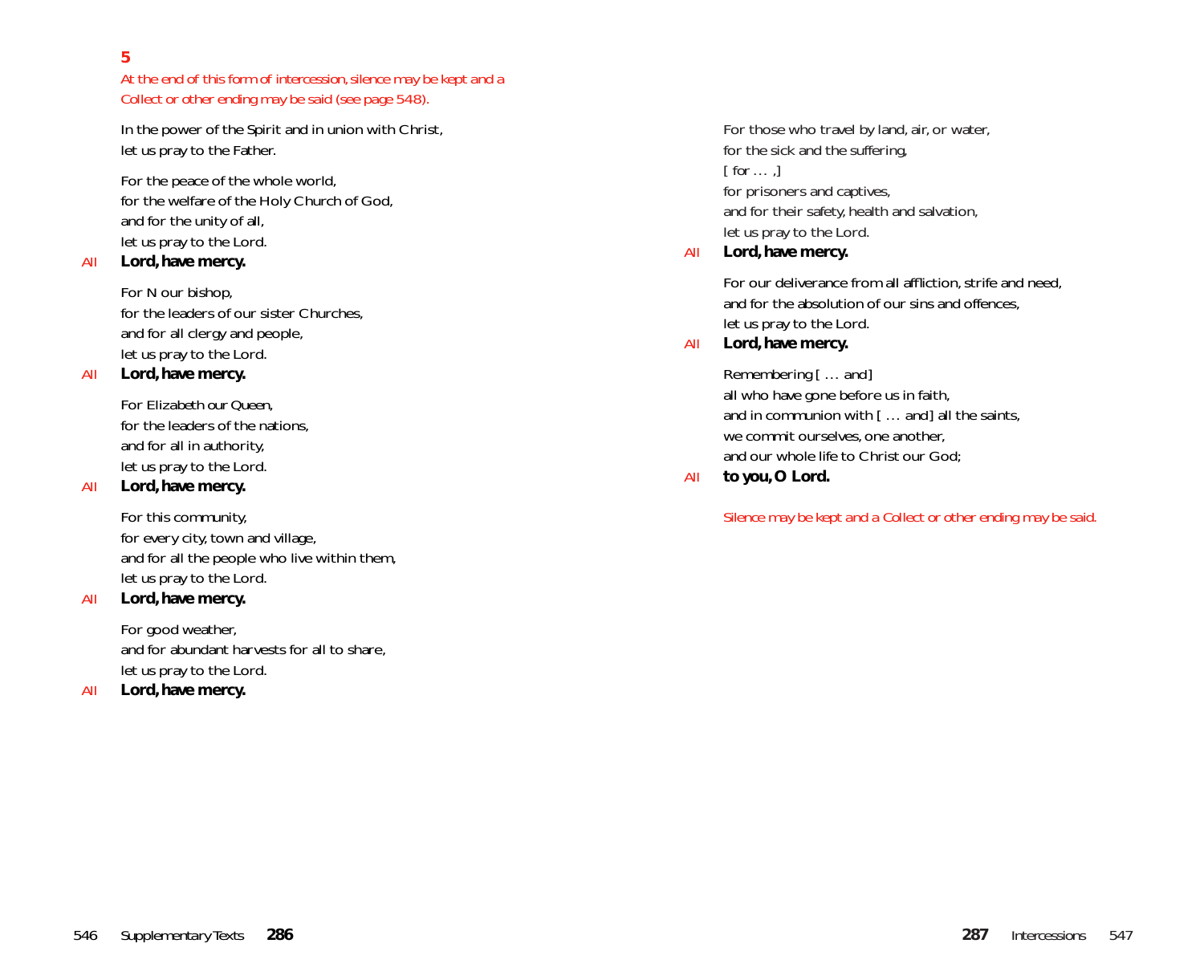# *¶ Collects and Other Endings for Intercession*

#### *For use by the president or those leading intercessions.*

#### **1**

Heavenly Father, you have promised through your Son Jesus Christ, that when we meet in his name, and pray according to his mind, he will be among us and hear our prayer: in your love and mercy fulfil our desires, and give us your greatest gift, which is to know you, the only true God, and your Son Jesus Christ our Lord.

#### *All* **Amen.**

#### **2**

Be with us, Lord, in all our prayers, and direct our way toward the attainment of salvation, that among the changes and chances of this mortal life, we may always be defended by your gracious help; through Jesus Christ our Lord.

#### *All* **Amen.**

#### **3**

Almighty God, the fountain of all wisdom, you know our needs before we ask, and our ignorance in asking: have compassion on our weakness, and give us those things which for our unworthiness we dare not, and for our blindness we cannot ask, for the sake of your Son Jesus Christ our Lord.

#### *All* **Amen.**

#### **4**

Almighty God, you have promised to hear the prayers of those who ask in your Son's name; we pray that what we have asked faithfully we may obtain effectually; through Jesus Christ our Lord.

#### *All* **Amen.**

**5**

Almighty God,

by your Holy Spirit you have made us one with your saints in heaven and on earth: grant that in our earthly pilgrimage we may ever be supported by this fellowship of love and prayer, and know ourselves surrounded by their witness to your power and mercy; through Jesus Christ our Lord.

*All* **Amen.**

#### **6**

Bring us all to your heavenly city, to the joyful gathering of thousands of angels, to the assembly of your firstborn, to the spirits of the saints made perfect, to Jesus the mediator of the new covenant and to the sprinkled blood that promises peace. Merciful Father

*All* **accept these prayers for the sake of your Son, our Saviour Jesus Christ. Amen.**

#### **7**

Hasten, Lord, the day when people will come from east and west, from north and south, and sit at table in your kingdom and we shall see your Son in his glory. Merciful Father …

#### **8**

Almighty God, who hast given us grace at this time with one accord to make our common supplications unto thee; and dost promise that when two or three are gathered together in thy name thou wilt grant their requests: fulfil now, O Lord, the desires and petitions of thy servants, as may be most expedient for them; granting us in this world knowledge of thy truth, and in the world to come life everlasting. *All* **Amen.**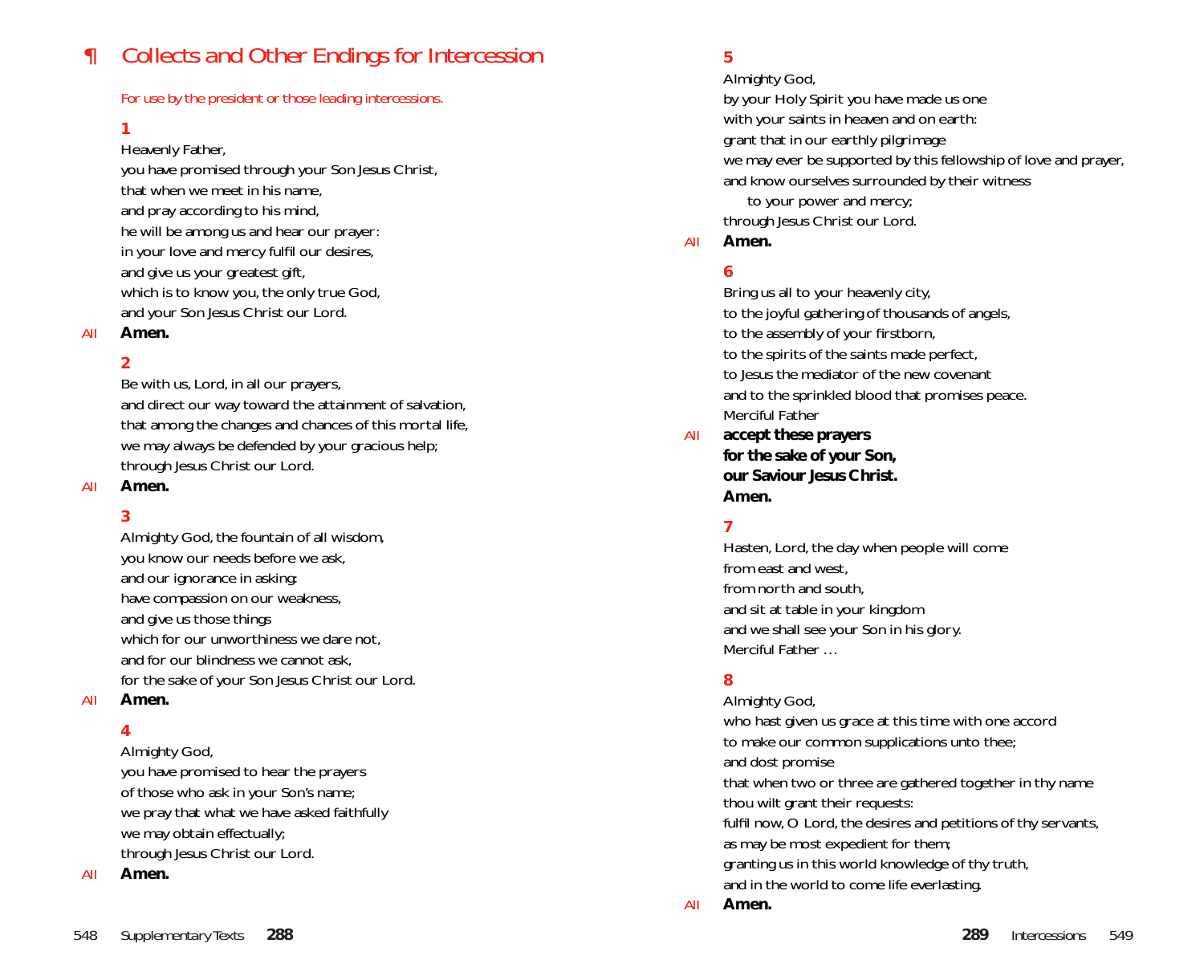# **Introductions to the Peace**

# **1**

Christ is our peace. He has reconciled us to God in one body by the cross. We meet in his name and share his peace.

#### **2**

We are the body of Christ. In the one Spirit we were all baptized into one body. Let us then pursue all that makes for peace and builds up our common life.

#### **3**

May the God of peace make you perfect and holy, that you may be kept safe and blameless in spirit, soul and body, for the coming of our Lord Jesus Christ.

#### **4**

Blessed are the peacemakers: they shall be called children of God. We meet in the name of Christ and share his peace.

#### **5**

God is love and those who live in love live in God and God lives in them.

#### **6**

'Where two or three are gathered together in my name,' says the Lord, 'there am I in the midst of them.'

#### **7**

We are all one in Christ Jesus. We belong to him through faith, heirs of the promise of the Spirit of peace.

*The provision made for seasons and Principal Holy Days (see pages 154–83) may be used at other times when appropriate.*

# **Prayers at the Preparation of the Table**

#### **1**

Yours, Lord, is the greatness, the power, the glory, the splendour, and the majesty; for everything in heaven and on earth is yours.

*All* **All things come from you, and of your own do we give you.**

#### **2**

Generous God, creator, redeemer, sustainer, at your table we present this money, symbol of the work you have given us to do; use it, use us, in the service of your world to the glory of your name.

#### *All* **Amen.**

#### **3**

God of life, saviour of the poor, receive with this money gratitude for your goodness, penitence for our pride and dedication to your service in Jesus Christ our Lord.

*All* **Amen.**

#### **4**

Blessed are you, Lord God of all creation: through your goodness we have this bread to set before you, which earth has given and human hands have made. It will become for us the bread of life.

#### *All* **Blessed be God for ever.**

Blessed are you, Lord God of all creation: through your goodness we have this wine to set before you, fruit of the vine and work of human hands. It will become for us the cup of salvation.

*All* **Blessed be God for ever.**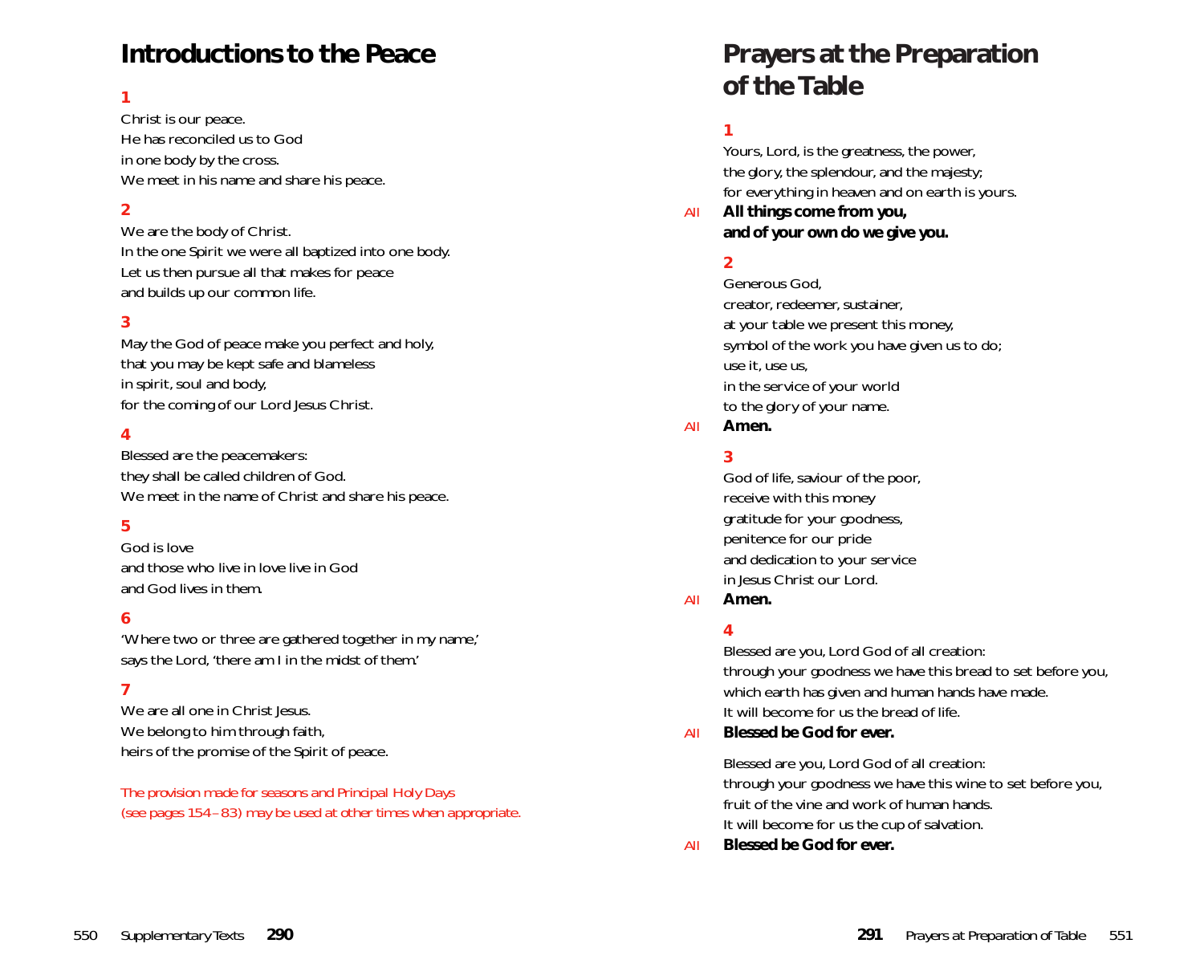#### **5**

Be present, be present, Lord Jesus Christ, our risen high priest; make yourself known in the breaking of bread.

#### *All* **Amen.**

#### **6**

As the grain once scattered in the fields and the grapes once dispersed on the hillside are now reunited on this table in bread and wine, so, Lord, may your whole Church soon be gathered together from the corners of the earth into your kingdom.

#### *All* **Amen.**

#### **7**

Wise and gracious God, you spread a table before us; nourish your people with the word of life and the bread of heaven.

#### *All* **Amen.**

#### **8**

*In this prayer, the texts for single voice need not be spoken by the president. It will sometimes be appropriate to ask children to speak them.*

With this bread that we bring

#### *All* **we shall remember Jesus.**

With this wine that we bring

*All* **we shall remember Jesus.**

Bread for his body, wine for his blood, gifts from God to his table we bring.

#### *All* **We shall remember Jesus.**

#### **9**

Blessed be God, by whose grace creation is renewed, by whose love heaven is opened, by whose mercy we offer our sacrifice of praise.

*All* **Blessed be God for ever.**

#### **10**

Blessed be God, who feeds the hungry, who raises the poor, who fills our praise.

*All* **Blessed be God for ever.**

#### **11**

Look upon us in mercy not in judgement; draw us from hatred to love; make the frailty of our praise a dwelling place for your glory.

*All* **Amen.**

#### **12**

Pour upon the poverty of our love, and the weakness of our praise, the transforming fire of your presence.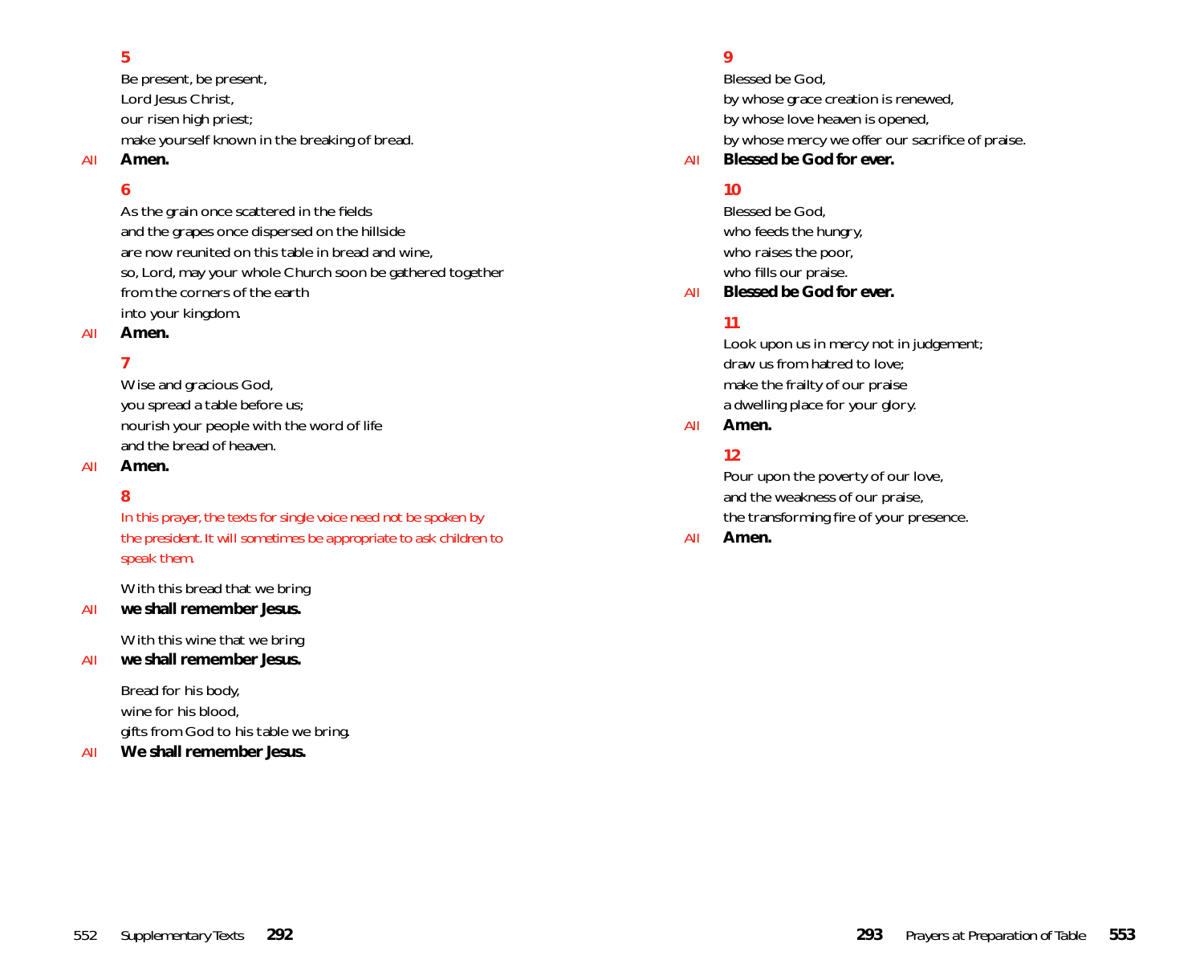# **Prefaces for the Sundays before Lent and after Trinity**

### *Short Prefaces*

And now we give you thanks because you are the source of light and life; you made us in your image and called us to new life in him.

# *(or)*

And now we give you thanks because on the first day of the week he overcame death and the grave and opened to us the way of everlasting life.

# *(or)*

And now we give you thanks because by water and the Holy Spirit you have made us in him a new people to show forth your glory.

# *Extended Preface*

It is truly right and just, our duty and our salvation, always and everywhere to give you thanks, holy Father, almighty and eternal God. From sunrise to sunset this day is holy, for Christ has risen from the tomb and scattered the darkness of death with light that will not fade. This day the risen Lord walks with your gathered people, unfolds for us your word, and makes himself known in the breaking of the bread. And though the night will overtake this day you summon us to live in endless light, the never-ceasing sabbath of the Lord. And so, with choirs of angels and with all the heavenly host, we proclaim your glory and join their unending song of praise:

# **Words at the Giving of Communion**

# **1**

The body of our Lord Jesus Christ, which was given for you, preserve your body and soul unto everlasting life. Take and eat this in remembrance that Christ died for you, and feed on him in your heart by faith with thanksgiving.

The blood of our Lord Jesus Christ, which was shed for you, preserve your body and soul unto everlasting life. Drink this in remembrance that Christ's blood was shed for you, and be thankful.

# **2**

The body of Christ. The blood of Christ.

#### **3**

The body of Christ keep you in eternal life. The blood of Christ keep you in eternal life.

#### **4**

The body of Christ, broken for you. The blood of Christ, shed for you.

#### **5**

The bread of heaven in Christ Jesus. The cup of life in Christ Jesus.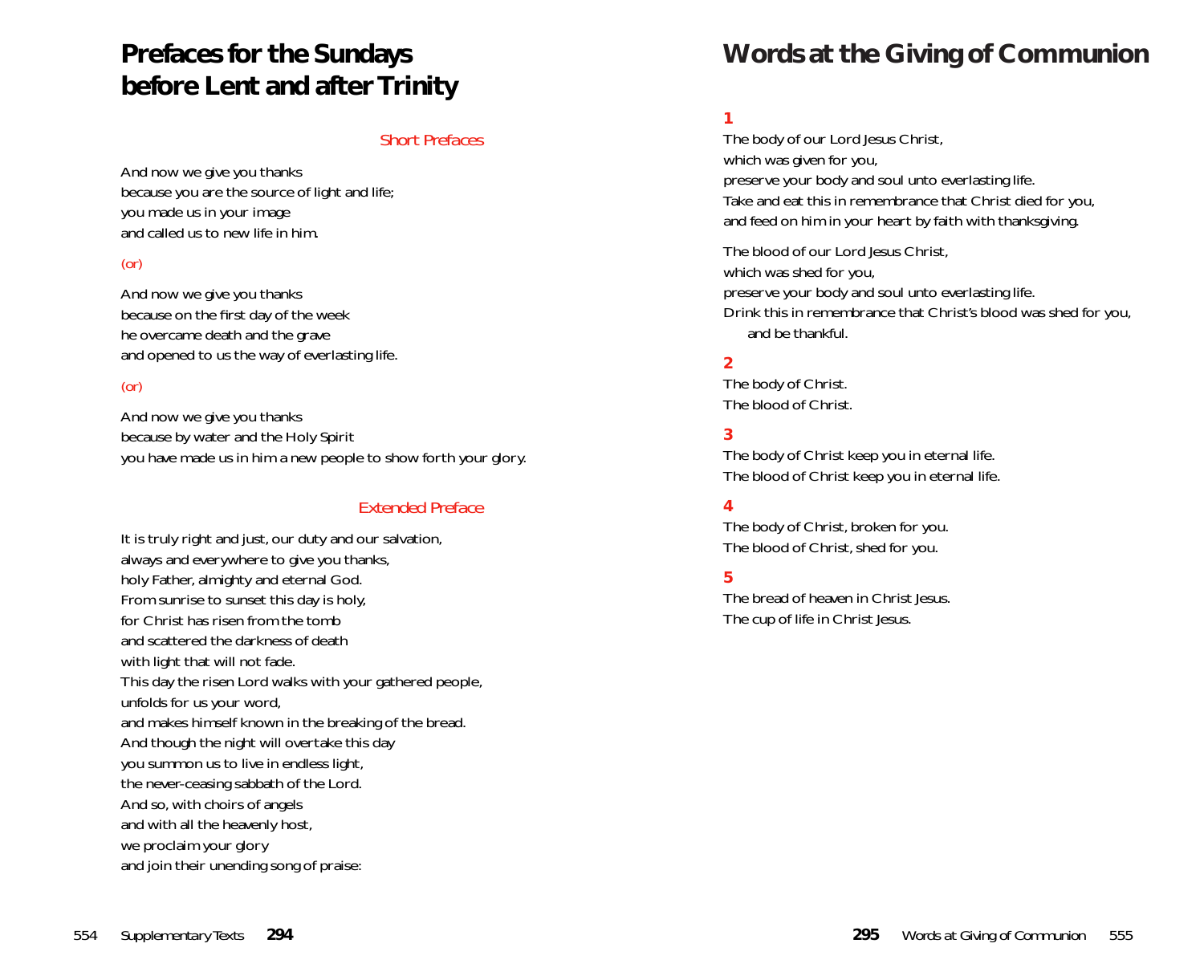# **Supplementary Consecration**

*If either or both of the consecrated elements are likely to prove insufficient, the president returns to the holy table and adds more, saying these words*

Father, having given thanks over the bread and the cup according to the institution of your Son Jesus Christ, who said,

'Take, eat; this is my body' [*and/or 'Drink this; this is my blood'*]*,* we pray that by the power of your Holy Spirit this *bread/wine* also may be to us his *body/blood,* to be received in remembrance of him.

#### *or (traditional language)*

Father, having given thanks over the bread and the cup according to the institution of thy Son Jesus Christ, who said, 'Take, eat; this is my body' [*and/or 'Drink ye all of this; this is my blood'*]*,* we pray that by the power of thy Holy Spirit this *bread/wine* also may be unto us his *body/blood,* to be received in remembrance of him.

# **Prayers after Communion**

#### **1**

*All* **We thank you, Lord, that you have fed us in this sacrament, united us with Christ, and given us a foretaste of the heavenly banquet prepared for all peoples. Amen.**

#### **2**

*All* **Faithful God,**

**in baptism you have adopted us as your children, made us members of the body of Christ and chosen us as inheritors of your kingdom: we thank you that in this Eucharist you renew your promises within us, empower us by your Spirit to witness and to serve, and send us out as disciples of your Son, Jesus Christ our Lord. Amen.**

### **3**

*All* **You have opened to us the Scriptures, O Christ, and you have made yourself known in the breaking of the bread. Abide with us, we pray, that, blessed by your royal presence, we may walk with you all the days of our life, and at its end behold you in the glory of the eternal Trinity, one God for ever and ever. Amen.**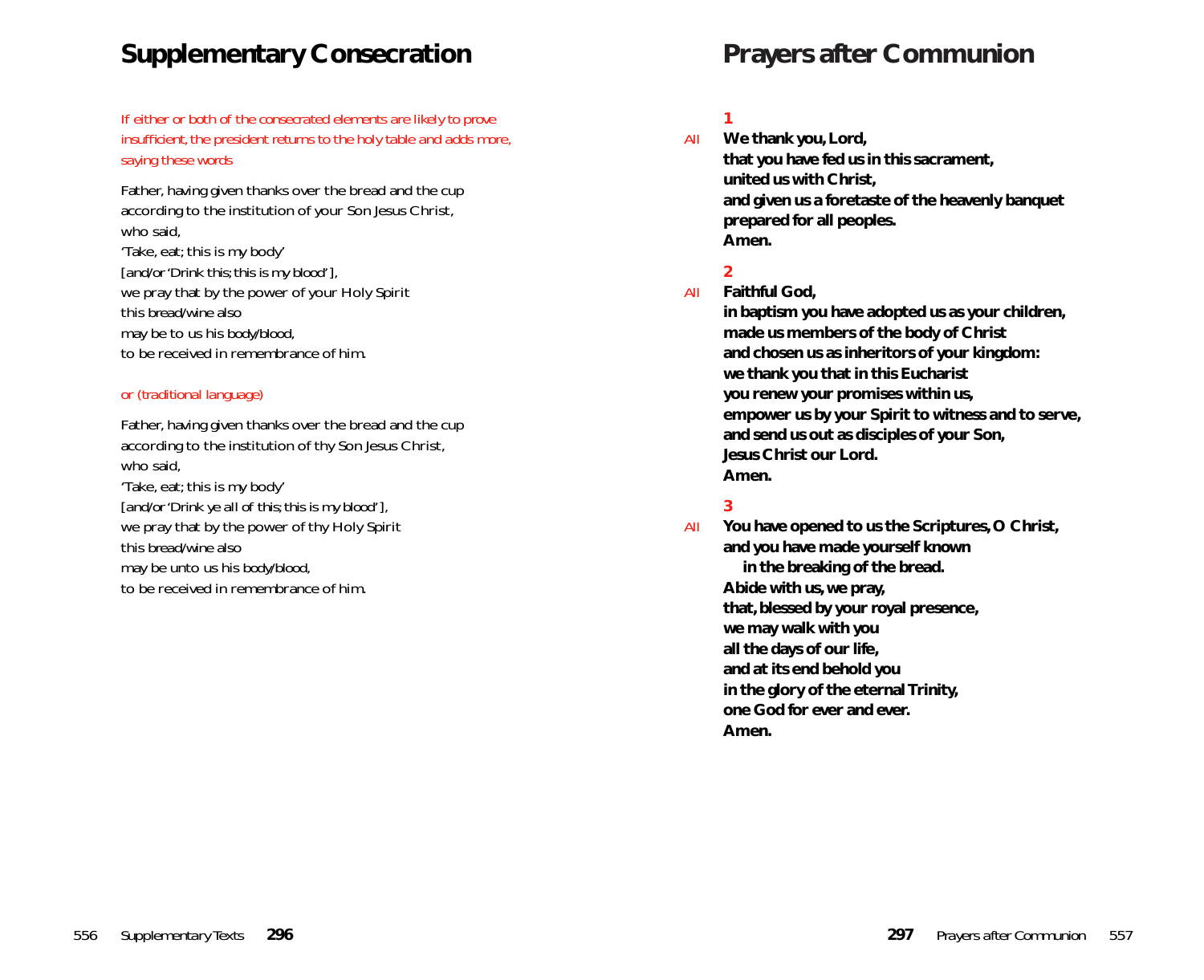**4**

Almighty and ever-living God, we thank you that you graciously feed us, who have duly received these holy mysteries, with the spiritual food of the body and blood of our Saviour Jesus Christ. By this you assure us of your favour and goodness towards us: we are incorporated into the mystical body of your Son, the blessed company of all faithful people; we are heirs, through hope, of your everlasting kingdom, by the merits of Christ's precious death and passion. Assist us with your grace, heavenly Father, that we may continue in that holy fellowship, and walk in goodness the way you have prepared for us; through Jesus Christ our Lord, to whom, with you and the Holy Spirit, be all honour and glory, now and for ever. *All* **Amen.**

# **Blessings**

# **1**

God the Father,

by whose glory Christ was raised from the dead, strengthen you to walk with him in his risen life; and the blessing of God almighty, the Father, the Son, and the Holy Spirit, be among you and remain with you always.

*All* **Amen.**

### **2**

Christ the good shepherd, who laid down his life for the sheep, draw you and all who hear his voice, to be one flock within one fold; and the blessing …

#### **3**

The God of all grace,

who called you to his eternal glory in Christ Jesus, establish, strengthen and settle you in the faith; and the blessing …

#### **4**

Christ, who has nourished us with himself the living bread, make you one in praise and love, and raise you up at the last day; and the blessing …

#### **5**

May the Father from whom every family in earth and heaven receives its name strengthen you with his Spirit in your inner being, so that Christ may dwell in your hearts by faith; and the blessing …

#### **6**

The God of hope fill you with all joy and peace in believing; and the blessing …

#### **7**

May God, who in Christ gives us a spring of water welling up to eternal life, perfect in you the image of his glory; and the blessing …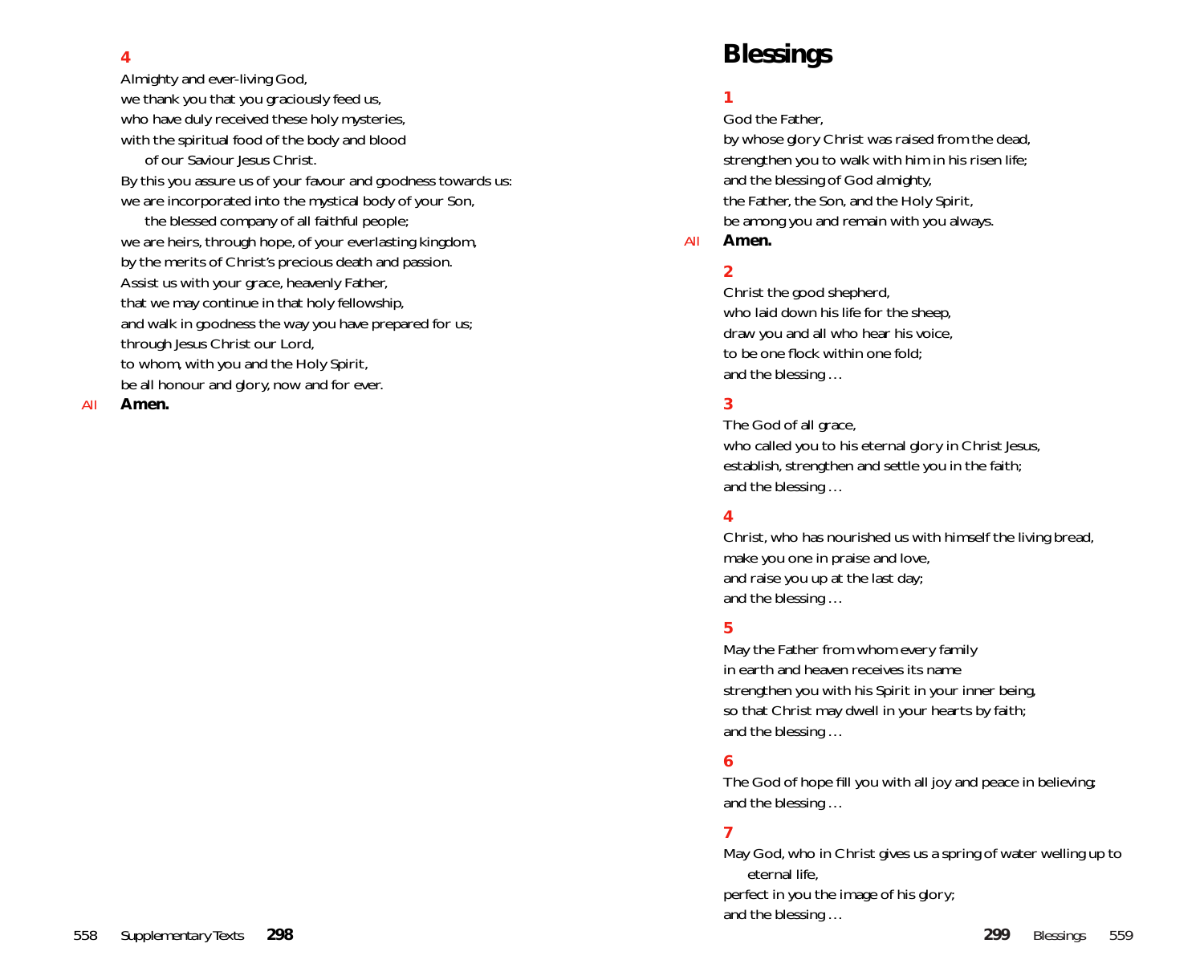# *¶ Further Blessings*

# **8**

God, who from the death of sin raised you to new life in Christ, keep you from falling and set you in the presence of his glory; and the blessing of God almighty, the Father, the Son, and the Holy Spirit, be among you and remain with you always.

#### *All* **Amen.**

#### **9**

May the Father from whom every family in earth and heaven receives its name strengthen you with his Spirit in your inner being so that Christ may dwell in your hearts by faith [and that, knowing his love, broad and long, deep and high beyond all knowledge, you may be filled with all the fullness of God]; and the blessing …

#### **10**

God grant to the living, grace; to the departed, rest; to the Church, the Queen, the Commonwealth, and all humankind, peace and concord; and to us and all his servants, life everlasting; and the blessing …

#### **11**

May God, who gives patience and encouragement, give you a spirit of unity to live in harmony as you follow Jesus Christ, so that with one voice you may glorify the God and Father of our Lord Jesus Christ; and the blessing …

#### **12**

May Christ, who out of defeat brings new hope and a new future, fill you with his new life; and the blessing …

#### **13**

Go forth into the world in peace; be of good courage; hold fast that which is good; render to no one evil for evil; strengthen the fainthearted; support the weak; help the afflicted; honour everyone; love and serve the Lord, rejoicing in the power of the Holy Spirit; and the blessing …

#### **14**

God the Father, who has given to his Son the name above every name, strengthen you to proclaim Christ as Lord; and the blessing …

#### **15**

May God give to you and to all those you love his comfort and his peace, his light and his joy, in this world and the next; and the blessing …

#### **16**

The Lord bless *you* and watch over *you*, the Lord make his face shine upon *you* and be gracious to *you*, the Lord look kindly on *you* and give *you* peace; and the blessing …

#### **17**

The love of the Lord Jesus draw *you* to himself, the power of the Lord Jesus strengthen *you* in his service, the joy of the Lord Jesus fill *your* hearts; and the blessing …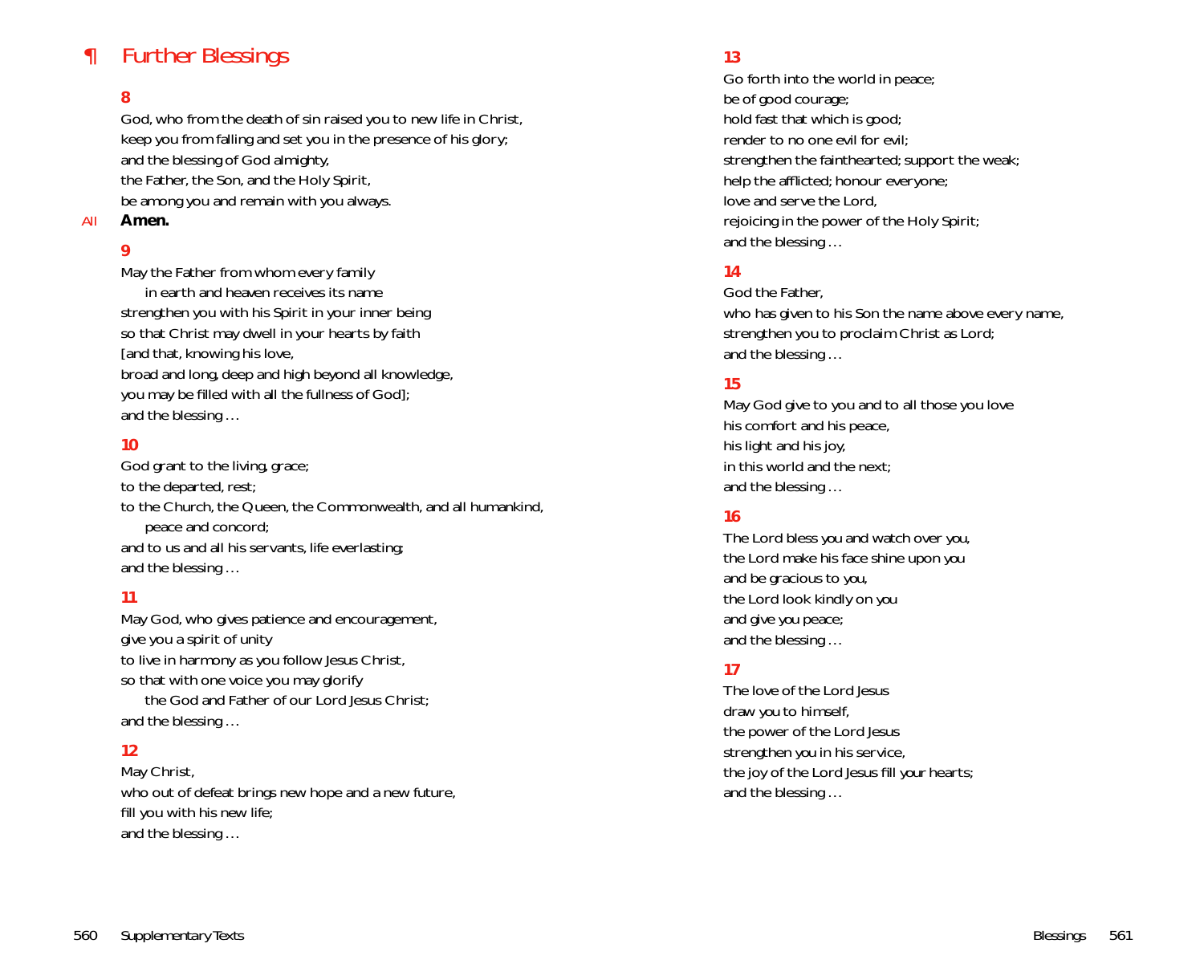#### **18**

May God keep you in all your days. May Christ shield you in all your ways. May the Spirit bring you healing and peace.

May God the Holy Trinity drive all darkness from you and pour upon you blessing and light.

*All* **Amen.**

#### **19**

May God the Father bring us to the home which his Son prepares for all who love him.

#### *All* **Amen.**

May God the Son give us the will to live for him each day in life eternal.

#### *All* **Amen.**

May God the Holy Spirit give us the assurance that our citizenship is in heaven with the blessed and beloved, and the whole company of the redeemed.

#### *All* **Amen.**

And the blessing of God almighty, the Father, the Son, and the Holy Spirit, be among *you* and remain with *you* always.

#### *All* **Amen.**

*The provision made for seasons and Principal Holy Days (see pages 564–623) may be used at other times when appropriate.*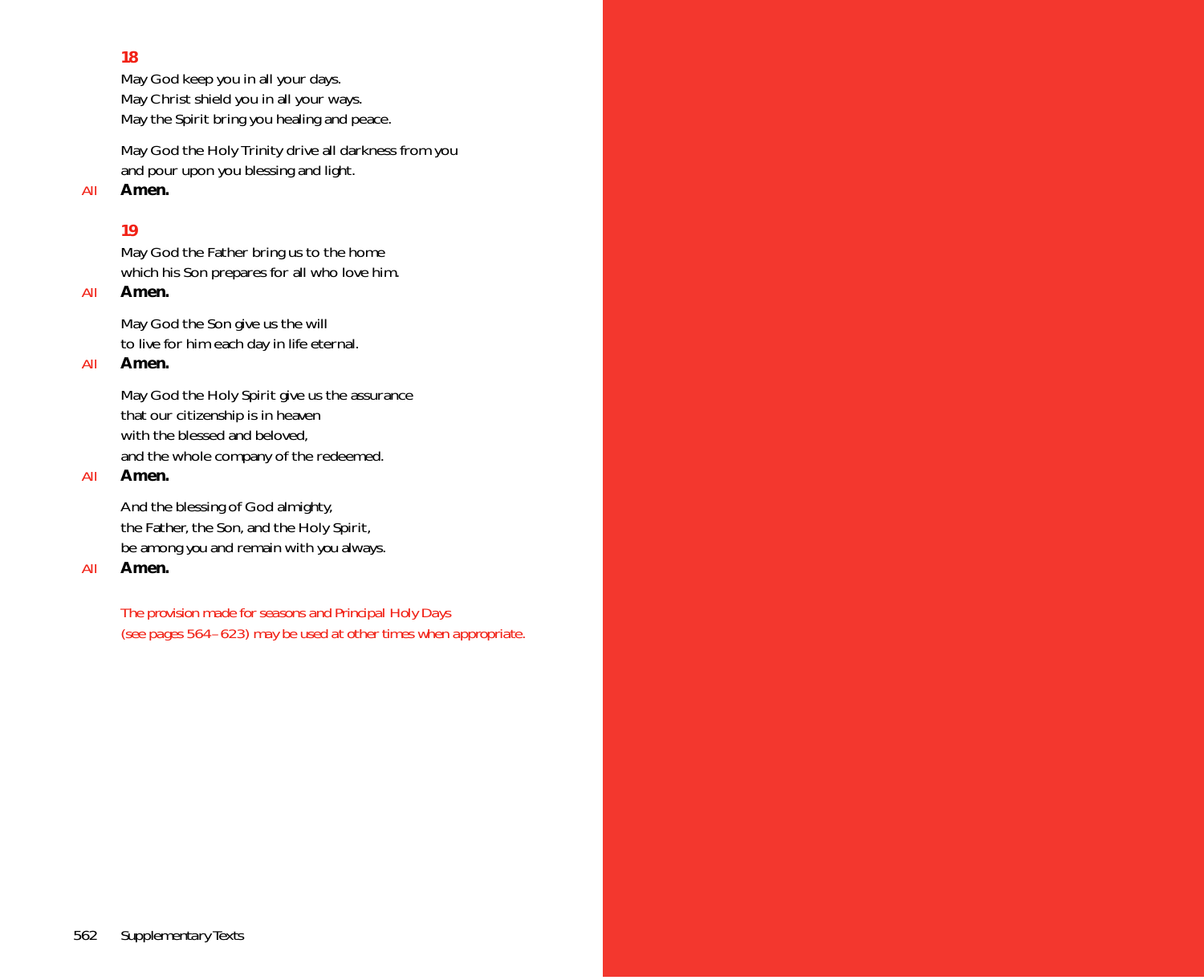# **Seasonal Provisions**

# **From the First Sunday of Advent until Christmas Eve**

#### *Invitation to Confession*

When the Lord comes, he will bring to light things now hidden in darkness, and will disclose the purposes of the heart. Therefore in the light of Christ let us confess our sins.

*1 Corinthians 4.5*

#### *Gospel Acclamation*

Alleluia, alleluia. Prepare the way of the Lord, make his paths straight, and all flesh shall see the salvation of God. *cf Isaiah 40.3-5 All* **Alleluia.**

#### *Introduction to the Peace*

| In the tender mercy of our God,                 |              |
|-------------------------------------------------|--------------|
| the dayspring from on high shall break upon us, |              |
| to give light to those who dwell in darkness    |              |
| and in the shadow of death                      |              |
| and to quide our feet into the way of peace.    | Luke 1.78.79 |

# *Eucharistic Prefaces*

#### *Short Preface (contemporary language)*

And now we give you thanks because you sent him to redeem us from sin and death and to make us inheritors of everlasting life; that when he shall come again in power and great triumph to judge the world, we may with joy behold his appearing, and in confidence may stand before him.

#### *Short Preface (traditional language)*

And now we give thee thanks because thou didst send him to redeem us from sin and death and to make us inheritors of everlasting life;

that when he shall come again in power and great triumph to judge the world, we may with joy behold his appearing, and in confidence may stand before him.

#### *Extended Preface for use with Eucharistic Prayers A, B and E (from the First Sunday of Advent until 16 December)*

It is indeed right and good to give you thanks and praise, almighty God and everlasting Father, through Jesus Christ your Son. For when he humbled himself to come among us in human flesh, he fulfilled the plan you formed before the foundation of the world to open for us the way of salvation. Confident that your promise will be fulfilled, we now watch for the day when Christ our Lord will come again in glory. And so we join our voices with angels and archangels and with all the company of heaven to proclaim your glory, for ever praising you and *saying:*

#### *(from 17 December until Christmas Eve)*

It is indeed right and good to give you thanks and praise, almighty God and everlasting Father, through Jesus Christ your Son. He is the one foretold by all the prophets, whom the Virgin Mother bore with love beyond all telling. John the Baptist was his herald and made him known when at last he came. In his love Christ fills us with joy as we prepare to celebrate his birth, so that when he comes again he may find us watching in prayer, our hearts filled with wonder and praise. And so, with angels and archangels, and with all the company of heaven, we proclaim your glory, and join in their unending hymn of praise:

#### *Blessing*

Christ the Sun of Righteousness shine upon you, scatter the darkness from before your path, and make you ready to meet him when he comes in glory; and the blessing …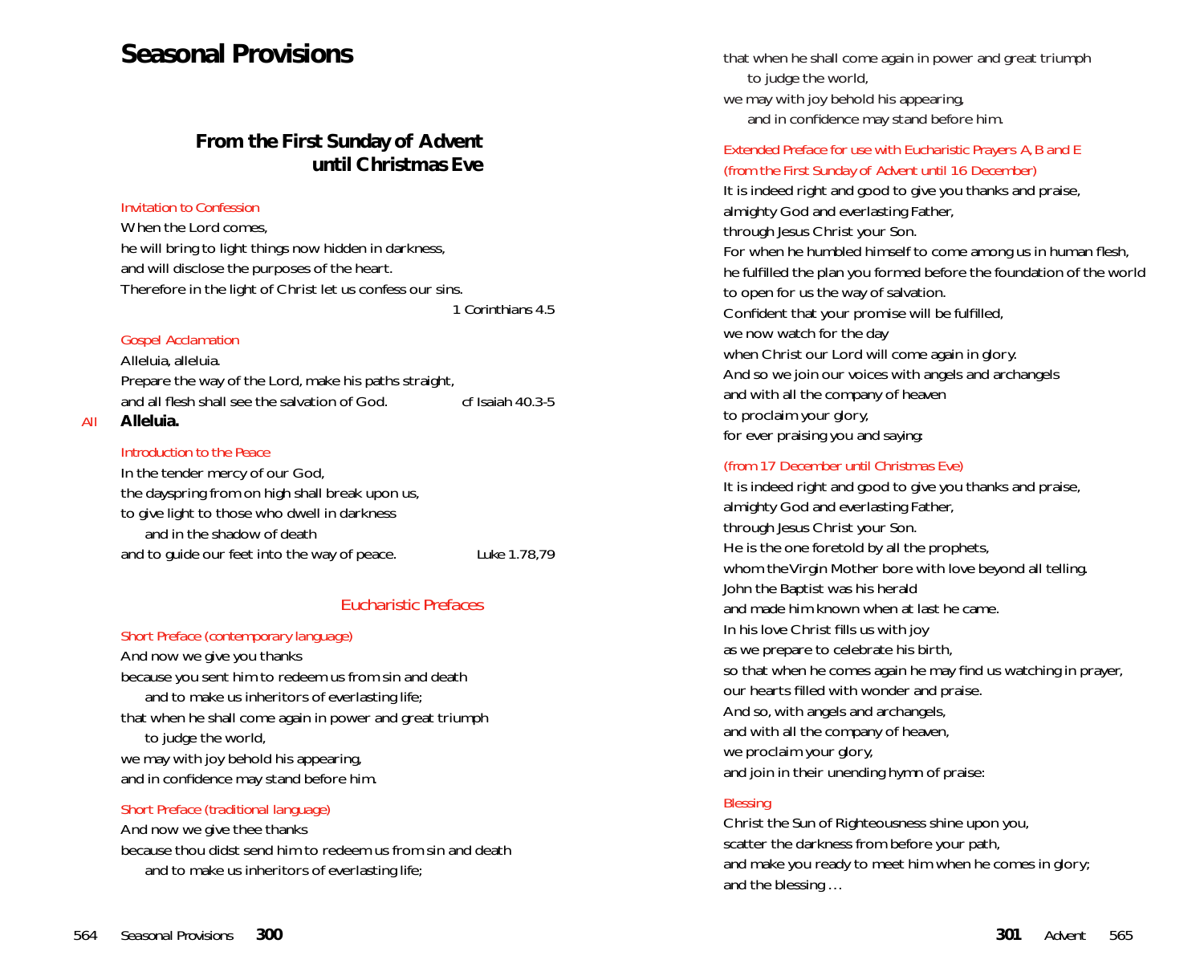# *Additional Short Preface*

#### *John the Baptist*

And now we give you thanks because you prepared the way of your Son Jesus Christ by the preaching of your servant John the Baptist, who proclaimed him as the Lamb of God, our Saviour.

#### *This Preface can also be used on 24 June and 29 August.*

# *Solemn Blessings*

May God the Father, who loved the world so much that he sent his only Son, give you grace to prepare for life eternal.

#### *All* **Amen.**

May God the Son, who comes to us as redeemer and judge, reveal to you the path from darkness to light.

#### *All* **Amen.**

May God the Holy Spirit, by whose working the Virgin Mary conceived the Christ, help you bear the fruits of holiness.

#### *All* **Amen.**

And the blessing of God almighty, the Father, the Son, and the Holy Spirit, be among you and remain with you always.

#### *All* **Amen.**

*(or)*

May God the Father, judge all-merciful, make us worthy of a place in his kingdom.

#### *All* **Amen.**

May God the Son, coming among us in power, reveal in our midst the promise of his glory.

*All* **Amen.**

May God the Holy Spirit make us steadfast in faith, joyful in hope and constant in love.

*All* **Amen.**

And the blessing of God almighty, the Father, the Son, and the Holy Spirit, be among you and remain with you always.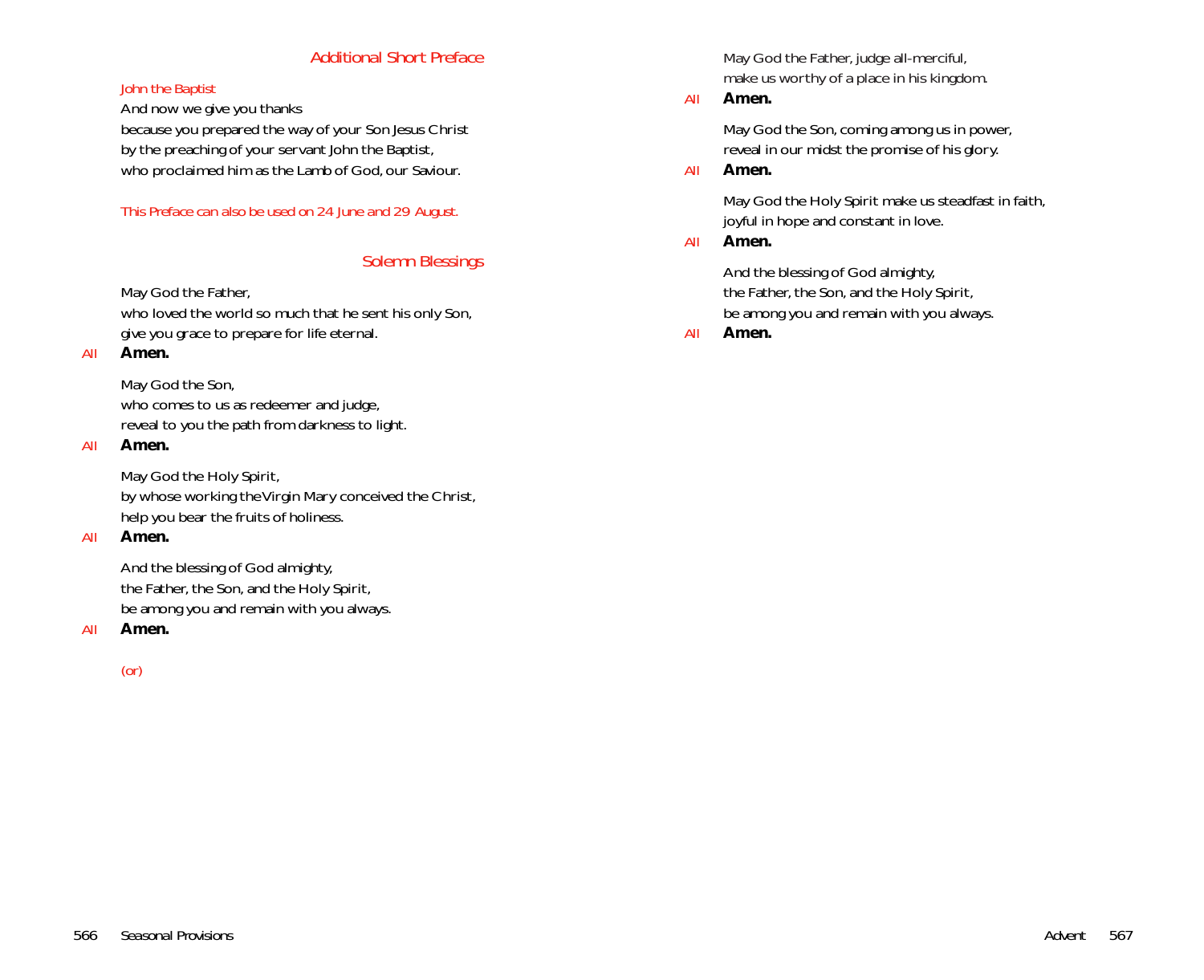# **From Christmas Day until the Eve of the Epiphany**

|     | Invitation to Confession                          |                 |  |
|-----|---------------------------------------------------|-----------------|--|
|     | Hear the words of the angel to Joseph:            |                 |  |
|     | 'You shall call his name Jesus,                   |                 |  |
|     | for he will save his people from their sins.      |                 |  |
|     | Therefore let us seek the forgiveness of God      |                 |  |
|     | through Jesus the Saviour of the world.           | cf Matthew 1.21 |  |
|     | <b>Gospel Acclamation</b>                         |                 |  |
|     | Alleluia, alleluia.                               |                 |  |
|     | The Word became flesh and dwelt among us,         |                 |  |
|     | and we have seen his glory.                       | John 1.14       |  |
| AII | Alleluia.                                         |                 |  |
|     |                                                   |                 |  |
|     | Introduction to the Peace                         |                 |  |
|     | Unto us a child is born, unto us a son is given,  |                 |  |
|     | and his name shall be called the Prince of Peace. | Isaiah 9.6      |  |
|     |                                                   |                 |  |

# *Eucharistic Prefaces*

#### *Short Preface (contemporary language)*

And now we give you thanks because, by the power of the Holy Spirit, he took our nature upon him and was born of the Virgin Mary his mother, that being himself without sin, he might make us clean from all sin.

#### *Short Preface (traditional language)*

And now we give thee thanks because, by the power of the Holy Spirit, he took our nature upon him and was born of the Virgin Mary his mother, that being himself without sin, he might make us clean from all sin.

#### *Extended Preface for use with Eucharistic Prayers A, B and E*

All glory and honour be yours always and everywhere, mighty creator, ever-living God. We give you thanks and praise for your Son, our Saviour Jesus Christ, who for love of our fallen race humbled himself, was born of the Virgin Mary by the power of your Spirit, and lived as one of us. In this mystery of the Word made flesh you have caused his light to shine in our hearts, to give knowledge of your glory in the face of Jesus Christ. In him we see our God made visible and so are caught up in the love of the God we cannot see. Therefore with all the angels of heaven we lift our voices to proclaim the glory of your name and sing our joyful hymn of praise:

### *Blessing*

Christ, who by his incarnation gathered into one things earthly and heavenly, fill you with peace and goodwill and make you partakers of the divine nature; and the blessing of God almighty, the Father, the Son, and the Holy Spirit, be among you and remain with you always. *All* **Amen.**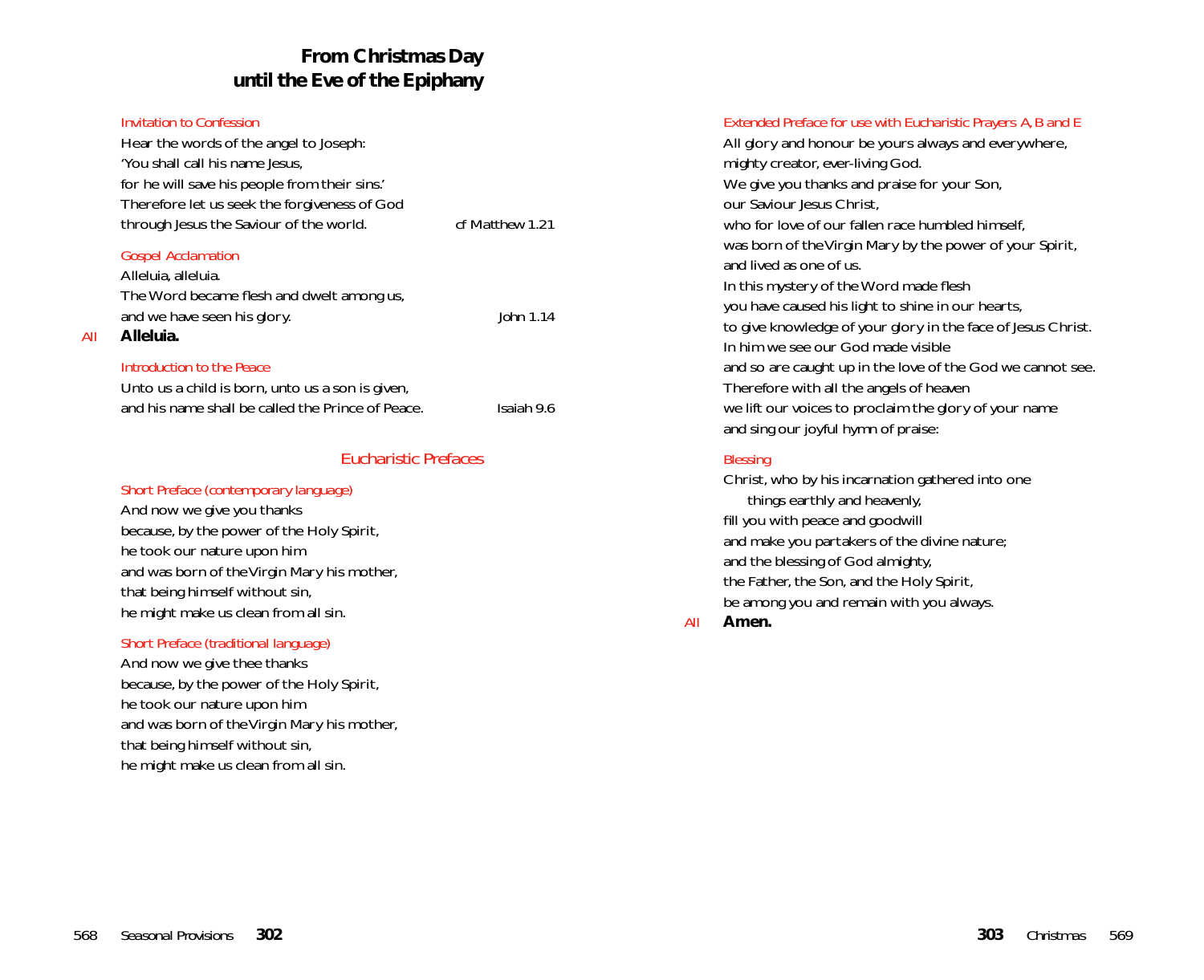# *Additional Short Prefaces*

#### *Incarnation*

And now we give you thanks because in coming to dwell among us as man, he revealed the radiance of your glory and brought us out of darkness into your own marvellous light.

#### *Holy Family*

And now we give you thanks because in his earthly childhood you entrusted him to the care of a human family. In Mary and Joseph you give us an example of love and devotion to him and also a pattern of family life.

#### *Blessed Virgin Mary*

And now we give you thanks because in choosing the blessed Virgin Mary to be the mother of your Son you have exalted the humble and meek. Your angel hailed her as most highly favoured; with all generations we call her blessed and with her we rejoice and magnify your holy name.

*This Preface can also be used on 31 May, 15 August, 8 September and 8 December.*

#### *Simple Blessing*

May the joy of the angels, the eagerness of the shepherds, the perseverance of the wise men, the obedience of Joseph and Mary, and the peace of the Christ child be yours this Christmas; and the blessing of God almighty, the Father, the Son, and the Holy Spirit, be among you and remain with you always.

*All* **Amen.**

#### *Solemn Blessing*

May the Father, who has loved the eternal Son from before the foundation of the world, shed that love upon you his children.

*All* **Amen.**

May Christ, who by his incarnation gathered into one things earthly and heavenly, fill you with joy and peace.

#### *All* **Amen.**

May the Holy Spirit, by whose overshadowing Mary became the God-bearer, give you grace to carry the good news of Christ.

#### *All* **Amen.**

And the blessing of God almighty, the Father, the Son, and the Holy Spirit, be among you and remain with you always.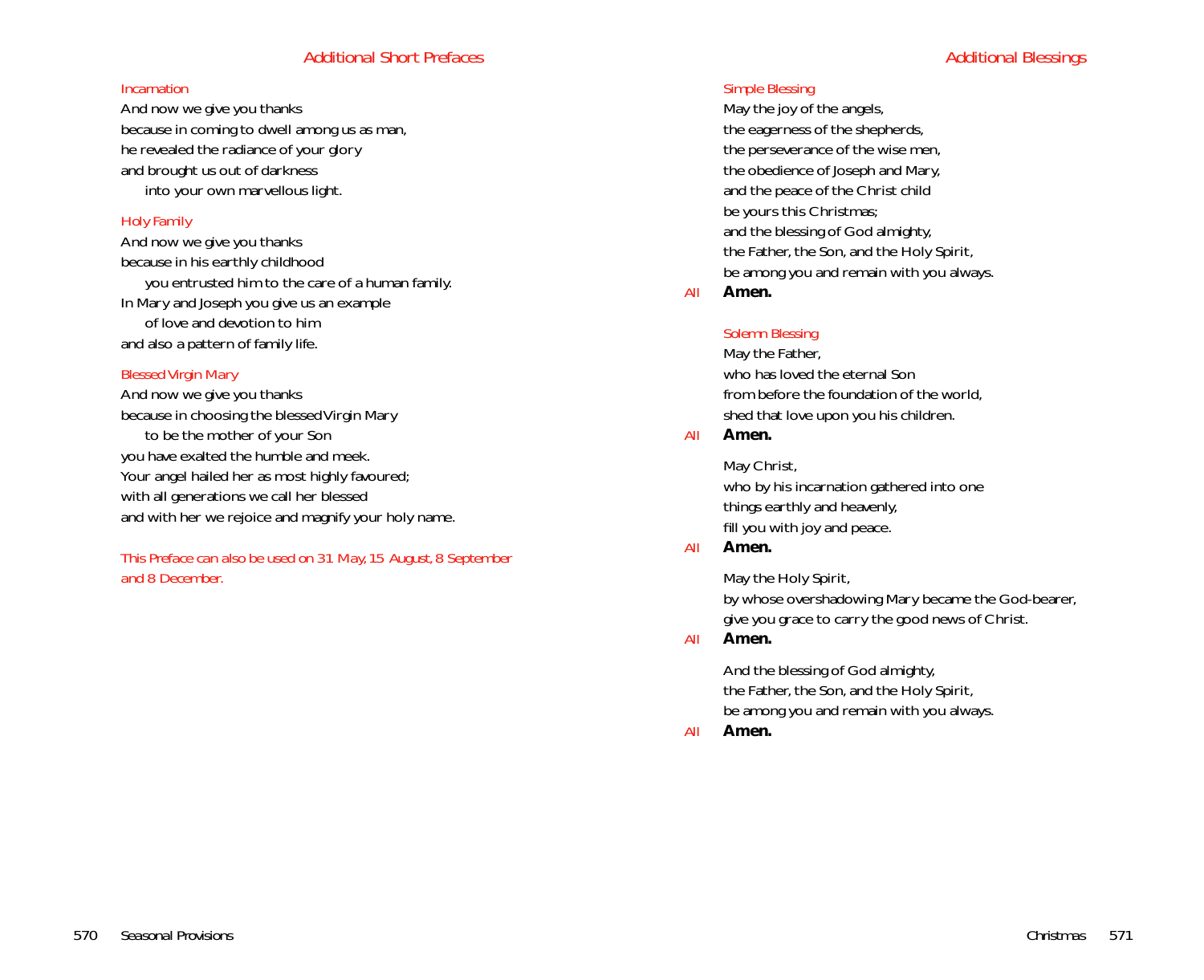# **From the Epiphany until the Eve of the Presentation**

#### *Invitation to Confession*

The grace of God has dawned upon the world through our Saviour Jesus Christ, who sacrificed himself for us to purify a people as his own. Let us confess our sins. *cf Titus 2.11-14*

#### *Gospel Acclamation*

Alleluia, alleluia. Christ was revealed in flesh, proclaimed among the nations and believed in throughout the world. *cf 1 Timothy 3.16*

#### *All* **Alleluia.**

#### *Introduction to the Peace*

Our Saviour Christ is the Prince of Peace. Of the increase of his government and of peace there shall be no end. *cf Isaiah 9.6,7*

# *Eucharistic Prefaces*

#### *Short Preface (contemporary language)*

And now we give you thanks because, in the incarnation of the Word, a new light has dawned upon the world, that all the nations may be brought out of darkness to see the radiance of your glory.

#### *Short Preface (traditional language)*

And now we give thee thanks because, in the incarnation of the Word, a new light has dawned upon the world, that all the nations may be brought out of darkness to see the radiance of thy glory.

#### *Extended Preface for use with Eucharistic Prayers A, B and E*

All honour and praise be yours always and everywhere, mighty creator, ever-living God, through Jesus Christ your only Son our Lord: for at this time we celebrate your glory made present in our midst. In the coming of the Magi the King of all the world was revealed to the nations. In the waters of baptism Jesus was revealed as the Christ, the Saviour sent to redeem us. In the water made wine the new creation was revealed at the wedding feast. Poverty was turned to riches, sorrow into joy. Therefore with all the angels of heaven we lift our voices to proclaim the glory of your name and sing our joyful hymn of praise:

### *Blessing*

Christ the Son of God perfect in you the image of his glory and gladden your hearts with the good news of his kingdom; and the blessing of God almighty, the Father, the Son, and the Holy Spirit, be among you and remain with you always.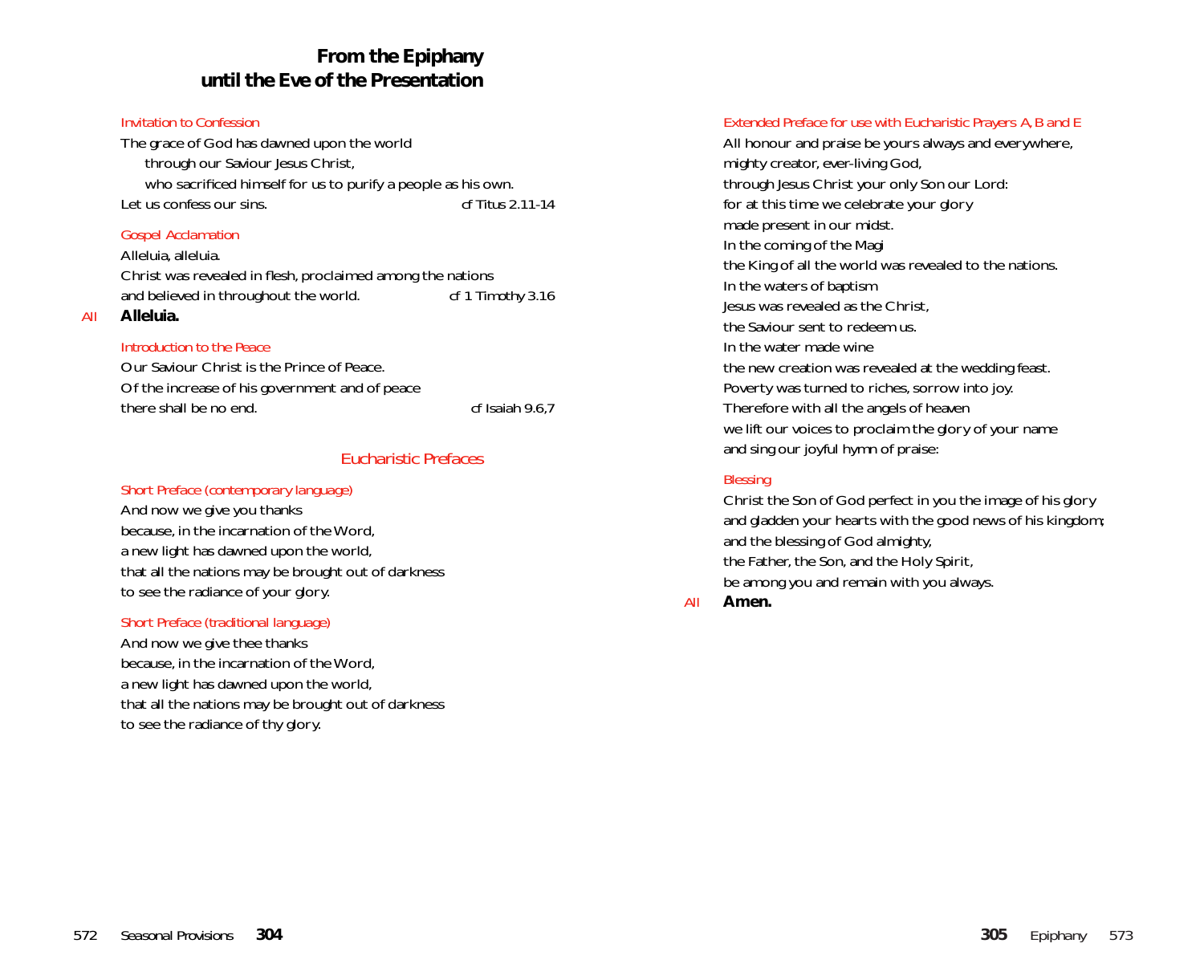# *Additional Blessings*

### *Simple Blessing*

Christ our Lord, to whom kings bowed down in worship and offered gifts, reveal to you his glory and pour upon you the riches of his grace; and the blessing of God almighty, the Father, the Son, and the Holy Spirit, be among you and remain with you always.

#### *All* **Amen.**

#### *Solemn Blessings*

#### May God the Father,

who led the wise men by the shining of a star to find the Christ, the Light from Light, lead you also in your pilgrimage to find the Lord.

#### *All* **Amen.**

May God the Son, who turned water into wine at the wedding feast at Cana, transform your lives and make glad your hearts.

#### *All* **Amen.**

May God the Holy Spirit, who came upon the beloved Son at his baptism in the river Jordan, pour out his gifts on you who have come to the waters of new birth.

#### *All* **Amen.**

And the blessing of God almighty, the Father, the Son, and the Holy Spirit, be among you and remain with you always.

#### *All* **Amen.**

#### *(or)*

May God the Father, who led the wise men by the shining of a star to find the Christ, the Light from Light, lead you also in your pilgrimage to find the Lord.

#### *All* **Amen.**

May God, who has delivered us from the dominion of darkness, give us a place with the saints in light in the kingdom of his beloved Son.

#### *All* **Amen.**

May the light of the glorious gospel of Christ shine in your hearts and fill your lives with his joy and peace.

#### *All* **Amen.**

And the blessing of God almighty, the Father, the Son, and the Holy Spirit, be among you and remain with you always.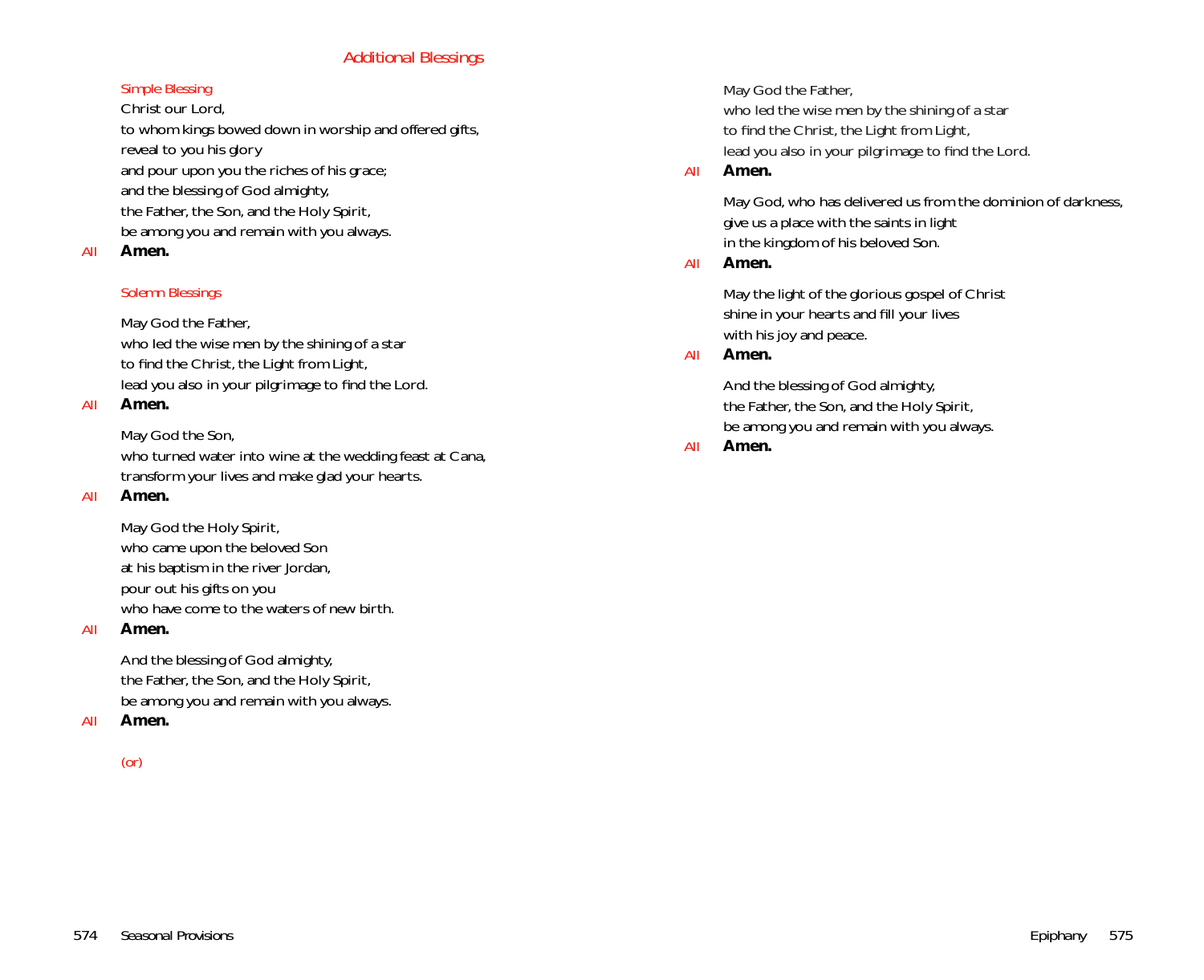# **The Presentation of Christ in the Temple**

| Invitation to Confession<br>Hear the words of our Saviour Jesus Christ:<br>'I am the light of the world.<br>Whoever follows me shall never walk in darkness<br>but shall have the light of life."<br>Let us therefore bring our sins into his light |                 | Extended Preface for use with Eucharistic Prayers A, B and E<br>It is indeed right and good,<br>always and everywhere to give you thanks and praise<br>through Jesus Christ, who is one with you from all eternity.<br>For on this day he appeared in the temple<br>in substance of our flesh                                 |
|-----------------------------------------------------------------------------------------------------------------------------------------------------------------------------------------------------------------------------------------------------|-----------------|-------------------------------------------------------------------------------------------------------------------------------------------------------------------------------------------------------------------------------------------------------------------------------------------------------------------------------|
| and confess them in penitence and faith.                                                                                                                                                                                                            | $cf$ John 8.12  | to come near to us in judgement.                                                                                                                                                                                                                                                                                              |
| <b>Gospel Acclamation</b><br>Alleluia, alleluia.<br>This child is the light to enlighten the nations,<br>and the glory of your people Israel.<br>Alleluia.                                                                                          | cf Luke 2.32    | He searches the hearts of all your people<br>and brings to light the image of your splendour.<br>Your servant Simeon acclaimed him as the light to lighten the nations<br>while Anna spoke of him to all who looked for your redemption.<br>Destined for the falling and rising of many,<br>he was lifted high upon the cross |
| Introduction to the Peace<br>In the tender mercy of our God<br>the dayspring from on high has broken upon us,<br>to give light to those who dwell in darkness<br>and in the shadow of death<br>and to guide our feet into the way of peace.         | cf Luke 1.78,79 | and a sword of sorrow pierced his mother's heart<br>when by his sacrifice he made our peace with you.<br>And now we rejoice and glorify your name<br>that we, too, have seen your salvation<br>and join with angels and archangels<br>in their unending hymn of praise:                                                       |

# *Eucharistic Prefaces*

#### *Short Preface (contemporary language)*

*All* **Alleluia.**

And now we give you thanks because, by appearing in the temple, he comes near to us in judgement; the Word made flesh searches the hearts of all your people and brings to light the brightness of your splendour.

#### *Short Preface (traditional language)*

And now we give thee thanks because, by appearing in the temple, he comes near to us in judgement; the Word made flesh searches the hearts of all thy people and brings to light the brightness of thy splendour.

#### *Blessing*

Christ the Son of God, born of Mary, fill you with his grace to trust his promises and obey his will; and the blessing of God almighty, the Father, the Son, and the Holy Spirit, be among you and remain with you always.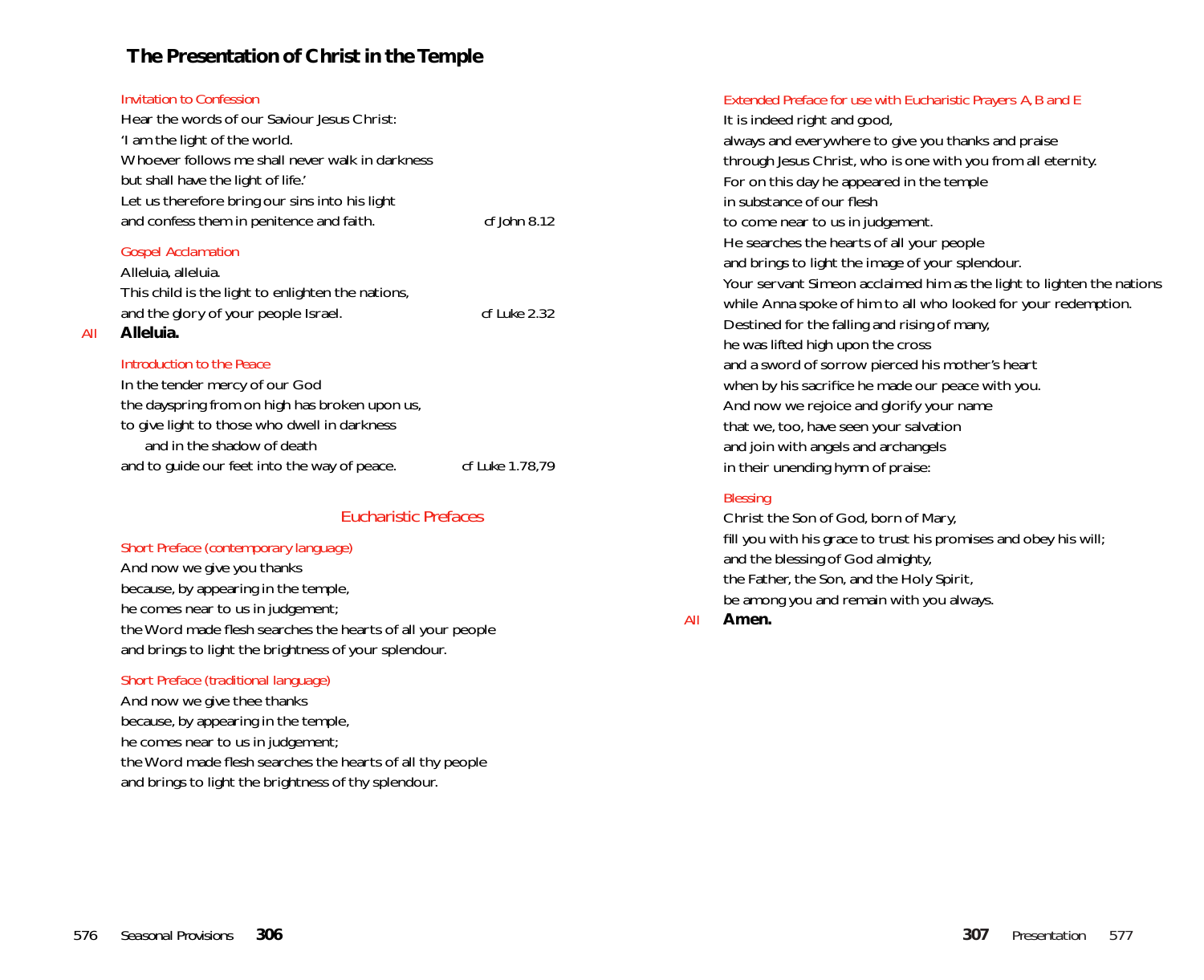# **From Ash Wednesday until the Saturday after the Fourth Sunday of Lent**

#### *Invitation to Confession*

The sacrifice of God is a broken spirit; a broken and contrite heart God will not despise. Let us come to the Lord, who is full of compassion, and acknowledge our transgressions in penitence and faith.

*cf Psalm 51.17*

#### *Gospel Acclamation*

Praise to you, O Christ, King of eternal glory. The Lord is a great God, O that today you would listen to his voice. Harden not your hearts. *cf Psalm 95.3,7,8*

#### *All* **Praise to you, O Christ, King of eternal glory.**

#### *Introduction to the Peace*

Since we are justified by faith, we have peace with God through our Lord Jesus Christ, who has given us access to his grace. *Romans 5.1,2* 

# *Eucharistic Prefaces*

#### *Short Preface (contemporary language)*

And now we give you thanks because you give us the spirit of discipline, that we may triumph over evil and grow in grace, as we prepare to celebrate the paschal mystery with mind and heart renewed.

#### *Short Preface (traditional language)*

And now we give thee thanks because thou dost give us the spirit of discipline, that we may triumph over evil and grow in grace, as we prepare to celebrate the paschal mystery with mind and heart renewed.

#### *Extended Preface for use with Eucharistic Prayers A, B and E*

It is indeed right and good to give you thanks and praise, almighty God and everlasting Father, through Jesus Christ your Son. For in these forty days you lead us into the desert of repentance that through a pilgrimage of prayer and discipline we may grow in grace and learn to be your people once again. Through fasting, prayer and acts of service you bring us back to your generous heart. Through study of your holy word you open our eyes to your presence in the world and free our hands to welcome others into the radiant splendour of your love. As we prepare to celebrate the Easter feast with joyful hearts and minds we bless you for your mercy and join with saints and angels for ever praising you and *saying*:

### *Blessing*

Christ give you grace to grow in holiness, to deny yourselves, take up your cross, and follow him; and the blessing …

# *Additional Blessing*

May God the Father, who does not despise the broken spirit, give to you a contrite heart.

#### *All* **Amen.**

May Christ, who bore our sins in his body on the tree, heal you by his wounds.

#### *All* **Amen.**

May the Holy Spirit, who leads us into all truth. speak to you words of pardon and peace.

#### *All* **Amen.**

And the blessing …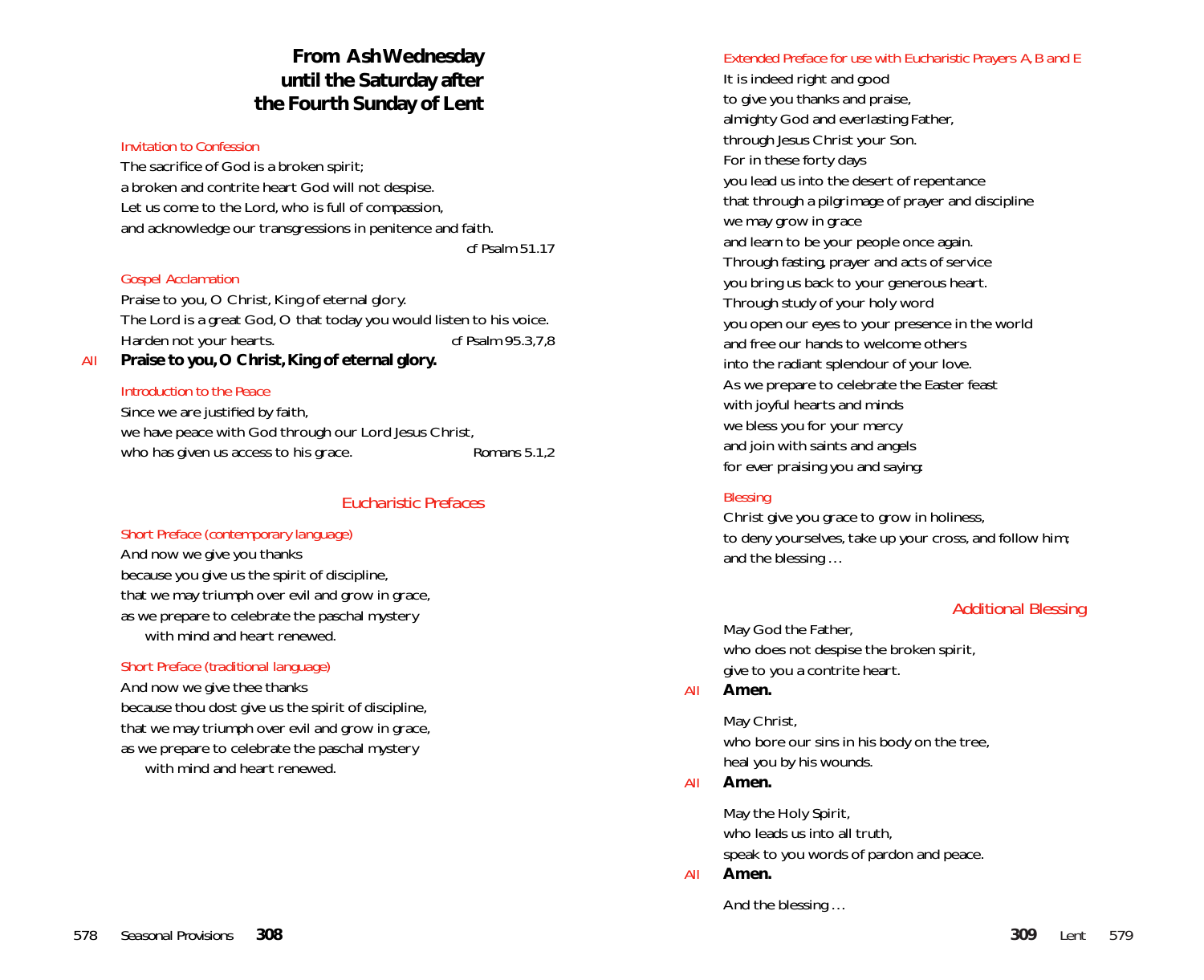# **The Annunciation of Our Lord**

#### *Invitation to Confession*

| The grace of God has dawned upon the world                   |  |
|--------------------------------------------------------------|--|
| through our Saviour Jesus Christ,                            |  |
| who sacrificed himself for us to purify a people as his own. |  |
| cf Titus 2.11-14<br>Let us confess our sins.                 |  |

#### *Gospel Acclamation*

Praise to you, O Christ, King of eternal glory. The Word became flesh and lived among us, and we have seen his glory. *John 1.14*

*All* **Praise to you, O Christ, King of eternal glory.**

#### *(Note: If the Annunciation falls in Easter, use the text provided for Christmas.)*

#### *Introduction to the Peace*

| In the tender mercy of our God,                 |              |  |  |
|-------------------------------------------------|--------------|--|--|
| the dayspring from on high shall break upon us, |              |  |  |
| to give light to those who dwell in darkness    |              |  |  |
| and in the shadow of death                      |              |  |  |
| and to quide our feet into the way of peace.    | Luke 1.78.79 |  |  |
| (In Easter, add Alleluia.)                      |              |  |  |

#### *Eucharistic Prefaces*

#### *Short Preface (contemporary language)*

And now we give you thanks because, by the power of the Holy Spirit, he took our nature upon him and was born of the Virgin Mary his mother, that being himself without sin, he might make us clean from all sin.

#### *Short Preface (traditional language)*

And now we give thee thanks because, by the power of the Holy Spirit, he took our nature upon him and was born of the Virgin Mary his mother, that being himself without sin, he might make us clean from all sin.

#### *Extended Preface for use with Eucharistic Prayers A, B and E*

It is indeed right and good, our duty and our salvation, always and everywhere to give you thanks, holy Father, almighty and eternal God, through Jesus Christ your Son our Lord. We give you thanks and praise that the Virgin Mary heard with faith the message of the angel, and by the power of your Holy Spirit conceived and bore the Word made flesh. From the warmth of her womb to the stillness of the grave he shared our life in human form. In him new light has dawned upon the world and you have become one with us that we might become one with you in your glorious kingdom. Therefore earth unites with heaven to sing a new song of praise; we too join with angels and archangels as they proclaim your glory without end:

#### *Blessing*

Christ the Son of God, born of Mary, fill you with his grace to trust his promises and obey his will; and the blessing of God almighty, the Father, the Son, and the Holy Spirit, be among you and remain with you always.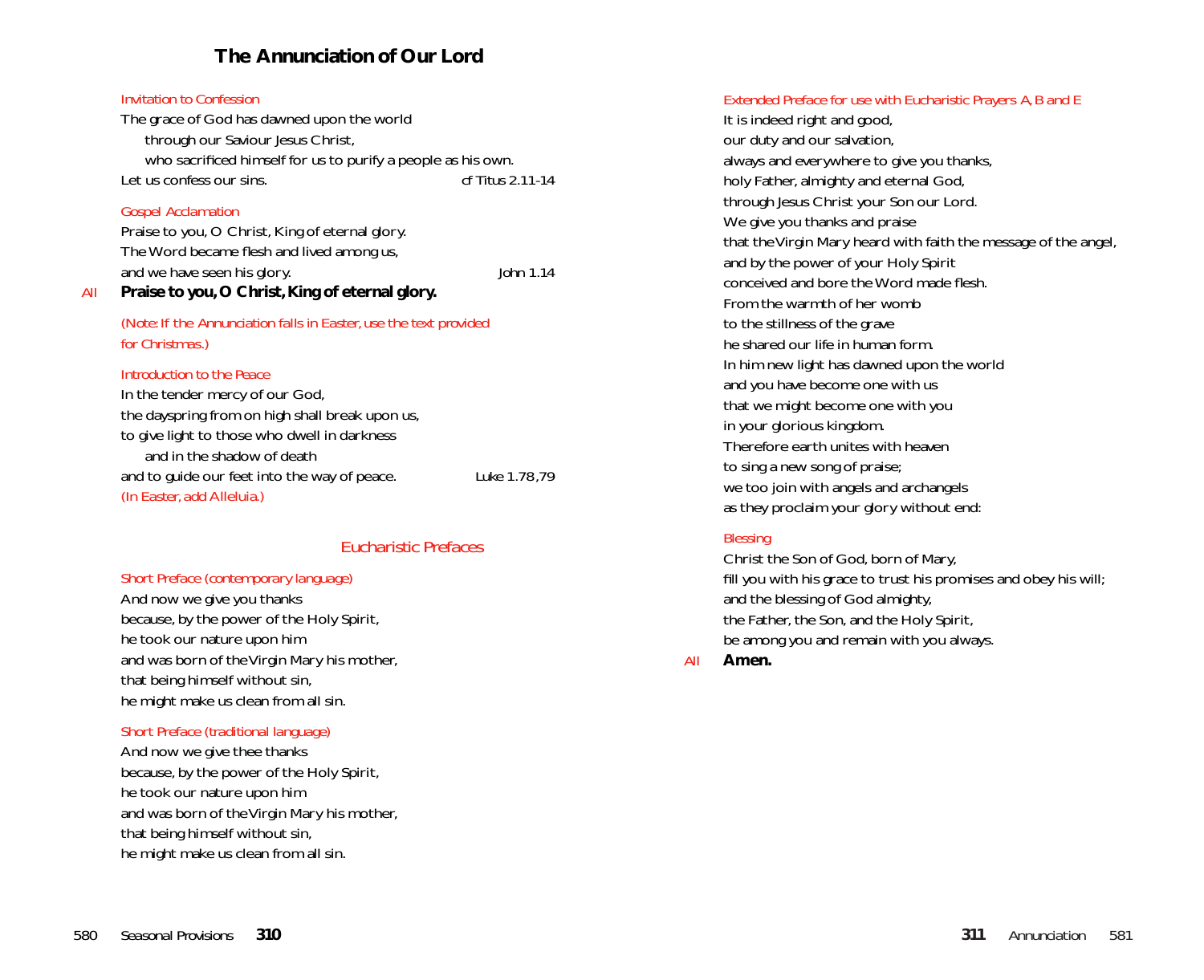# **From the Fifth Sunday of Lent until the Wednesday of Holy Week**

#### *Invitation to Confession*

God shows his love for us in that, while we were still sinners, Christ died for us. Let us then show our love for him by confessing our sins in penitence and faith. *Romans 5.8*

#### *Gospel Acclamation*

Praise to you, O Christ, King of eternal glory. Christ humbled himself and became obedient unto death, even death on a cross. Therefore God has highly exalted him and given him the name that is above every name. *Philippians 2.8,9*

*All* **Praise to you, O Christ, King of eternal glory.**

#### *Introduction to the Peace*

Once we were far off, but now in union with Christ Jesus we have been brought near through the shedding of Christ's blood, for he is our peace. *Ephesians 2.13*

# *Eucharistic Prefaces*

### *Short Preface (contemporary language)*

And now we give you thanks because, for our salvation, he was obedient even to death on the cross. The tree of shame was made the tree of glory; and where life was lost, there life has been restored.

#### *Short Preface (traditional language)*

And now we give thee thanks because, for our salvation, he was obedient even to death on the cross. The tree of shame was made the tree of glory; and where life was lost, there life has been restored.

### *Extended Preface for use with Eucharistic Prayers A, B and E*

It is indeed right and just, our duty and our salvation, always and everywhere to give you thanks, holy Father, almighty and eternal God, through Jesus Christ our Lord. For as the time of his passion and resurrection draws near the whole world is called to acknowledge his hidden majesty. The power of the life-giving cross reveals the judgement that has come upon the world and the triumph of Christ crucified. He is the victim who dies no more, the Lamb once slain, who lives for ever, our advocate in heaven to plead our cause, exalting us there to join with angels and archangels, for ever praising you and *saying*:

# *Blessing*

Christ crucified draw you to himself, to find in him a sure ground for faith, a firm support for hope, and the assurance of sins forgiven; and the blessing of God almighty, the Father, the Son, and the Holy Spirit, be among you and remain with you always.

*All* **Amen.**

# *Additional Short Preface*

### *The Holy Cross*

And now we give you thanks because for our sins he was lifted high upon the cross, that he might draw the whole world to himself; and, by his suffering and death, became the source of eternal salvation for all who put their trust in him.

*This Preface can also be used on 14 September.*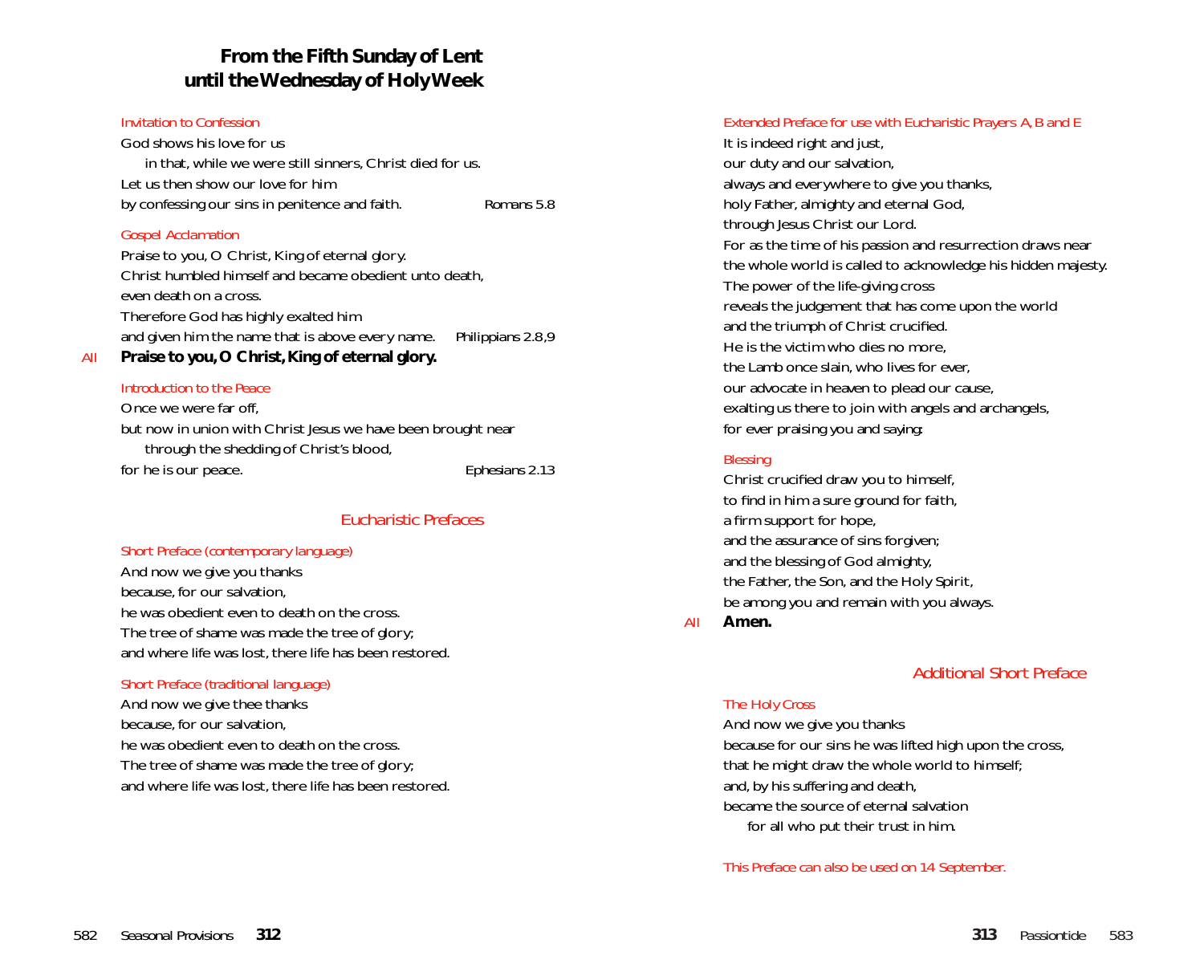# **Maundy Thursday**

#### *Invitation to Confession*

Our Lord Jesus Christ says: 'If you love me, keep my commandments.' 'Unless I wash you, you have no part in me.' Let us confess to almighty God our sins against his love, and ask him to cleanse us. *cf* lohn 14.15; 13.8

#### *Gospel Acclamation*

Praise to you, O Christ, King of eternal glory. I give you a new commandment, says the Lord: Love one another as I have loved you. *cf John 13.34*

#### *All* **Praise to you, O Christ, King of eternal glory.**

#### *Introduction to the Peace*

Jesus says: 'Peace I leave with you; my peace I give to you. Do not let your hearts be troubled, neither let them be afraid.' *cf John 14.27*

### *Eucharistic Prefaces*

#### *Short Preface (contemporary language)*

And now we give you thanks because, having loved his own who were in the world, he loved them to the end; and on the night before he suffered, sitting at table with his disciples, he instituted these holy mysteries, that we, redeemed by his death and restored to life by his resurrection, might be partakers of his divine nature.

#### *Short Preface (traditional language)*

And now we give thee thanks because, having loved his own who were in the world, he loved them to the end; and on the night before he suffered, sitting at table with his disciples, he instituted these holy mysteries, that we, redeemed by his death and restored to life by his resurrection, might be partakers of his divine nature.

#### *Extended Preface for use with Eucharistic Prayers A, B and E*

It is indeed right to give you thanks, Father most holy, through Jesus Christ our Lord. For on this night he girded himself with a towel and, taking the form of a servant, washed the feet of his disciples. He gave us a new commandment that we should love one another as he has loved us. Knowing that his hour had come, in his great love he gave this supper to his disciples to be a memorial of his passion, that we might proclaim his death until he comes again, and feast with him in his kingdom. Therefore earth unites with heaven to sing a new song of praise; we too join with angels and archangels as they proclaim your glory without end:

#### *There is no blessing at the end of the Maundy Thursday liturgy.*

# *Additional Short Preface*

#### *Blessing of the Oils*

And now we give you thanks because by your Holy Spirit you anointed your only Son to be servant of all and ordained that he should enter into his kingdom through suffering. In your wisdom and love you call your Church to serve the world, to share in Christ's suffering and to reveal his glory.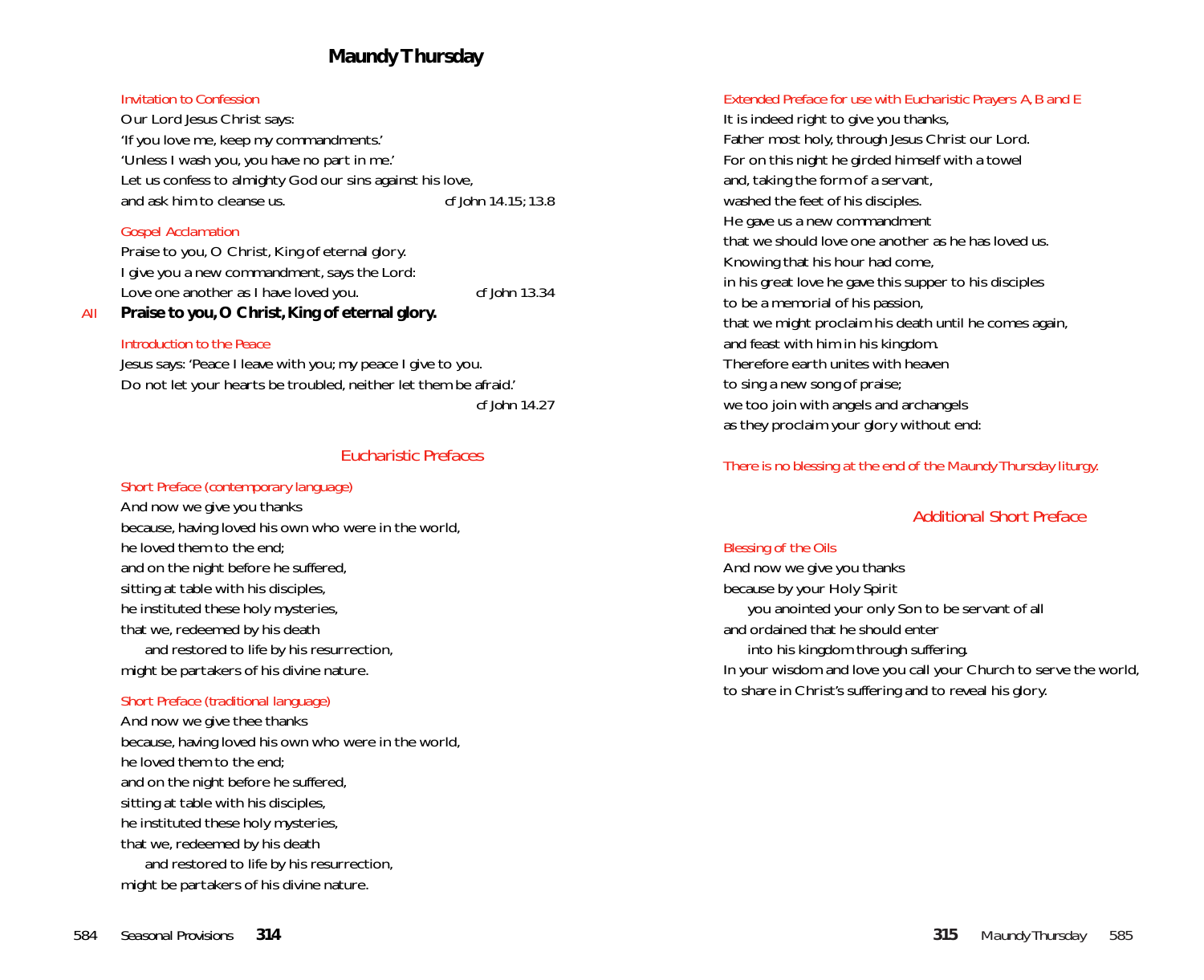# **From Easter Day until the Eve of the Ascension**

#### *Invitation to Confession*

Christ our passover lamb has been sacrificed for us. Let us therefore rejoice by putting away all malice and evil and confessing our sins with a sincere and true heart.

*1 Corinthians 5.7,8*

#### *Gospel Acclamation*

Alleluia, alleluia. I am the first and the last, says the Lord, and the living one; I was dead, and behold I am alive for evermore. *All* **Alleluia.** *cf Revelation 1.17,18*

# *Introduction to the Peace*

The risen Christ came and stood among his disciples and said, 'Peace be with you.' Then were they glad when they saw the Lord. Alleluia.

*John 20.19,20*

# *Eucharistic Prefaces*

#### *Short Preface (contemporary language)*

But chiefly are we bound to praise you because you raised him gloriously from the dead. For he is the true paschal lamb who was offered for us, and has taken away the sin of the world. By his death he has destroyed death, and by his rising to life again he has restored to us everlasting life.

#### *Short Preface (traditional language)*

But chiefly are we bound to praise thee because thou didst raise him gloriously from the dead. For he is the true paschal lamb who was offered for us, and has taken away the sin of the world. By his death he has destroyed death, and by his rising to life again he has restored to us everlasting life.

#### *Extended Preface for use with Eucharistic Prayers A, B and E*

It is indeed right, our duty and our joy, always and everywhere to give you thanks, almighty and eternal Father, and in these days of Easter to celebrate with joyful hearts the memory of your wonderful works. For by the mystery of his passion Jesus Christ, your risen Son, has conquered the powers of death and hell and restored in men and women the image of your glory. He has placed them once more in paradise and opened to them the gate of life eternal. And so, in the joy of this Passover, earth and heaven resound with gladness, while angels and archangels and the powers of all creation sing for ever the hymn of your glory:

# *Blessing*

The God of peace, who brought again from the dead our Lord Jesus, that great shepherd of the sheep, through the blood of the eternal covenant, make you perfect in every good work to do his will, working in you that which is well-pleasing in his sight; and the blessing of God almighty, the Father, the Son, and the Holy Spirit, be among you and remain with you always.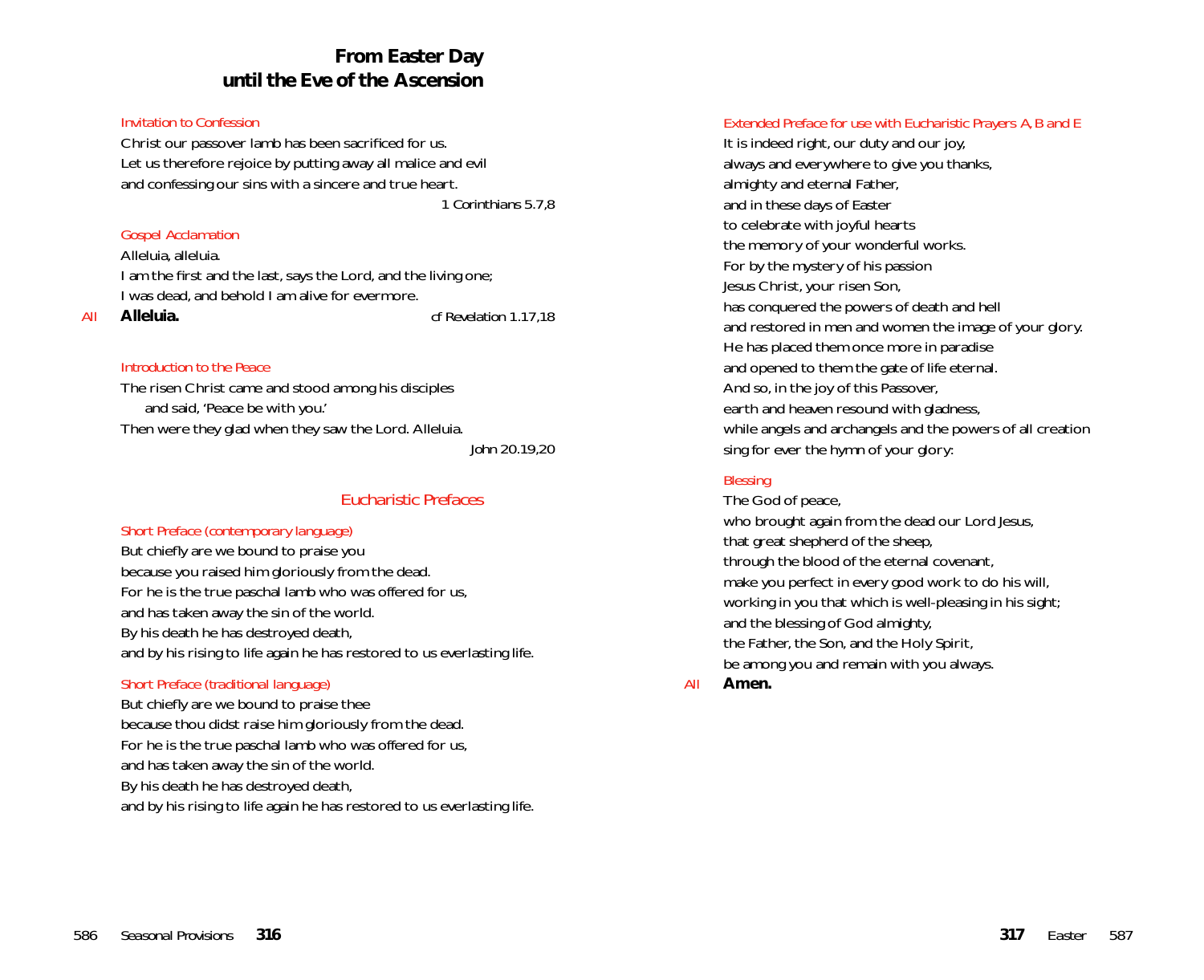# *Additional Short Prefaces*

# *Additional Blessings*

And now we give you thanks because in his victory over the grave a new age has dawned, the long reign of sin is ended, a broken world is being renewed and humanity is once again made whole.

# *(or)*

And now we give you thanks because through him you have given us eternal life and delivered us from the bondage of sin and the fear of death into the glorious liberty of the children of God.

#### *(traditional language)*

And now we give thee thanks because through him thou hast given us eternal life, and delivered us from the bondage of sin and the fear of death into the glorious liberty of the children of God.

#### *Simple Blessings*

#### The God of peace,

who brought again from the dead our Lord Jesus, that great shepherd of the sheep, make you perfect in every good work to do his will; and the blessing of God almighty, the Father, the Son, and the Holy Spirit, be among you and remain with you always.

#### *All* **Amen.**

God, who through the resurrection of our Lord Jesus Christ has given us the victory, give you joy and peace in your faith; and the blessing of God almighty, the Father, the Son, and the Holy Spirit, be among you and remain with you always.

# *All* **Amen.**

#### *Solemn Blessing*

God the Father,

by whose love Christ was raised from the dead, open to you who believe the gates of everlasting life.

*All* **Amen.**

God the Son,

who in bursting the grave has won a glorious victory, give you joy as you share the Easter faith.

*All* **Amen.**

God the Holy Spirit,

whom the risen Lord breathed into his disciples, empower you and fill you with Christ's peace.

*All* **Amen.**

And the blessing of God almighty, the Father, the Son, and the Holy Spirit, be among you and remain with you always.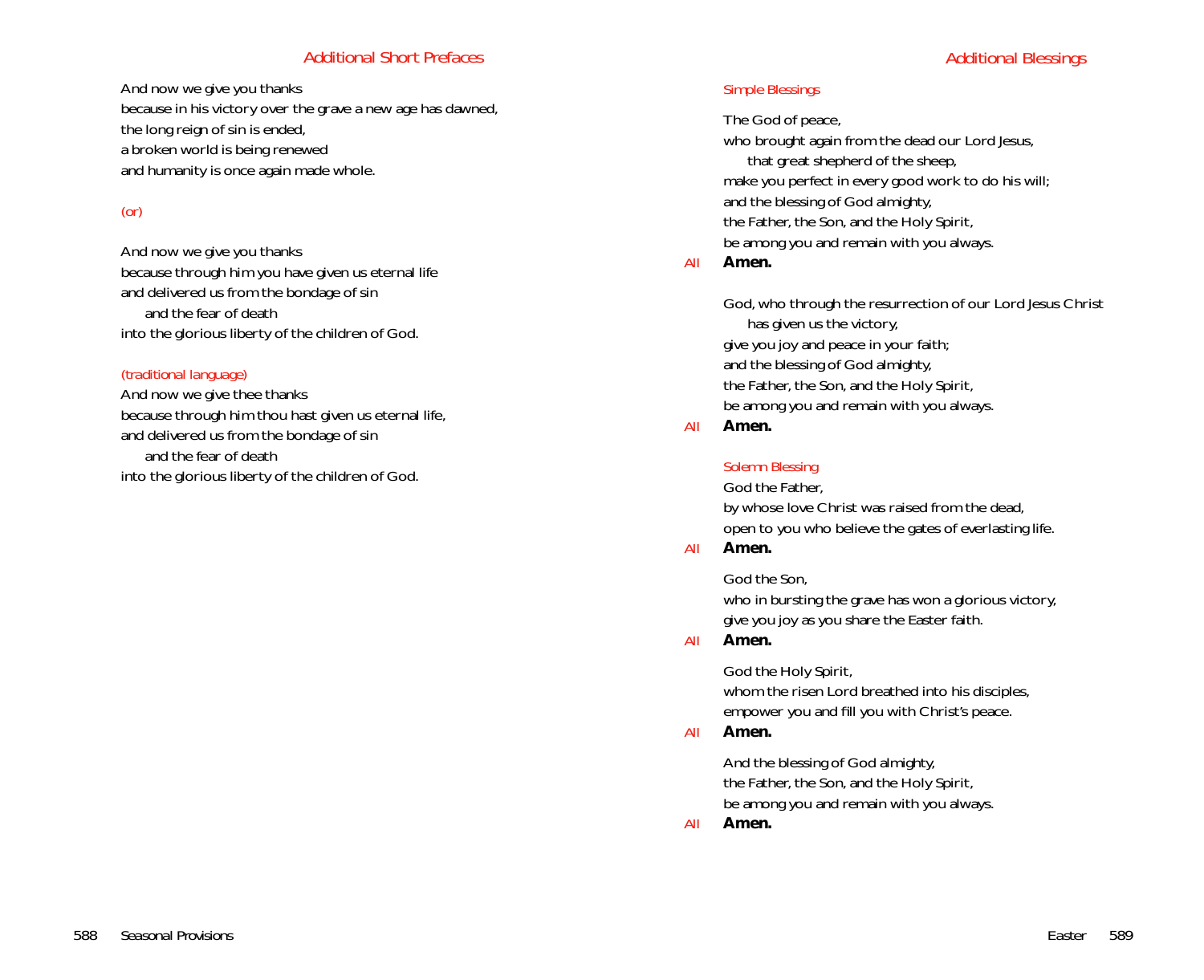# **Ascension Day**

#### *Invitation to Confession*

Seeing we have a great high priest who has passed into the heavens, Jesus the Son of God, let us draw near with a true heart, in full assurance of faith, and make our confession to our heavenly Father.

*Hebrews 4.14; 10.22*

#### *Gospel Acclamation*

Alleluia, alleluia. Go and make disciples of all nations, says the Lord. Remember, I am with you always, to the end of the age. *All* **Alleluia.** *cf Matthew 28.19,20*

#### *Introduction to the Peace*

Jesus says: 'Peace I leave with you; my peace I give to you. If you love me, rejoice because I am going to the Father.' Alleluia. *John 14.27,28*

# *Eucharistic Prefaces*

#### *Short Preface (contemporary language)*

And now we give you thanks because, after his most glorious resurrection, he appeared to his disciples, and in their sight ascended into heaven to prepare a place for us; that where he is, thither we might also ascend, and reign with him in glory.

#### *Short Preface (traditional language)*

And now we give thee thanks because, after his most glorious resurrection, he appeared to his disciples, and in their sight ascended into heaven to prepare a place for us; that where he is, thither we might also ascend, and reign with him in glory.

#### *Extended Preface for use with Eucharistic Prayers A, B and E*

It is indeed right and good, our duty and our joy, always and everywhere to give you thanks, holy Father, almighty and eternal God, through Jesus Christ the King of glory. Born of a woman, he came to the rescue of our human race. Dying for us, he trampled death and conquered sin. By the glory of his resurrection he opened the way to life eternal and by his ascension, gave us the sure hope that where he is we may also be. Therefore the universe resounds with Easter joy and with choirs of angels we sing for ever to your praise:

### *Blessing*

Christ our ascended King pour upon you the abundance of his gifts and bring you to reign with him in glory; and the blessing …

# *Additional Blessing*

#### God the Father,

who has given to his Son the name above every name, strengthen you to proclaim Christ Jesus as Lord.

#### *All* **Amen.**

God the Son,

who is our great high priest passed into the heavens, plead for you at the right hand of the Father.

*All* **Amen.**

God the Holy Spirit, who pours out his abundant gifts upon the Church, make you faithful servants of Christ our King.

*All* **Amen.**

And the blessing …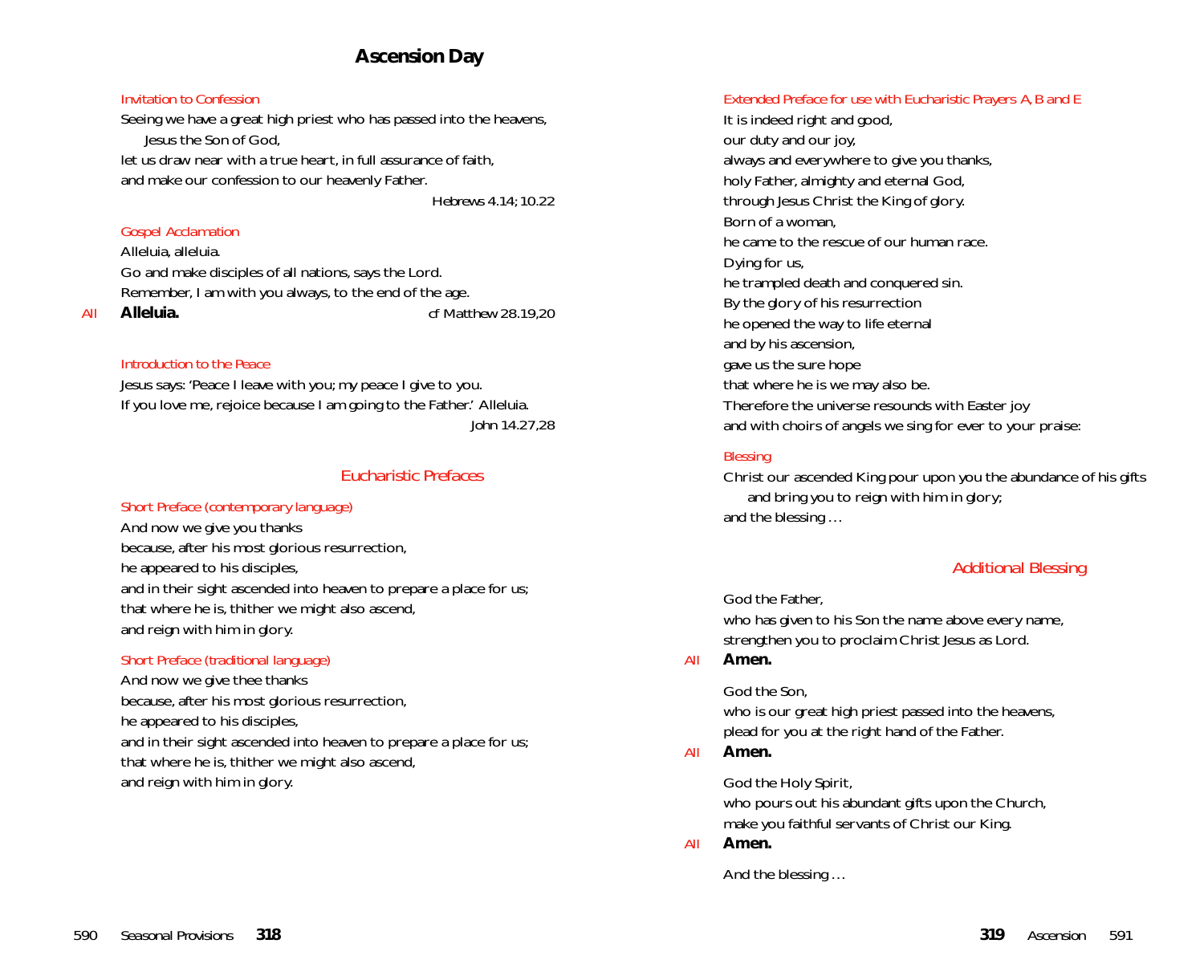# **From the day after Ascension Day until the Day of Pentecost**

#### *Invitation to Confession*

What God has prepared for those who love him, he has revealed to us through the Spirit; for the Spirit searches everything. Therefore, let us in penitence open our hearts to the Lord, who has prepared good things for those who love him.

*1 Corinthians 2.9,10*

#### *Gospel Acclamation*

Alleluia, alleluia. Come, Holy Spirit, fill the hearts of your faithful people and kindle in them the fire of your love.

#### *All* **Alleluia.**

#### *Introduction to the Peace*

God has made us one in Christ. He has set his seal upon us and, as a pledge of what is to come, has given the Spirit to dwell in our hearts. Alleluia. *cf 2 Corinthians 1.22*

# *Eucharistic Prefaces*

#### *Short Preface (contemporary language)*

And now we give you thanks that, after he had ascended far above all heavens, and was seated at the right hand of your majesty, he sent forth upon the universal Church your holy and life-giving Spirit; that through his glorious power the joy of the everlasting gospel might go forth into all the world.

#### *Short Preface (traditional language)*

And now we give thee thanks that, after he had ascended far above all heavens, and was seated at the right hand of thy majesty, he sent forth upon the universal Church thy holy and life-giving Spirit; that through his glorious power the joy of the everlasting gospel might go forth into all the world.

#### *Extended Preface for use with Eucharistic Prayers A, B and E on days between Ascension Day and Pentecost*

It is indeed right, our duty and our joy, always and everywhere to give you thanks, holy Father, almighty and eternal God, through Jesus Christ our Lord. For he is our great high priest who has entered once for all into the heavenly sanctuary, evermore to pour upon your Church the grace and comfort of your Holy Spirit. He is the one who has gone before us, who calls us to be united in prayer as were his disciples in the upper room while they awaited his promised gift, the life-giving Spirit of Pentecost. Therefore all creation yearns with eager longing as angels and archangels sing the endless hymn of praise:

#### *(on the Day of Pentecost only)*

It is indeed right, it is our duty and our joy, always and everywhere to give you thanks, holy Father, almighty and everlasting God, through Jesus Christ, your only Son our Lord. This day we give you thanks because in fulfilment of your promise you pour out your Spirit upon us, filling us with your gifts, leading us into all truth, and uniting peoples of many tongues in the confession of one faith. Your Spirit gives us grace to call you Father, to proclaim your gospel to all nations and to serve you as a royal priesthood. Therefore we join our voices with angels and archangels, and with all those in whom the Spirit dwells, to proclaim the glory of your name, for ever praising you and *saying*:

#### *Blessing*

The Spirit of truth lead you into all truth, give you grace to confess that Jesus Christ is Lord, and strengthen you to proclaim the word and works of God; and the blessing …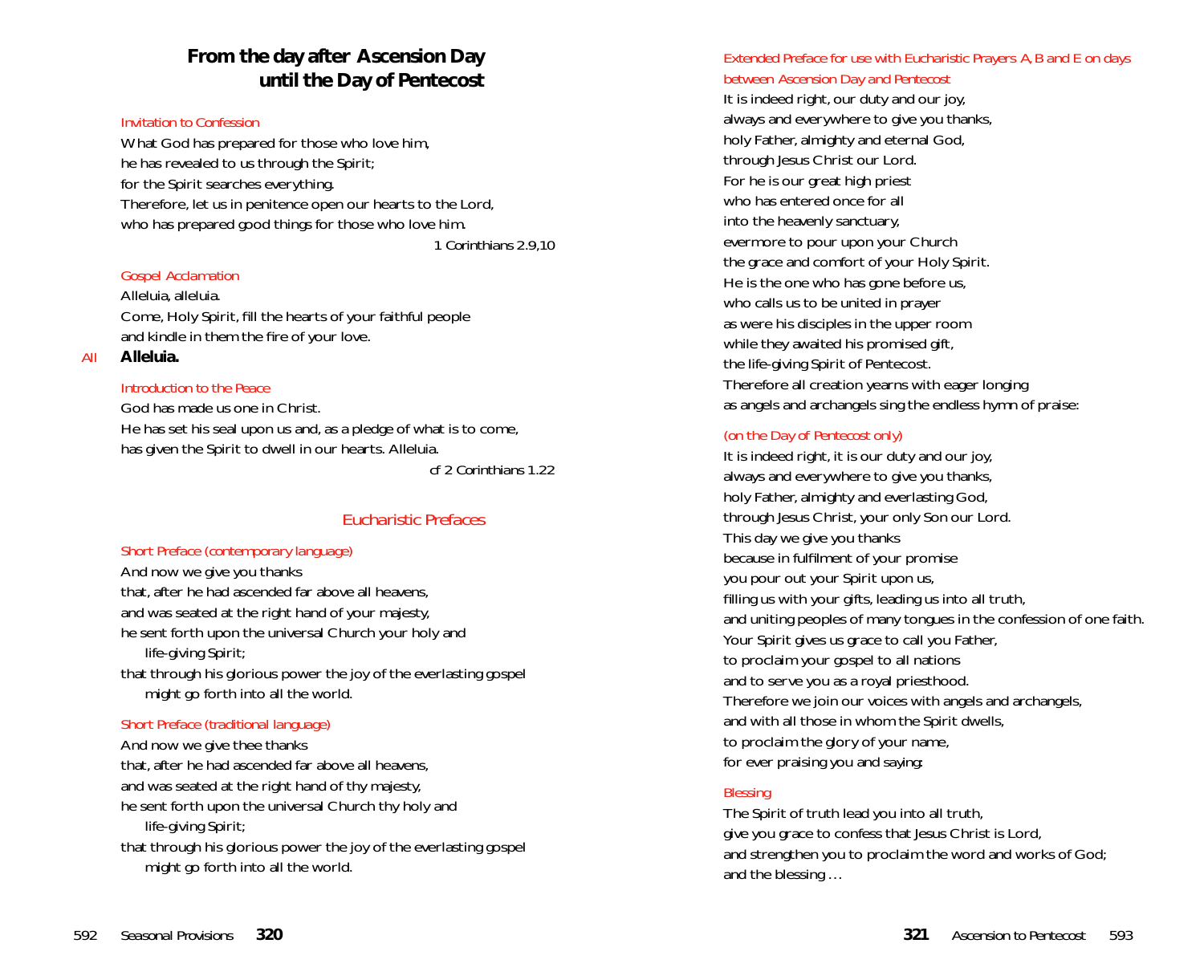# *Additional Blessing*

### *Solemn Blessing*

May the Spirit, who hovered over the waters when the world was created, breathe into you the life he gives.

#### *All* **Amen.**

May the Spirit,

who overshadowed the Virgin when the eternal Son came among us, make you joyful in the service of the Lord.

#### *All* **Amen.**

May the Spirit, who set the Church on fire upon the Day of Pentecost, bring the world alive with the love of the risen Christ.

#### *All* **Amen.**

And the blessing of God almighty, the Father, the Son, and the Holy Spirit, be among you and remain with you always.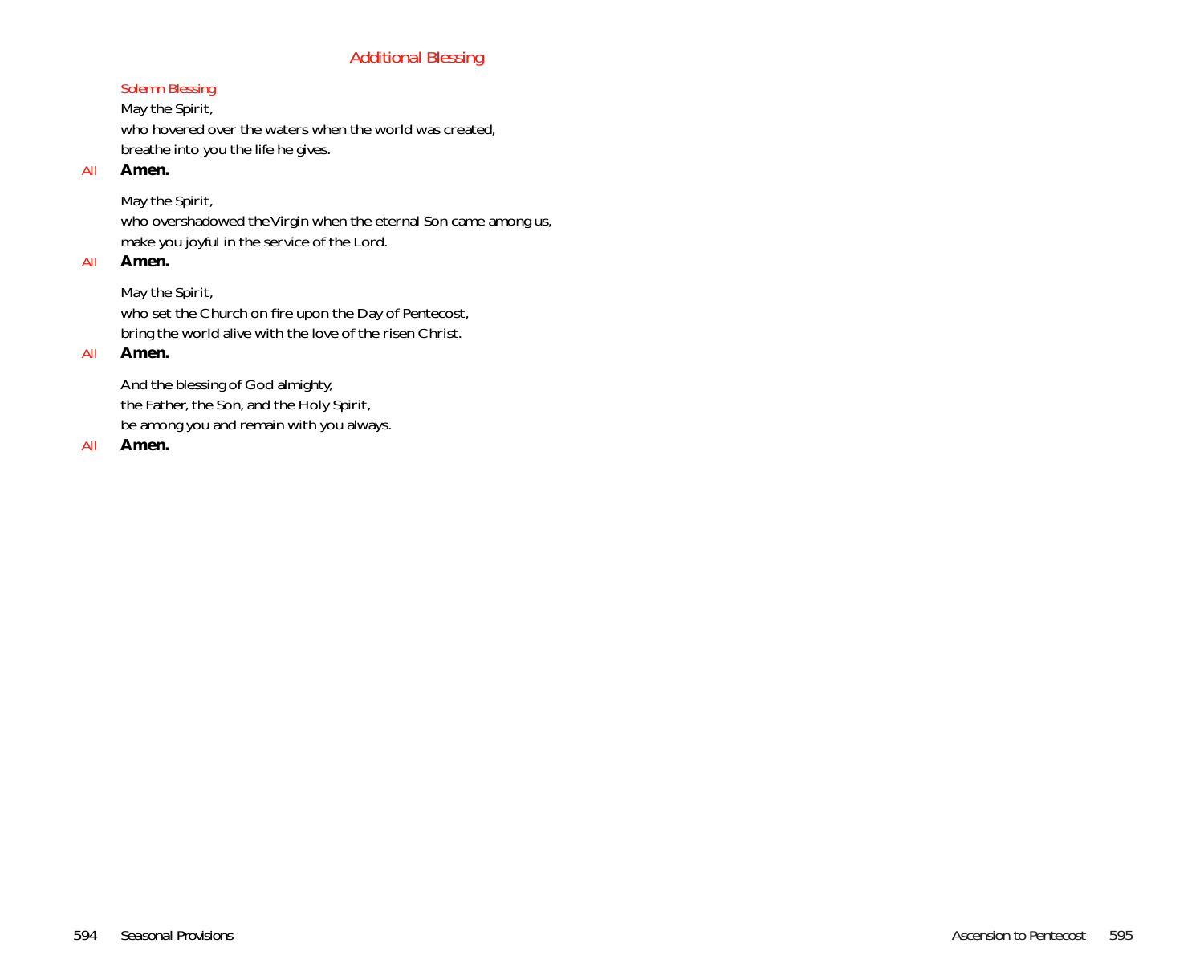# **Trinity Sunday**

#### *Invitation to Confession*

God the Father forgives us in Christ and heals us by the Holy Spirit. Let us therefore put away all anger and bitterness,

all slander and malice, and confess our sins to God our redeemer. *cf Ephesians 4.30,32*

#### *Gospel Acclamation*

Alleluia, alleluia. Glory to the Father, and to the Son, and to the Holy Spirit, one God, who was, and who is, and who is to come, the Almighty. *cf Revelation 1.8*

#### *All* **Alleluia.**

#### *Introduction to the Peace*

Peace to you from God our heavenly Father. Peace from his Son Jesus Christ who is our peace. Peace from the Holy Spirit, the life-giver. The peace of the triune God be always with you.

### *Eucharistic Prefaces*

#### *Short Preface (contemporary language)*

And now we give you thanks because you have revealed the glory of your eternal fellowship of love with your Son and with the Holy Spirit, three persons equal in majesty, undivided in splendour, yet one God, ever to be worshipped and adored.

#### *Short Preface (traditional language)*

And now we give thee thanks because thou hast revealed the glory of thine eternal fellowship of love with thy Son and with the Holy Spirit, three persons equal in majesty, undivided in splendour, yet one God, ever to be worshipped and adored.

#### *Extended Preface for use with Eucharistic Prayers A, B and E*

It is indeed right, our duty and our joy, always and everywhere to give you thanks, holy Father, almighty and eternal God. For with your only-begotten Son and the Holy Spirit you are one God, one Lord. All that you reveal of your glory, the same we believe of the Son and of the Holy Spirit, without any difference or inequality. We, your holy Church, acclaim you, Father of majesty unbounded, your true and only Son, worthy of all worship, and the Holy Spirit, advocate and guide. Three Persons we adore, one in being and equal in majesty. And so with angels and archangels, with cherubim and seraphim, we sing for ever of your glory:

#### *Blessing*

God the Holy Trinity make you strong in faith and love, defend you on every side, and guide you in truth and peace; and the blessing …

# *Additional Blessing*

#### *Solemn Blessing*

The Lord bless you and keep you:

*All* **Amen.**

The Lord make his face to shine upon you, and be gracious to you:

*All* **Amen.**

The Lord lift up his countenance upon you and give you peace: *Numbers 6.24-26*

#### *All* **Amen.**

The Lord God almighty, Father, Son and Holy Spirit, the holy and undivided Trinity, guard you, save you, and bring you to that heavenly city, where he lives and reigns for ever and ever.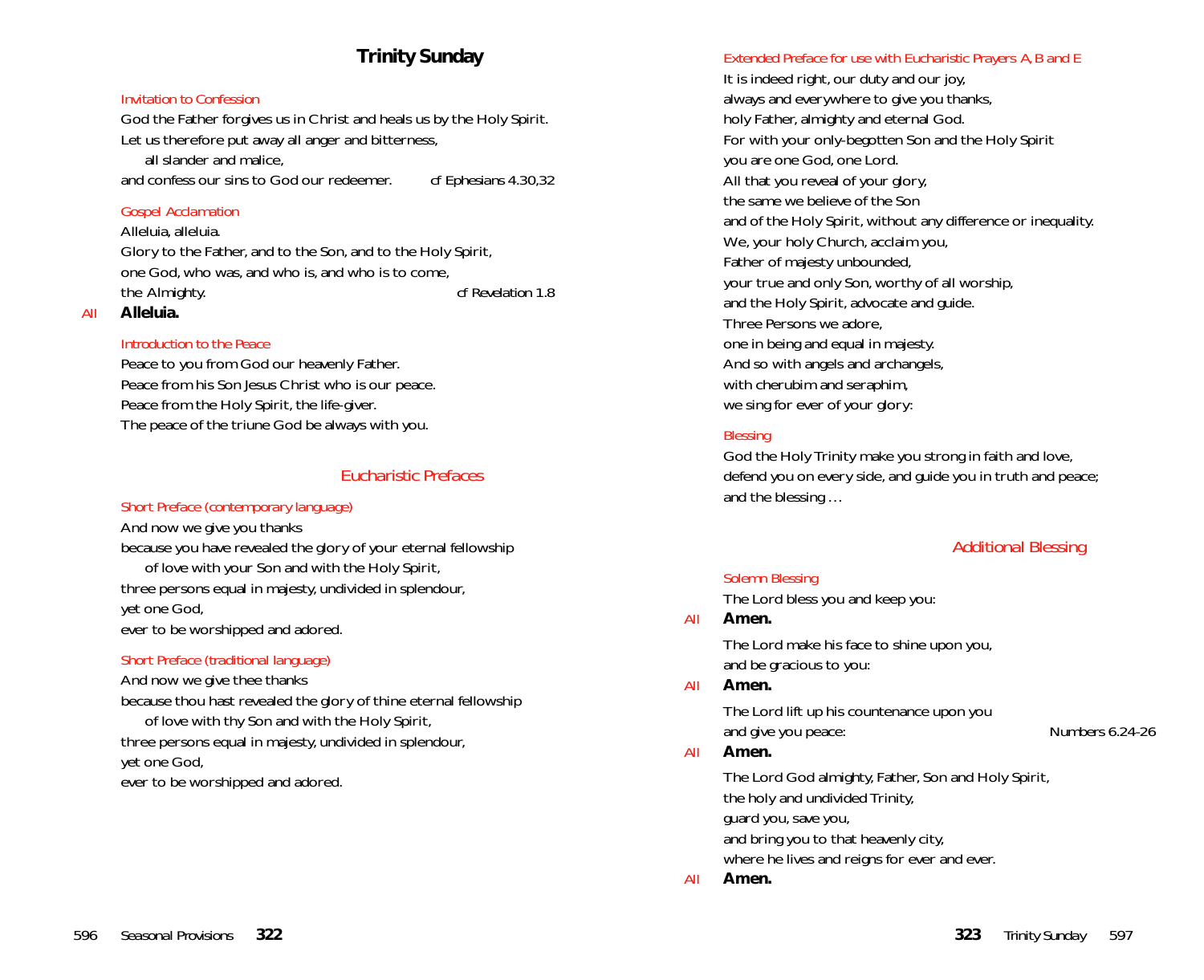# *Additional Short Prefaces*

#### *Transfiguration*

And now we give you thanks because the divine glory of the incarnate Word shone forth upon the holy mountain before the chosen witnesses of his majesty;

and your own voice from heaven proclaimed your beloved Son.

#### *(traditional language)*

And now we give thee thanks because the divine glory of the incarnate Word shone forth upon the holy mount before the chosen witnesses of his majesty; and thine own voice from heaven proclaimed thy beloved Son.

#### *Michael and All Angels*

Through him the archangels sing your praise, the angels fulfil your commands, the cherubim and seraphim continually proclaim your holiness; the whole company of heaven glorifies your name and rejoices to do your will. Therefore we pray that our voices may be heard with theirs, for ever praising you and *saying:*

*All* **Holy, holy, holy Lord …**

#### *Dedication*

And now we give you thanks for your blessing on this house of prayer, where through your grace we offer you the sacrifice of praise and are built by your Spirit into a temple made without hands, even the body of your Son Jesus Christ.

#### *(traditional language)*

And now we give thee thanks for thy blessings on this house of prayer, where we are stirred to faithful witness and are built up by thy Spirit into a temple made without hands, even the body of thy Son Jesus Christ.

### *(or)*

Though the heaven of heavens cannot contain thee, and thy glory is in all the world, thou dost deign to hallow places for thy worship, and in them dost pour forth gifts of grace upon thy faithful people.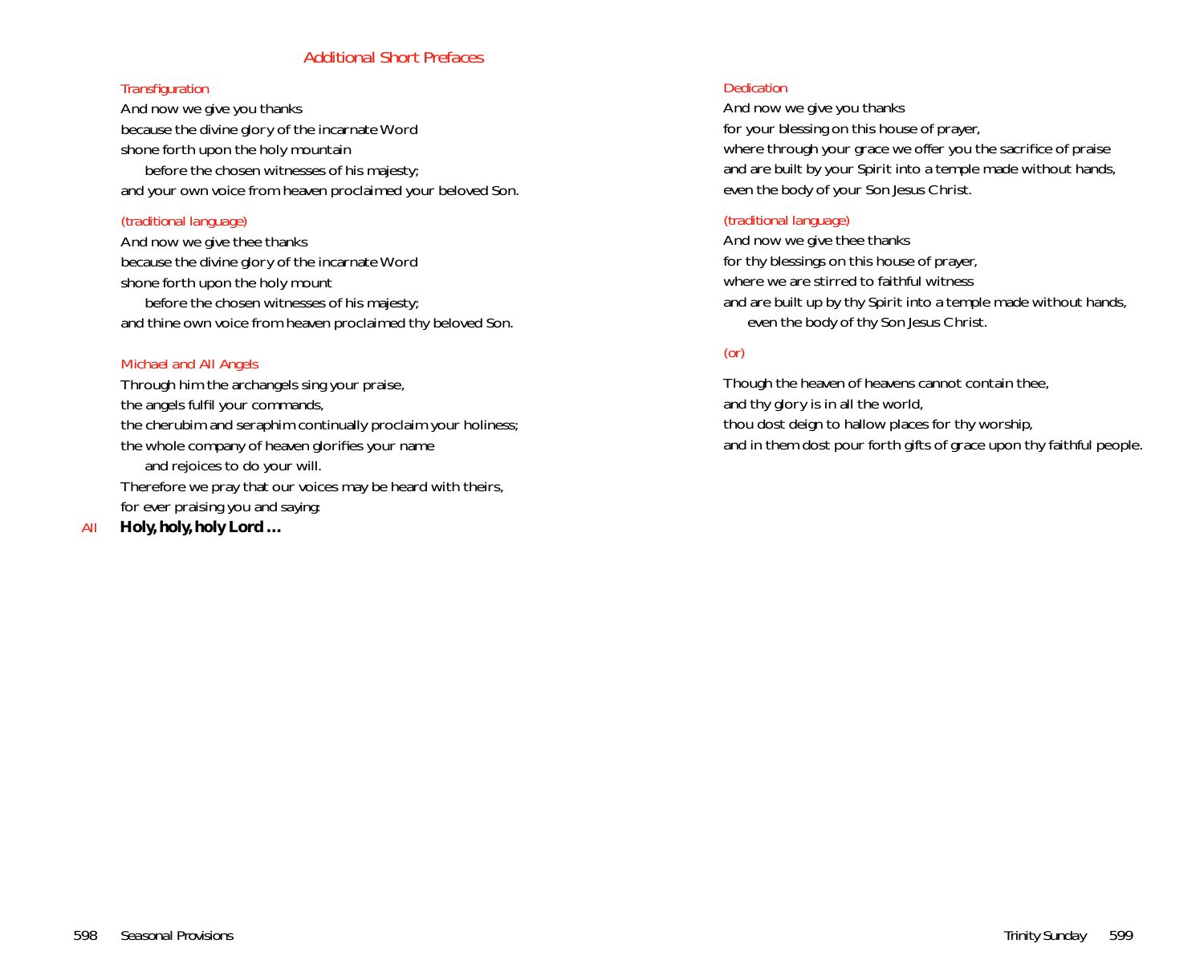# **All Saints' Day**

#### *Invitation to Confession*

Since we are surrounded by a great cloud of witnesses, let us also lay aside every weight and the sin that clings so closely, looking to Jesus in penitence and faith. *Hebrews 12.1*

#### *Gospel Acclamation*

Alleluia, alleluia. You are a chosen race, a royal priesthood, a holy nation, God's own people, called out of darkness into his marvellous light. *1 Peter 2.9 All* **Alleluia.**

# *Introduction to the Peace*

We are fellow-citizens with the saints and of the household of God through Christ our Lord, who came and preached peace

to those who were far off and those who were near.

*Ephesians 2.19,17*

### *Eucharistic Prefaces*

#### *Short Preface (contemporary language)*

And now we give you thanks for the glorious pledge of the hope of our calling which you have given us in your saints; that, following their example and strengthened by their fellowship, we may run with perseverance the race that is set before us, and with them receive the unfading crown of glory.

#### *Short Preface (traditional language)*

And now we give thee thanks for the glorious pledge of the hope of our calling which thou hast given us in thy saints; that, following their example and strengthened by their fellowship, we may run with perseverance the race that is set before us, and with them receive the unfading crown of glory.

#### *Extended Preface for use with Eucharistic Prayers A, B and E*

It is indeed right, our duty and our joy, always and everywhere to give you thanks, holy Father, almighty and eternal God, through Jesus Christ our Lord. And now we give you thanks, most gracious God, surrounded by a great cloud of witnesses and glorified in the assembly of your saints. The glorious company of apostles praise you. The noble fellowship of prophets praise you. The white-robed army of martyrs praise you. We, your holy Church, acclaim you. In communion with angels and archangels, and with all who served you on earth and worship you now in heaven, we raise our voice to proclaim your glory, for ever praising you and *saying*:

#### *Blessing*

God, who has prepared for us a city with eternal foundations, give you grace to share the inheritance of the saints in glory; and the blessing of God almighty, the Father, the Son, and the Holy Spirit, be among you and remain with you always.

*All* **Amen.**

# *Additional Blessing*

#### May God,

who kindled the fire of his love in the hearts of the saints, pour upon you the riches of his grace.

*All* **Amen.**

May he give you joy in their fellowship and a share in their praises.

*All* **Amen.**

May he strengthen you to follow them in the way of holiness and to come to the full radiance of glory.

*All* **Amen.**

And the blessing …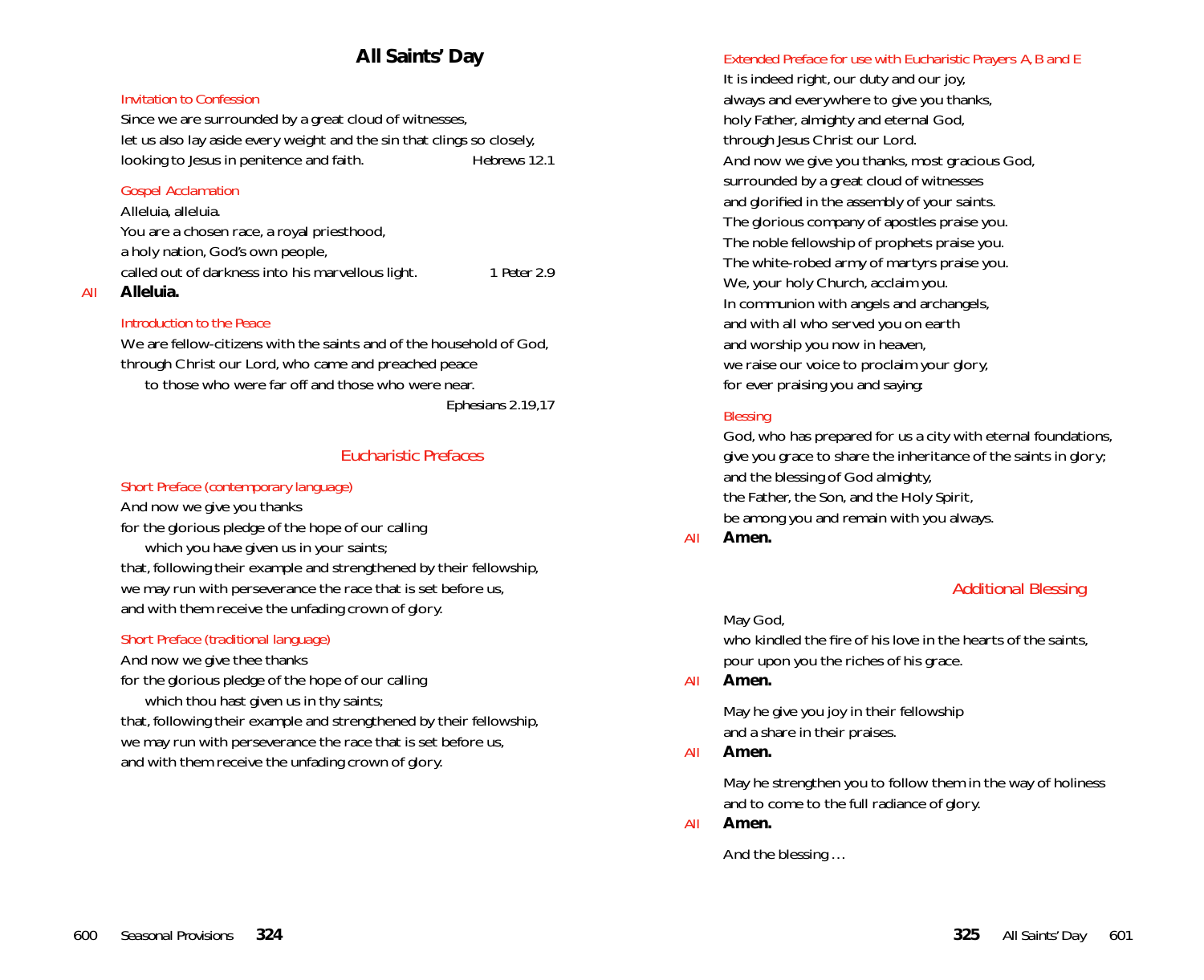# **From the day after All Saints' Day until the day before the First Sunday of Advent**

#### *Invitation to Confession*

Jesus says, 'Repent, for the kingdom of heaven is close at hand.' So let us turn away from sin and turn to Christ, confessing our sins in penitence and faith. *cf Matthew 3.2*

#### *Gospel Acclamation*

Alleluia, alleluia. Blessed is the king who comes in the name of the Lord. Peace in heaven and glory in the highest heaven. *Luke 19.38 All* **Alleluia.**

### *Introduction to the Peace*

To crown all things there must be love, to bind all together and complete the whole. Let the peace of Christ rule in our hearts. *Colossians 3.14,15*

### *Eucharistic Prefaces*

#### *Short Preface (contemporary language)*

And now we give you thanks that he is the King of glory, who overcomes the sting of death and opens the kingdom of heaven to all believers. He is seated at your right hand in glory and we believe that he will come to be our judge.

#### *Short Preface (traditional language)*

And now we give thee thanks that he is the King of glory, who overcomes the sting of death and opens the kingdom of heaven to all believers. He is seated at thy right hand in glory and we believe that he will come to be our judge.

#### *Extended Preface for use with Eucharistic Prayers A, B and E*

It is indeed right, our duty and our joy that we should always sing of your glory, holy Father, almighty and eternal God, through Jesus Christ your Son our Lord. For you are the hope of the nations, the builder of the city that is to come. Your love made visible in Jesus Christ brings home the lost, restores the sinner and gives dignity to the despised. In his face your light shines out, flooding lives with goodness and truth, gathering into one in your kingdom a divided and broken humanity. Therefore with all who can give voice in your creation we glorify your name, for ever praising you and *saying*:

#### *(on the Feast of Christ the King only)*

It is indeed right, our duty and our joy, always and everywhere to give you thanks, holy Father, almighty and eternal God. For with the oil of gladness you have anointed Christ the Lord, your only Son, to be our great high priest and king of all creation. As priest, he offered himself once for all upon the altar of the cross and redeemed the human race by this perfect sacrifice of peace. As king he claims dominion over all your creatures, that he may bring before your infinite majesty a kingdom of truth and life, a kingdom of holiness and grace, a kingdom of justice, love and peace. And so with angels and archangels and all the heavenly host, we proclaim your glory and join in their unending hymn of praise:

#### *Blessing*

Christ our King make you faithful and strong to do his will, that you may reign with him in glory; and the blessing …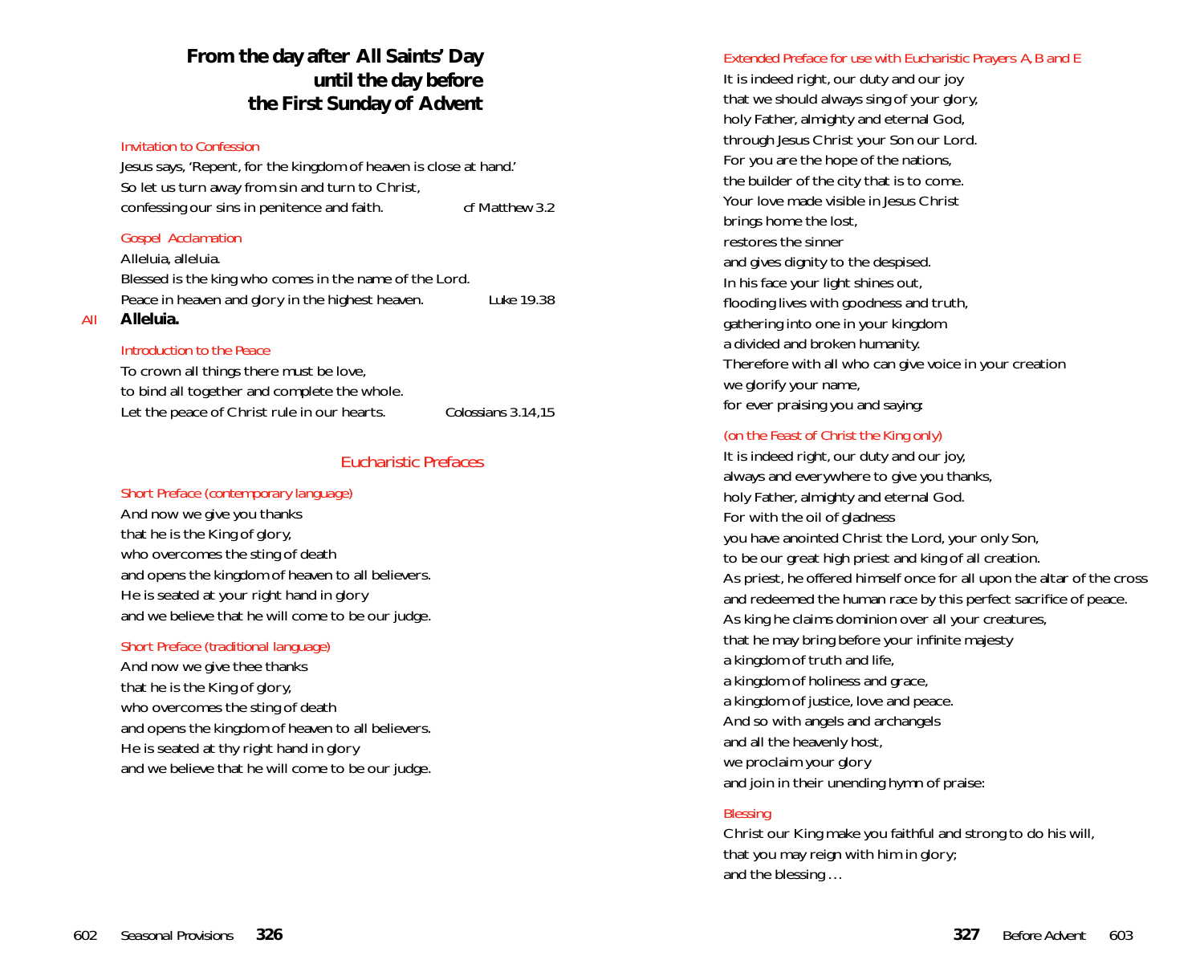# **On Saints' Days**

| and now dwell in the heavenly kingdom for ever.<br>As we celebrate their joy,<br>let us bring to the Lord our sins and weaknesses,                                                                                                                              | In their lives<br>In their holi                                                                                  |
|-----------------------------------------------------------------------------------------------------------------------------------------------------------------------------------------------------------------------------------------------------------------|------------------------------------------------------------------------------------------------------------------|
| and ask for his mercy.<br><b>Gospel Acclamation</b><br>Alleluia, alleluia.<br>I have called you friends, says the Lord,<br>for all that I have heard from my Father<br>I have made known to you.<br>cf John 15.15<br>Alleluia.<br>All                           | In our comn<br><b>Extended Pre</b><br>It is indeed<br>always and e<br>holy Father,<br>through Jesu<br>We rejoice |
| or, in Lent<br>Praise to you, O Christ, King of eternal glory.<br>I have called you friends, says the Lord,<br>for all that I have heard from my Father<br>I have made known to you.<br>cf John 15.15<br>Praise to you, O Christ, King of eternal glory.<br>All | for you have<br>in the inheri<br>In the darkn<br>they proclai<br>Chosen as li<br>they surroul<br>towards the     |
| Introduction to the Peace<br>May the God of peace sanctify you:<br>may he so strengthen your hearts in holiness<br>that you may be blameless before him<br>at the coming of our Lord Jesus with his saints.<br>1 Thessalonians 5.23; 3.13                       | where they<br>In communi<br>and all who<br>and worship<br>we raise our<br>for ever pra                           |

### *Eucharistic Prefaces*

#### *Short Preface (contemporary language)*

And now we give you thanks that your glory is revealed in [*N and*] all the saints. In their lives you have given us an example of faithfulness to Christ. In their holiness we find encouragement and hope. In our communion with them we share the unity of your kingdom.

#### *Short Preface (traditional language)*

e give thee thanks ry is revealed in [*N and*] all the saints. s thou hast given us an example of faithfulness to Christ. ness we find encouragement and hope. nunion with them we share the unity of thy kingdom.

#### *Extended Preface for use with Eucharistic Prayers A, B and E*

right, our duty and our joy, everywhere to give you thanks, almighty and eternal God, us Christ your Son our Lord. in the glorious splendour of your majesty for given us a share with N itance of the saints in light. iess of this passing age im the glory of your kingdom. ights in the world, ind our steps as we journey on city of eternal light sing the everlasting song of triumph. ion with angels and archangels have served you on earth p you now in heaven, r voices to proclaim your glory, ising you and saying:

#### *Blessing*

God give you grace to follow his saints in faith and hope and love; and the blessing of God almighty, the Father, the Son, and the Holy Spirit, be among you and remain with you always.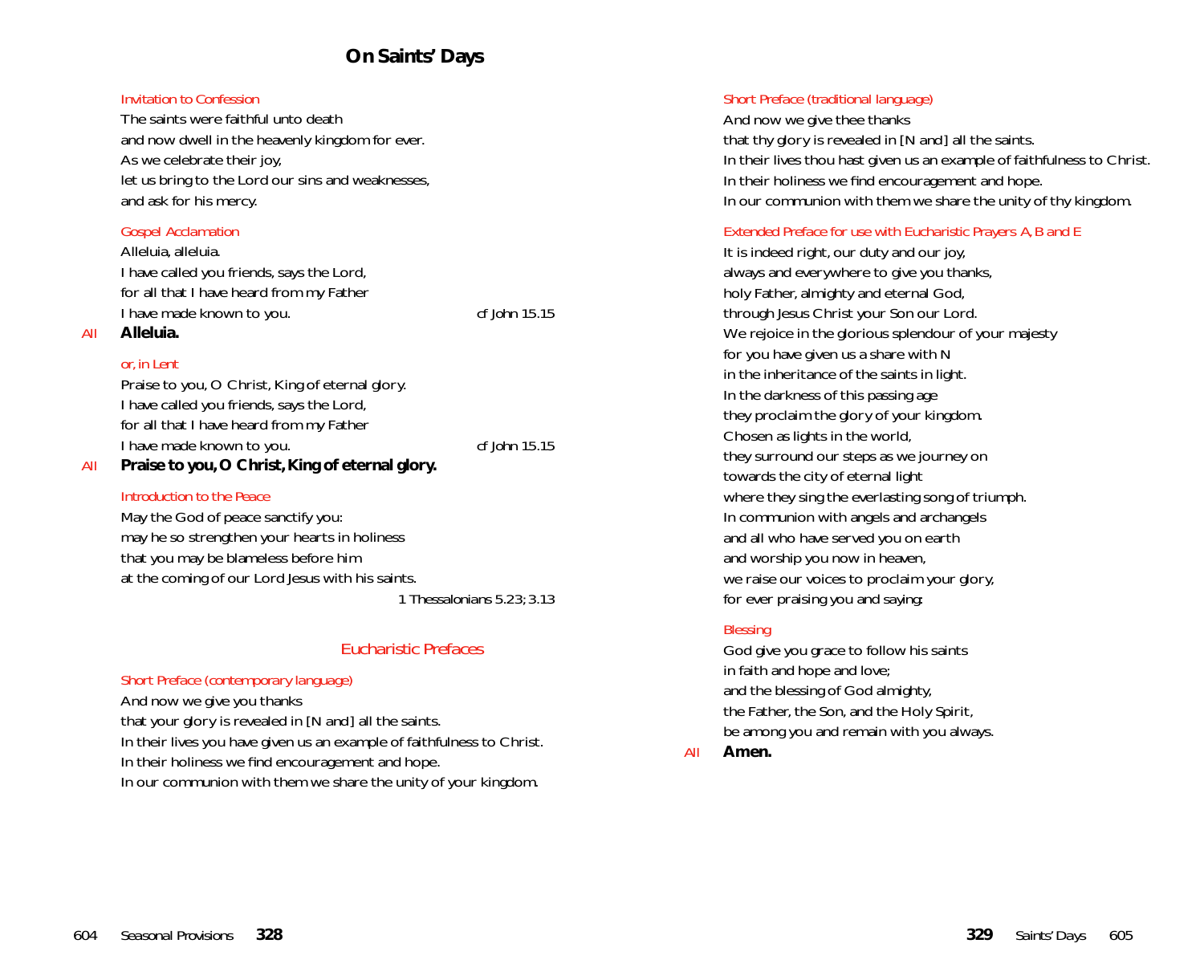# *Additional Short Prefaces*

#### *Any Saint (traditional language)*

who in the righteousness of thy saints hast given us an example of godly living, and in their blessedness a glorious pledge

of the hope of our calling, that, being encompassed about with so great a cloud of witnesses, we may run with patience the race that is set before us, and with them receive the crown of glory that fadeth not away.

#### *Apostles and Evangelists*

And now we give you thanks because your Son Jesus Christ after his resurrection sent forth his apostles and evangelists to preach the gospel to all nations and to teach us the way of truth.

#### *Martyrs*

And now we give you thanks that in the witness of your martyrs who follow Christ even to death you reveal your power made perfect in our human weakness.

*For the Holy Cross, see page 583. For the Blessed Virgin Mary, see page 570. For John the Baptist, see page 566.*

# *Additional Blessings*

#### *Simple Blessings*

God give you grace to share the inheritance of his saints in glory; and the blessing of God almighty, the Father, the Son, and the Holy Spirit, be among you and remain with you always.

# *All* **Amen.**

# *(or)*

God give you grace to follow his saints in faith and truth and gentleness; and the blessing …

#### *Solemn Blessings*

### God,

the Father of our Lord Jesus Christ, give you the spirit of wisdom and revelation, to know the hope to which he has called you.

*All* **Amen.**

#### God,

who has shown you a pattern of holy living and holy dying in the lives of the saints, bring you to share their glorious inheritance.

# *All* **Amen.**

# God,

who calls you no longer strangers but fellow citizens with the saints, set your hearts and minds on things above, where Christ is seated at God's right hand.

#### *All* **Amen.**

And the blessing of God almighty, the Father, the Son, and the Holy Spirit, be among you and remain with you always.

*All* **Amen.**

# *(or)*

May God the Father bring us to the home which his Son prepares for all who love him.

*All* **Amen.**

May God the Son give us the will to live for him each day in life eternal.

*All* **Amen.**

May God the Holy Spirit give us the assurance that our citizenship is in heaven with the blessed and beloved, and the whole company of the redeemed.

*All* **Amen.**

And the blessing of God almighty, the Father, the Son, and the Holy Spirit, be among you and remain with you always.